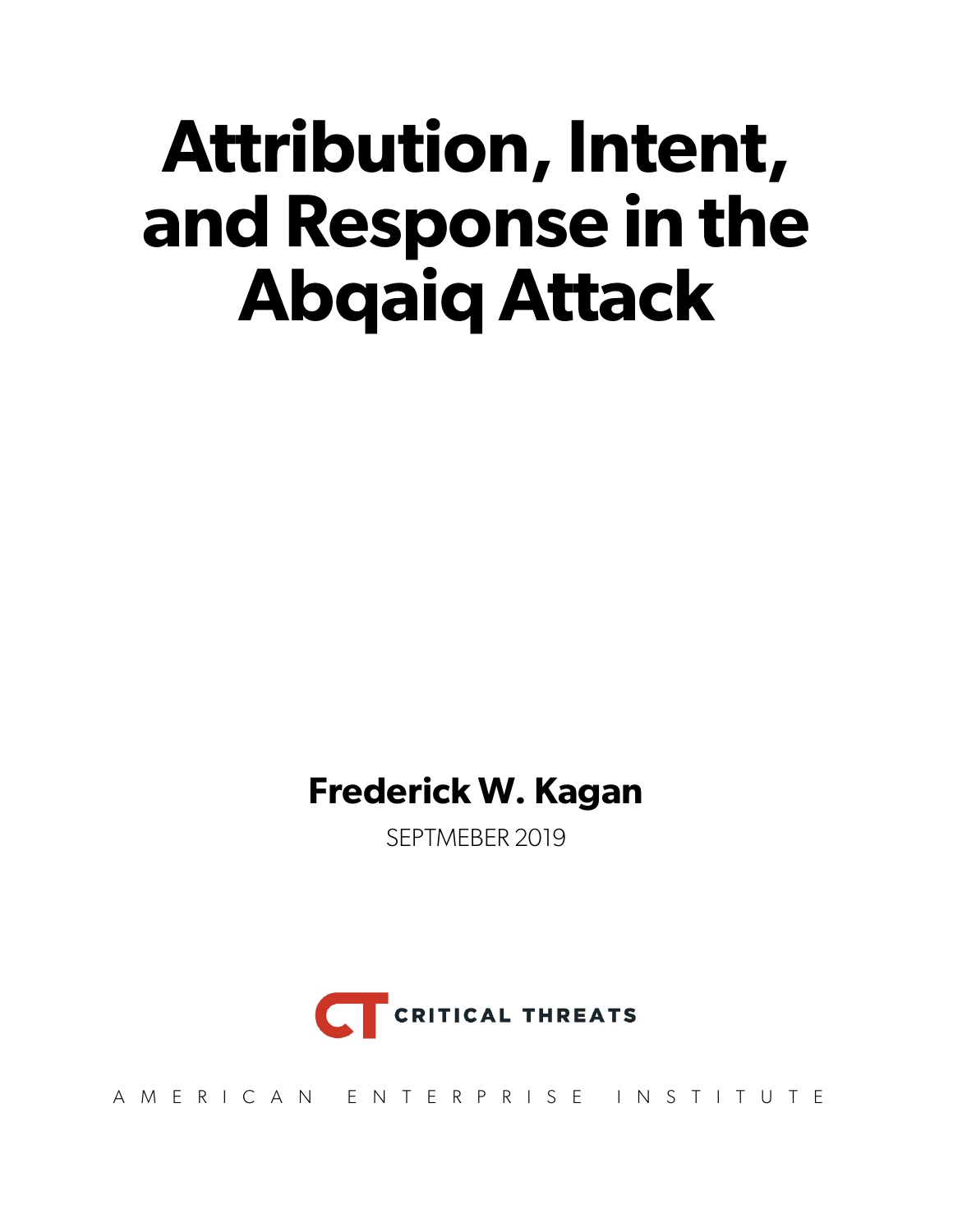### Executive Summary

The U.S. should conduct a military strike in response to the Iranian attack on the Abqaiq oil facility in Saudi Arabia in order to deter continued Iranian military escalation. Deterrence requires more than punitive strikes. It requires credibly holding at risk something the regime is not willing to lose. Beginning an air campaign against Islamic Revolutionary Guards Corps (IRGC) targets in Syria is one approach; a significant air/missile campaign against targets in Iran itself is another. Each option carries its own significant risks and opportunities, which must be weighed carefully before choosing a course of action. The risks of any retaliatory strike are high, but the risks of failing to respond to the Abqaiq attack are higher.

The attack on Abqaiq was planned and executed by Iran and most likely launched from Iranian territory. It was part of a pattern of Iranian military escalation in response to the Trump Administration's "maximum pressure" campaign.

The al Houthi claim to have conducted the attack was part of a skillful information operation intended to divert the Western discussion away from Iran's role and focus it instead on the war in Yemen and on Saudi Arabia's misdeeds. That information operation has succeeded to a considerable extent as the Western debate has indeed focused excessively on the question of attributing the attack, on Saudi Arabia's culpability for the humanitarian situation and its own bombing campaign in Yemen, and on the horrific murder and dismemberment of Jamal Khashoggi.

The U.S. and Iran are escalating in parallel. The U.S. is escalating in sanctions and defensive military deployments and operations. Iran is escalating its military aggression and violations of the nuclear deal. U.S. escalations have not thus far deterred Iranian escalations. The U.S. has

steadily increased sanctions and other economic pressure, has deployed limited military forces to the region to bolster its own and its allies' defenses, and has formed a maritime defensive operation to deter Iranian seizures of oil tankers. Iran and its allies and proxies have escalated military attacks, including shooting at (and shooting down) multiple American drones, firing rockets and mortars at U.S. positions in Iraq, and repeatedly attacking Saudi oil infrastructure and a desalination plant. It has also escalated its violations of the nuclear deal. Increasing American economic pressure has not deterred Iranian military or nuclear deal-violation escalation, and American military actions have only changed the precise shape of Iranian military escalation, if that. The U.S. has not therefore identified a non-violent means of deterring future Iranian escalation.

Separating the U.S. from its partners in the Gulf, particularly Saudi Arabia and the United Arab Emirates, was one of Iran's central objectives in the Abqaiq attack. The Iranians likely chose this escalation step over others because it hit Saudi Arabia alone and thereby forced the U.S. to choose explicitly whether or not it would defend a front-line state exposed by the "maximum pressure" campaign. American inaction, which includes encouraging the Saudis to conduct a military retaliation of their own, will further this Iranian objective by solidifying the belief in Riyadh and Abu Dhabi that the U.S. will not defend front line states even against serious Iranian military attack.

The U.S. has vital economic interests in the defense of Saudi (and more generally Gulfi) oil infrastructure even though America imports little Gulf oil. Oil is a fungible commodity, and its global price rises and falls depending on global supply and demand. Americans will pay higher prices for petroleum products if large amounts of Saudi oil remain off the market, regardless of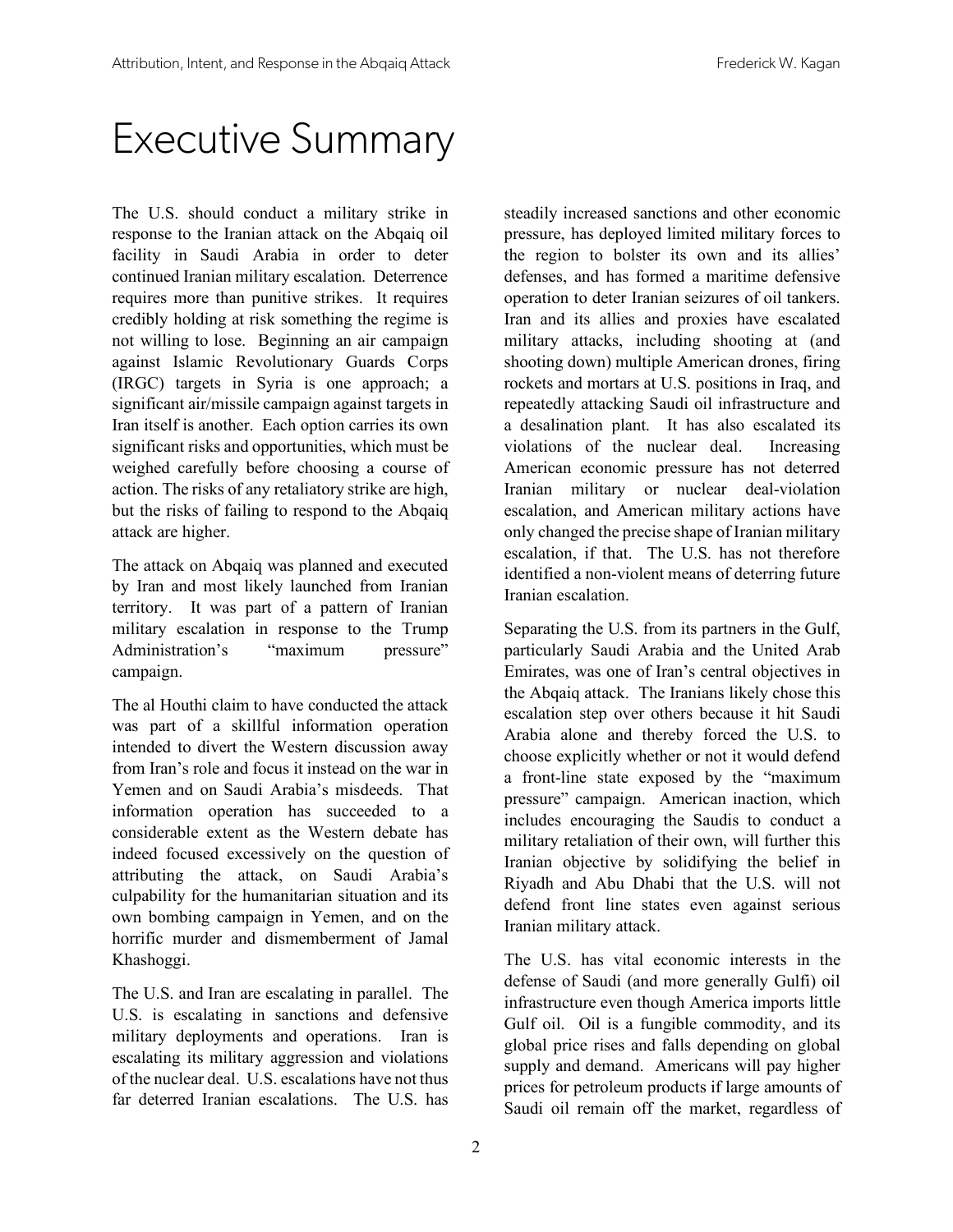America's technical "independence" of Saudi oil, because the global price will rise. America's allies, who do depend on Saudi oil, could be economically devastated by a protracted disruption in Saudi oil exports. Such damage to vital American trading partners would severely damage the American economy as well.

Reducing the "maximum pressure" campaign or seeking negotiations with Iran without military retaliation will establish the global precedent that America and the West will surrender to military attacks, thereby increasing the likelihood of future military attacks by Iran or other adversaries. The U.S. must first demonstrate a willingness to respond to unjustified aggression and attacks on its allies before considering any significant change in its overall policies toward Iran.

Deterrence requires holding at risk something the adversary is unwilling to lose and that the U.S. might plausibly take away from him. Using military force simply to indicate U.S. strength or displeasure will not deter a determined adversary. It is difficult to identify target sets on Iranian territory that would reach the threshold necessary to deter the regime without also moving toward a military regime-change operation, which is unwise and likely impracticable. Limited American military strikes against the positions from which the Abqaiq attack were launched, for example, will not likely meet the necessary deterrence threshold given the existential nature of the threat the "maximum pressure" poses to the Iranian regime. The U.S. cannot—and should not—plausibly aim at overthrowing the Islamic Republic by military means, rendering deterrence by attacking targets in Iran less likely to succeed.

Iranian leaders have frequently identified Iran's positions in Syria as vital to the regime's survival. Those positions are far more vulnerable to American attack than the Iranian regime is at home. The threat of American action against IRGC positions in Syria is also more credible than the threat of a massive military regimechange operation in Iran. Presenting Tehran with

the choice of continuing its military escalation or seeing its positions in Syria severely degraded is the best chance the U.S. has to deter continued Iranian military action.

The risks of such an attack include Iranian military escalation. Iran could attack Americans in Syria, Iraq, or elsewhere in the Gulf region; it could conduct terrorist attacks in the U.S. itself or in allied states in Europe or Latin America; it could interfere with the movement of ships through the Strait of Hormuz; or it could attack more vital targets in Saudi Arabia and the UAE. The U.S. and its allies can mitigate these threats to varying degrees, but never completely. We must recognize, however, that Iran is on a military escalation path and may well decide to conduct such actions even if the U.S. makes no response to the Abqaiq attack. On the contrary, trends suggest that inaction may encourage further Iranian escalation.

American military action against Iran in Syria could also have severe diplomatic repercussions. It could persuade European leaders to support the Assad government up to and including recognizing it. Turkey's response to such an operation is unclear. The U.S. would have to work energetically to minimize the likelihood of these and other negative diplomatic consequences of any action in Syria, recognizing that it might not be able to do so fully.

The Russians could also use their advanced air defense systems in Syria against U.S. aircraft and missiles attacking Iranian targets. The U.S. could mitigate that risk by deploying the force package necessary to defeat those systems and prevent the Russians from replacing or reinforcing them. A detailed assessment of Vladimir Putin's objectives and constraints in Syria strongly suggests that he is unlikely to engage in such a direct conflict, particularly if American strikes avoid hitting Russian targets. The notion that he would initiate a global thermonuclear war over a local conflict in Syria is absurd.

Advice presenting military inaction as the safer course may in fact be dangerous.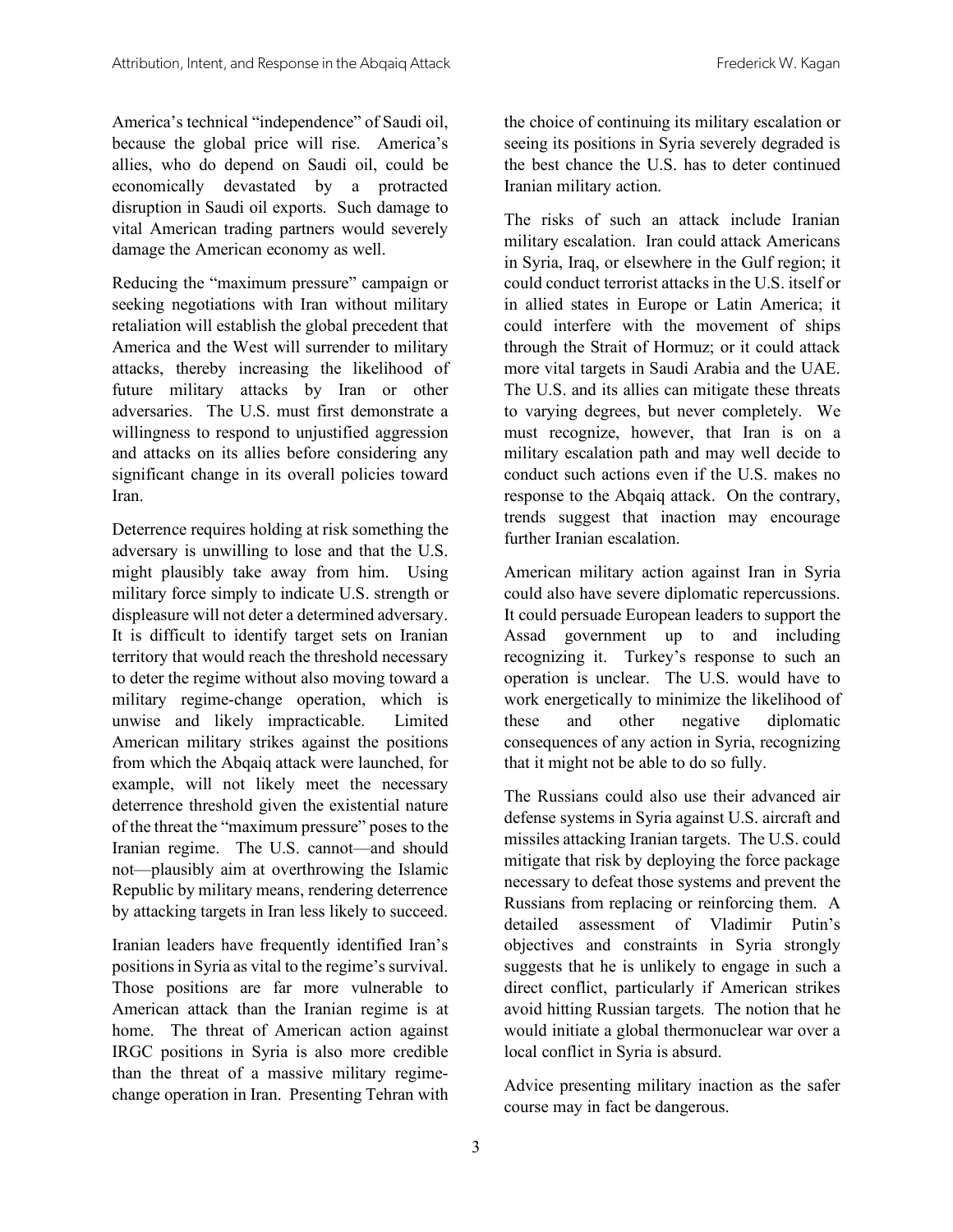The Iranians are on a path to split the Saudis and Emiratis from the U.S. Success in that endeavor would unravel the "maximum pressure" campaign that relies on those states to adhere to financial and other sanctions and provide military support to American objectives in the region. It would create opportunities for both Russia and China to gain firm footholds in the Gulf, transforming the regional security challenge facing the U.S.

Inaction will also strengthen the convictions of Iran's leaders that they can conduct large-scale devastating attacks against American allies at will, particularly if they do not kill Americans. It will therefore likely accelerate the very escalation scenarios frequently offered as arguments against an American retaliatory strike.

It harms every American alliance by undermining the belief of U.S. allies that America will come to their aid militarily if they are attacked. Rhetorical dances around the lack of a formal American security guarantee to Saudi Arabia will not affect this fear, nor will reassurances that the U.S. would defend this or that other ally. All such rhetoric will be undermined by the fact of American inaction in this case and the much louder rhetoric from the White House about the need for other states to defend themselves.

There is no safe course the U.S. can pursue after Abqaiq. Both action and inaction carry great risks. The balance of risk at the moment lies with inaction—failure to respond militarily to the Abqaiq attack is far more likely to harm American security and vital national interests, including economic interests, than is prudent action.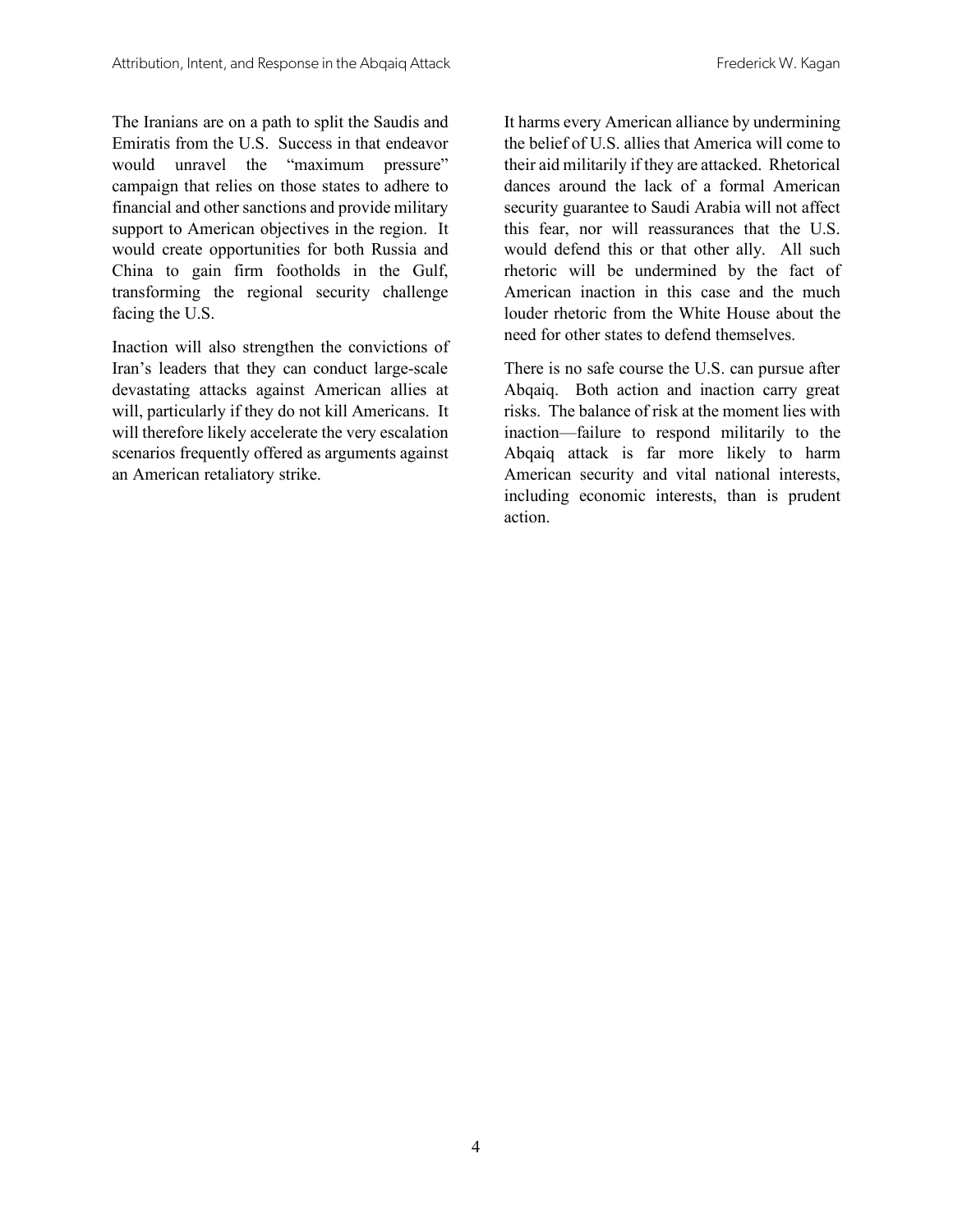### Attribution, Intent, and Response in the Abqaiq Attack

An Iranian information operation has successfully confused the policy discourse in the U.S. about the drone- and missile-attack on Saudi oil facilities on September 14, 2019. 1 The Yemeni al Houthi movement quickly claimed the attack while Iran denied its involvement. 2 The Trump Administration has assessed that Iran conducted the attack using bases within Iran itself. 3 Administration critics quickly attacked those claims while arguing energetically against any meaningful American response to the attacks. Few analysts have considered in any detail what Iran's objectives might have been in conducting this attack, thereby obscuring the larger context in which decisions about possible U.S. responses must be made. The false al Houthi claim, likely made in coordination with Tehran, has thus successfully diverted the U.S. discourse and distorted the development of American response options. The U.S. must likely conduct military strikes against the Islamic Revolutionary Guards Corps (IRGC), although not necessarily in Iran itself, to deter Iranian aggression, prevent Iran from splitting America from its regional partners, and collapsing the "maximum pressure" campaign thereby.

#### What Happened?

- Over 20 Iranian drones and missiles struck the world's largest oil-processing facility, the Abqaiq crude-processing plant in eastern Saudi Arabia on September 14. Riyadh's oil production was temporarily cut in half as a result.<sup>4</sup>
- The Yemeni al Houthi movement rapidly claimed the attack and threatened additional strikes.<sup>5</sup>
- Saudi Arabia stated that recovered-drone and missile debris indicated Iranian

origin but did not accuse Iran of directly conducting the attack on September 18. 6

- US Secretary of State Pompeo quickly attributed the attack to Iran and asserted that there is no reason to assess the attacks originated in Yemen. Pompeo later affirmed that the attack did not originate from Iraq either following a phone call with Iraqi Prime Minister Adel Abdul Mehdi on September 15. <sup>7</sup> US officials reportedly concluded that the attack originated in Ahvaz in southwestern Iran at the direct order of Iran's Supreme Leader, Ali Khamenei.8
- The UK, France, and Germany released a joint statement, attributing the attack to Iran and condemning the action.<sup>9</sup>

#### Who Dunnit?

There are only two plausible answers to this question—either Iranian security forces conducted the attack themselves using bases in Iran, Iraq, or both, or else the al Houthi movement conducted it from its bases in Yemen.

No serious analyst has suggested any alternative perpetrator, and no alternatives are plausible. Salafi-jihadi groups have shown sophisticated capabilities to use drones and even drone swarms in Syria and elsewhere, but from where could they have launched this attack? Their nearest meaningful safe havens are in Somalia, Yemen, and northwestern Syria. Ranges from any of those safe havens are greater even than from the al Houthi territory in Yemen, and the Salafi-jihadi groups have shown no ability to fly drones to such distances, nor have they used cruise missiles. They would certainly have claimed the attack publicly, moreover, as it would have been one of the biggest terrorist coups since 9/11. And, of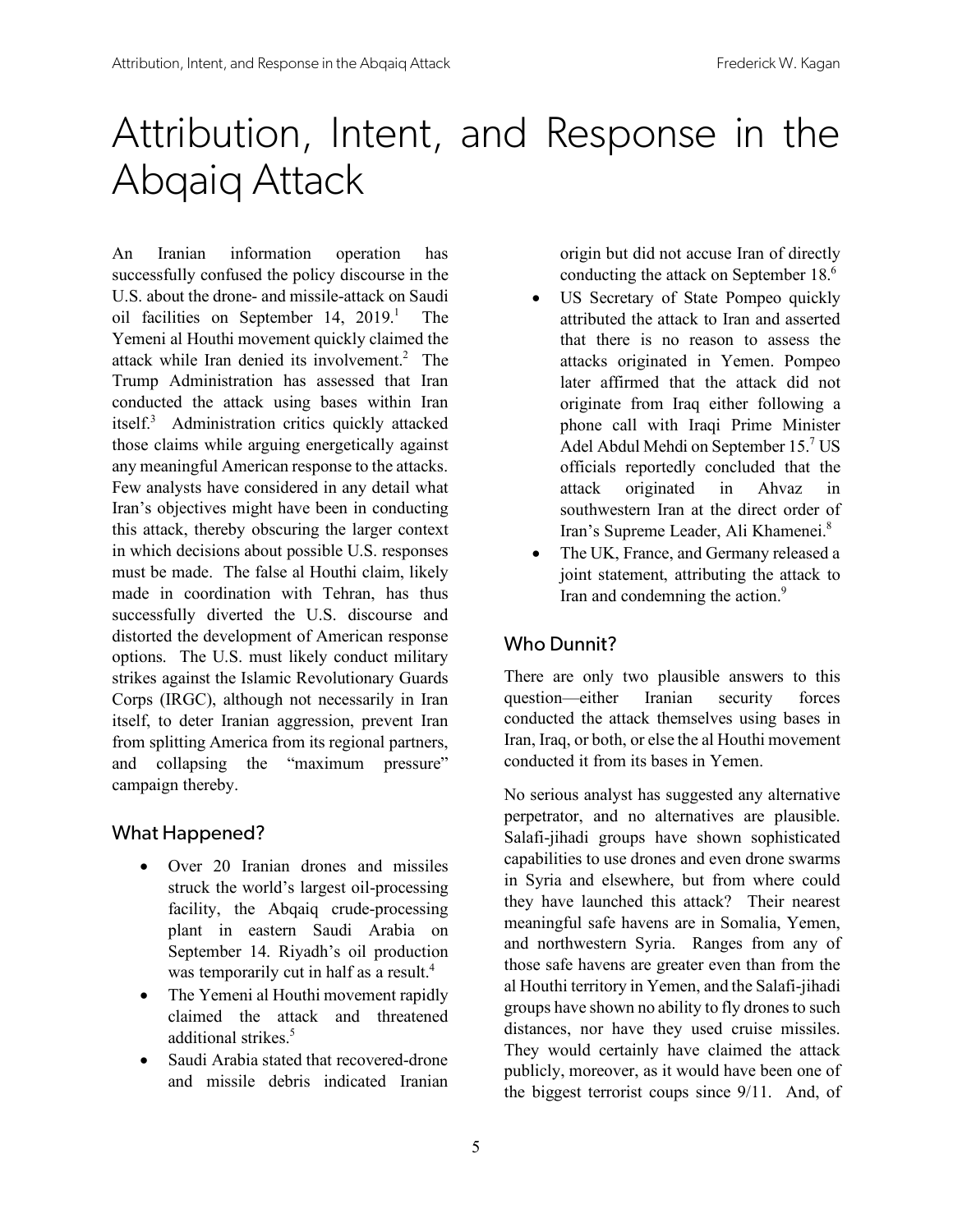course, forensic evidence already shows that the weapons used were of Iranian type if not Iranian manufacture. 10 No further evidence is therefore required to narrow the field of possible attackers to two—the al Houthis and Iran.

The al Houthis very likely did not conduct the attack.

The al Houthis are Iran's partner and receive assistance from Tehran, but they are not yet a simple proxy like Lebanese Hezbollah. Iran does not fully control the movement, which is not itself homogeneous, and cannot compel it to act or desist from acting as thoroughly as Tehran can control Hezbollah or some of the Iraqi Shi'a militias, for example. Yet the al Houthis are close allies of Iran from which they receive advanced weapons, training, and equipment that allows them to improve and build their own weapons. Iranian officials regard the al Houthis as part of Tehran's "Axis of Resistance"—the regional grouping that includes Hezbollah, the Assad regime, HAMAS, Palestinian Islamic Jihad, and a number of Iraqi militias. The al Houthis, for their part, pay homage to Tehran and have adopted the Islamic Republic's slogans and worldview (although not its ideology) to a considerable degree. 11

But the al Houthis have shown no ability to field weapons with the range necessary to reach Abqaiq from their territory, let alone to coordinate such a complex strike integrating drones with cruise missiles. The al Houthis could have conducted this attack only with enormous Iranian help, including the transport to Yemen of advanced Iranian weapons despite intense Saudi-Emirati efforts to track and disrupt precisely such transport. It is not plausible that the al Houthis developed the capability to field and use such weapons on their own thus secretly and perfectly.

The question of attribution, therefore, is not whether Iran or some other non-Iranian group conducted the attack. The question is whether Iran did so using its own personnel and bases or using an ally. Even if the attack did originate in Yemen, unlikely though it is, the U.S. would still

need to confront the reality that Iran at least made it directly possible if it did not order it. In other words, the U.S. would still need to see the attack in the context of Iranian regional escalation and consider its own responses within that context. The issue of al Houthi responsibility for the strike is thus to a large extent a red herring.

This artificial ambiguity about who perpetrated the attack has served the Iranian purpose of distorting the Western discourse and deflecting the debate away from focusing on Iranian escalation brilliantly, however. The al Houthis claimed to have hit Abqaiq in response to Saudi actions in Yemen. Anti-Saudi feeling in the U.S. and Europe is already intense following the brutal murder and dismemberment of Jamal Khashoggi. Anger over that terrible crime has solidified an exaggerated narrative that Saudi Arabia is uniquely responsible for the humanitarian crisis in Yemen and most of the atrocities committed in that conflict. The al Houthi claim thus immediately brought forward all the anger toward Crown Prince Mohammad bin Salman (MBS), the de facto ruler of Saudi Arabia, and turned part of the discussion to the conflict in Yemen rather than Iranian regional activities. It ensured that opponents of the Trump Administration, which has stood by MBS and Riyadh and supports the Saudi-Emirati coalition fight in Yemen, would assault the idea of seeing Saudi Arabia as an ally that should be defended and instead promote the notion that the Saudis had brought this kind of attack on themselves.

It was a bright information campaign taking excellent advantage of the prevalent information environment and sentiment toward Saudi Arabia. It also benefited from the political polarization of the U.S. that drives instinctive opposition to any claim made by the Trump Administration (just as that administration and its supporters instinctively oppose claims made by their opposition).

The first step in determining what action the U.S. should or should not take in response to the strike, therefore, is recognizing that it was, in fact, an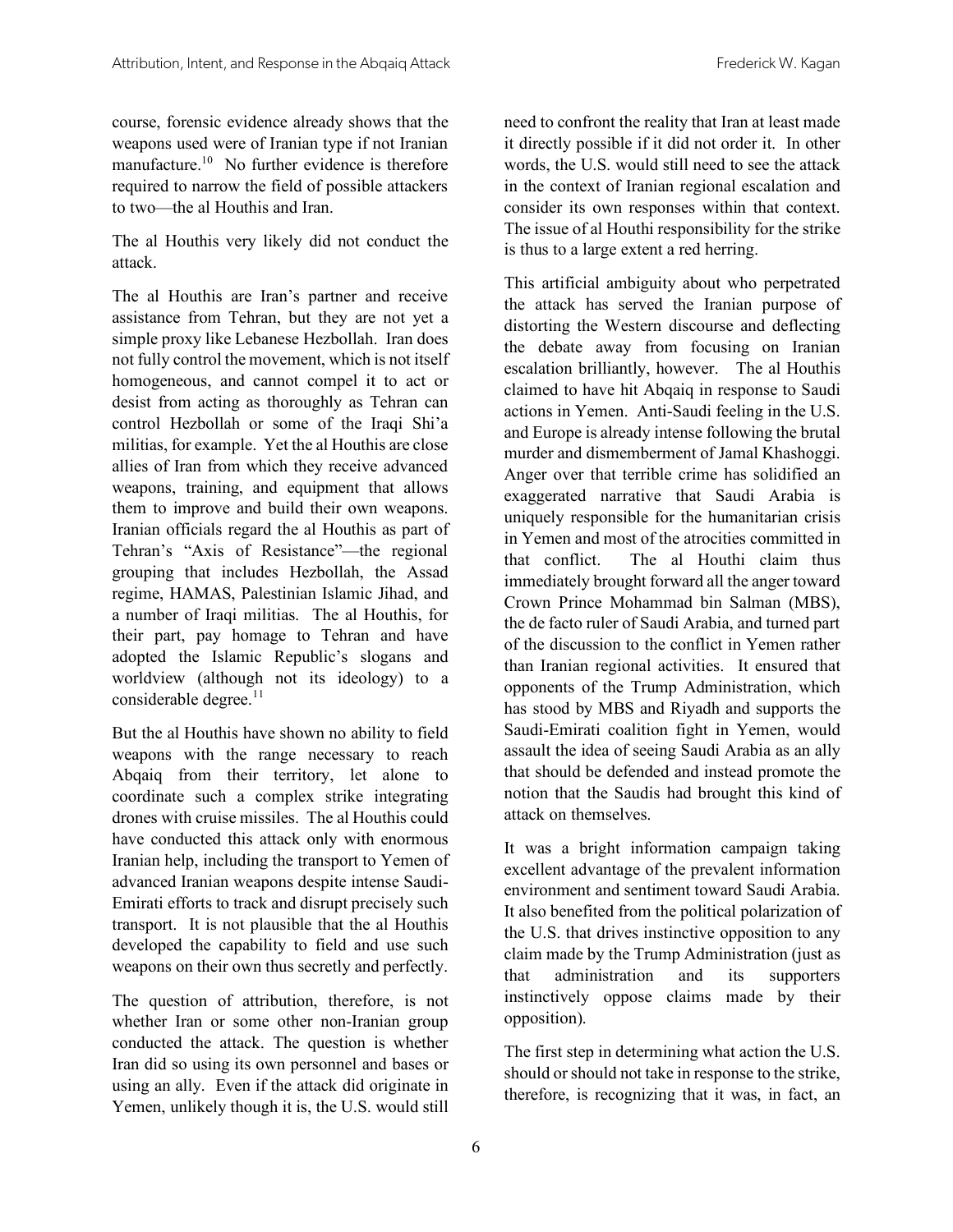Iranian attack against Saudi Arabia taken in the context of Iranian policy concerns and to advance Iranian objectives. It was not an al Houthi attack in response to Saudi actions in Yemen.

#### Why Did Iran Do It?

The current Islamic Republic leadership has shown great sophistication over the years in devising undertakings aimed at achieving multiple strategic goals simultaneously. The attack on Abqaiq is no exception. We cannot know for sure exactly what the regime was seeking to do, but we can identify a number of problems the attack would help Tehran solve.

**Sanctions Relief**. The Iranian response to the Trump Administration's de facto withdrawal from the Joint Comprehensive Plan of Action (JCPOA—the Iran nuclear deal) in May 2018 was relatively muted apart from Iranian rhetoric. Tehran did not pull out of the deal, but rather sought to persuade the European signatories to ignore American sanctions and give Iran the economic benefits the deal promised despite Washington's threats to punish them if they did so. The sanctions imposed under the "maximum pressure" campaign have greatly stressed the Iranian economy and constrained the financial resources available to the regime for both domestic purposes and foreign adventures.

The Europeans responded with much rhetoric but little action, dragging their feet (from the Iranian perspective) even on a limited instrument that would have facilitated trade on humanitarian grounds. 12 The European Union passed blocking legislation essential (though not necessarily sufficient) to get European companies to evade sanctions, but individual European countries have either not passed or have not enforced the equivalent laws needed to assure companies of their governments' protection. 13 It is unlikely that any large European company would risk exclusion from the American market in order to trade with Iran or that any major European government would penalize a large company for complying with U.S. sanctions.

Tehran began moving down a path of gradual violations of the nuclear provisions of the JCPOA as Iranian disappointment with the European response mounted. It began retaining more lowenriched uranium than the deal permitted, then enriching to slightly higher levels than the agreement allows, and, most recently, has committed to testing advanced centrifuges that the timeline of the agreement does not yet permit. 14 The intent of these gradual escalation measures was both to pressure and to persuade European governments to reject the American "maximum pressure" campaign. That effort has failed. Some European states have been discussing a \$15 billion line of credit for Iran, but those discussions do not seem to be progressing more promisingly (for Tehran) than previous such conversations.<sup>15</sup>

Iran will be hard pressed, in fact, to find ways of violating the nuclear deal meaningful enough to persuade the Europeans to break with the U.S. but not threatening enough to prompt an Israeli or American military strike. The deal reduced Iran's stockpile of low-enriched uranium (LEU) to such a low level that Iran cannot threaten to have enough weapons-grade material for a bomb for quite some time. Enriching the small stock of LEU in Tehran's possession would generate only a tiny fraction of what is needed for a warhead. Iran could accelerate the process either by beginning to use thousands more centrifuges of its currently-deployed type or by starting to use more advanced centrifuges—both actions prohibited by the deal and observable by international inspectors. And even those actions would take considerable time to produce the requisite high-enriched uranium (HEU). Not only can Iran not threaten to field a nuclear weapon quickly, therefore, but the European states and the U.S. can afford to be patient even as Iran violates provisions of the deal.

It seems likely that Iran's leaders initially thought that they could devise a pattern of deal violations that would achieve their desired effects and have only recently realized that they may not be able to thread the deal-violation needle by taking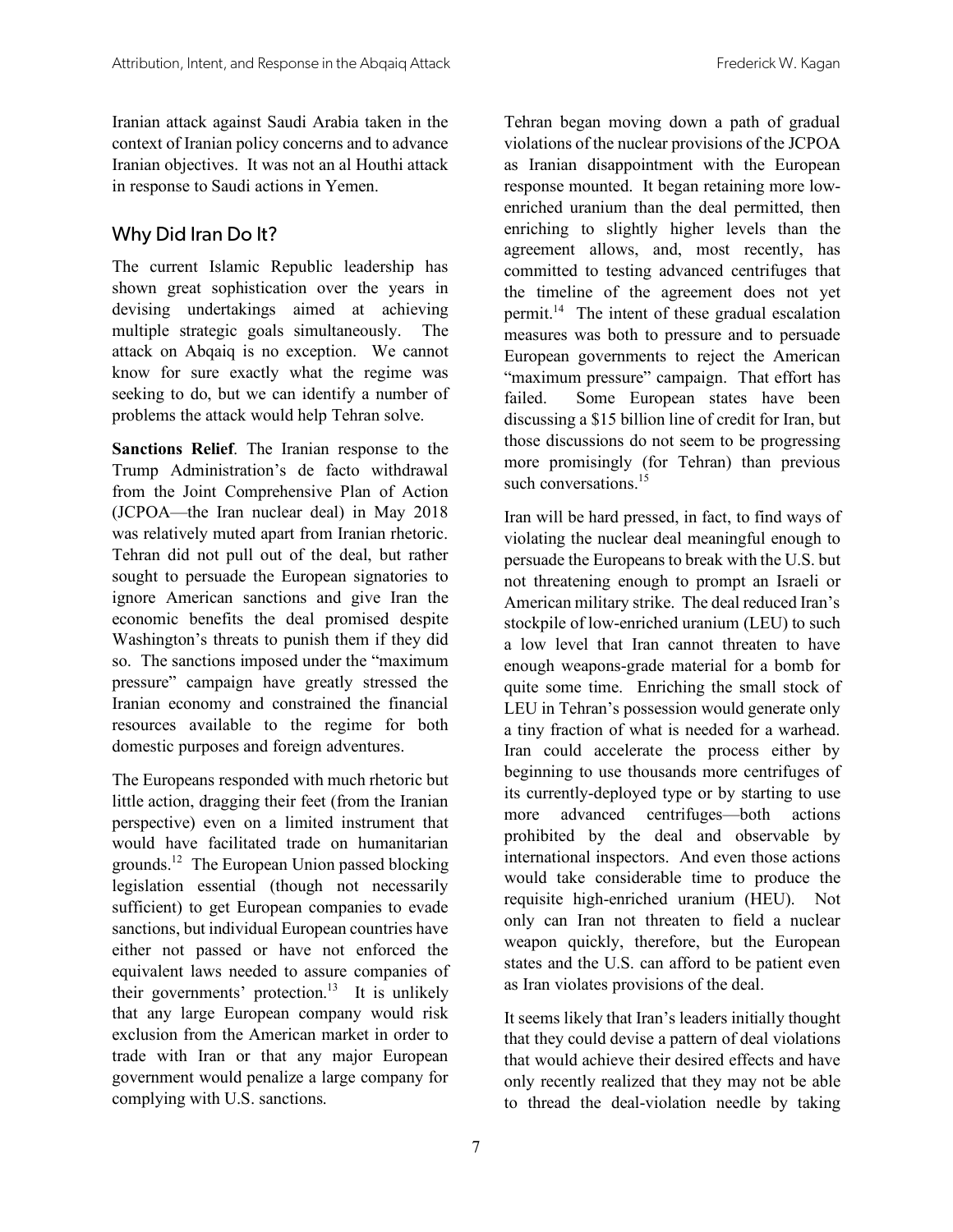actions scary enough to weaken the Europeans but not enough to provoke a strike. The announcement of their most recent planned violation on September 5 was greeted by and large with a European yawn. The repeated smallscale violations may, in fact, be desensitizing the Europeans to future violations. That phenomenon could work for Iran if the objective were to try to boil the European frog, moving toward a weapons capability so gradually that no one really noticed. It is a disaster if the objective is to scare the Europeans into breaking with the U.S. and violating American sanctions.

The timing of the Abqaiq strike is interesting in this respect, as it follows both the announcement of the intended deal violations and the lack of excitement that that announcement generated. The Islamic Republic's leaders may have concluded before the most recent nuclear announcement that it might not be sufficient and prepared this military escalation as an alternative.

Viewed in that light, the Abqaiq attack is just another escalation in the use of military force to pressure the Europeans and America's Gulf partners to break with Washington and cut deals with Iran. Iran's attacks on and seizures of multiple ships in and around the Persian Gulf, attacks on ships in the Red Sea from locations in al Houthi-controlled territory, attacks on Saudi oil pipelines, attacks on American UAVs, and limited attacks on American assets in Iraq have all formed a pattern of Iranian military responses to the U.S. reimposition of sanctions.

Analysts considering the escalation ladder between the U.S. and Iran have long viewed an attack against Abqaiq as a likely step. It is simply too obvious a target—not only does it hurt and potentially cripple the Saudi economy, but it also can raise the global price of oil to Iran's benefit (and we will consider how Iran does benefit from a global oil price increase even when it is exporting very little oil itself presently). Yet a strike on Abqaiq was not the likely next step in the escalations ongoing since the U.S. pulled out of the deal. It was, rather, something that seemed

likely to come considerably further up the escalation ladder than it did, as it carries with it the high risk of a substantial military retaliatory attack against Iran. Tehran has skipped over a number of steps that had seemed likely to precede an attack on Abqaiq including mining the Strait of Hormuz, launching major attacks on Americans in Iraq, attacking U.S. and allied naval vessels in the Persian Gulf with small boats and/or missiles, among others. It is of course possible that assessments of Iranian perceptions of the escalation ladder were wrong, but we must also consider another likely objective of the Abqaiq attack.

**Splitting America's Gulf Allies from Washington**. Iraq, Saudi Arabia and Bahrain, and the United Arab Emirates are on the front line of the Trump Administration's "maximum pressure" campaign. Bahrain, effectively controlled by Riyadh for some years, hosts the U.S. Fifth Fleet headquarters, and the U.S. has just begun re-establishing a military base in Saudi Arabia for the first time since  $9/11$ <sup>16</sup> Washington depends, further, on the Saudi military as part of a regional deterrent to Iranian adventurism and also to fight both the al Houthis and al Qaeda in the Arabian Peninsula in Yemen. The UAE, a key partner in the Saudi-led coalition in Yemen, is also the banking hub of the Gulf. The UAE has in the past reportedly facilitated financial transactions by the IRGC and other elements of the Iranian regime, and Emirati failure to enforce U.S. sanctions aggressively could do great harm to the American "maximum pressure" campaign.

America's Gulf partners have clearly become concerned that the "maximum pressure" campaign could expose them to Iranian attacks against which the U.S. could not or would not defend them. The Emiratis are withdrawing from Yemen—creating a vacuum that will likely be filled in part by al Qaeda in the Arabian Peninsula (AQAP) while also weakening the Saudi effort against the al Houthis. They are simultaneously establishing bases in the Horn of Africa.<sup>17</sup> Both efforts are likely attempts to position the small but good Emirati military to defend the Emirates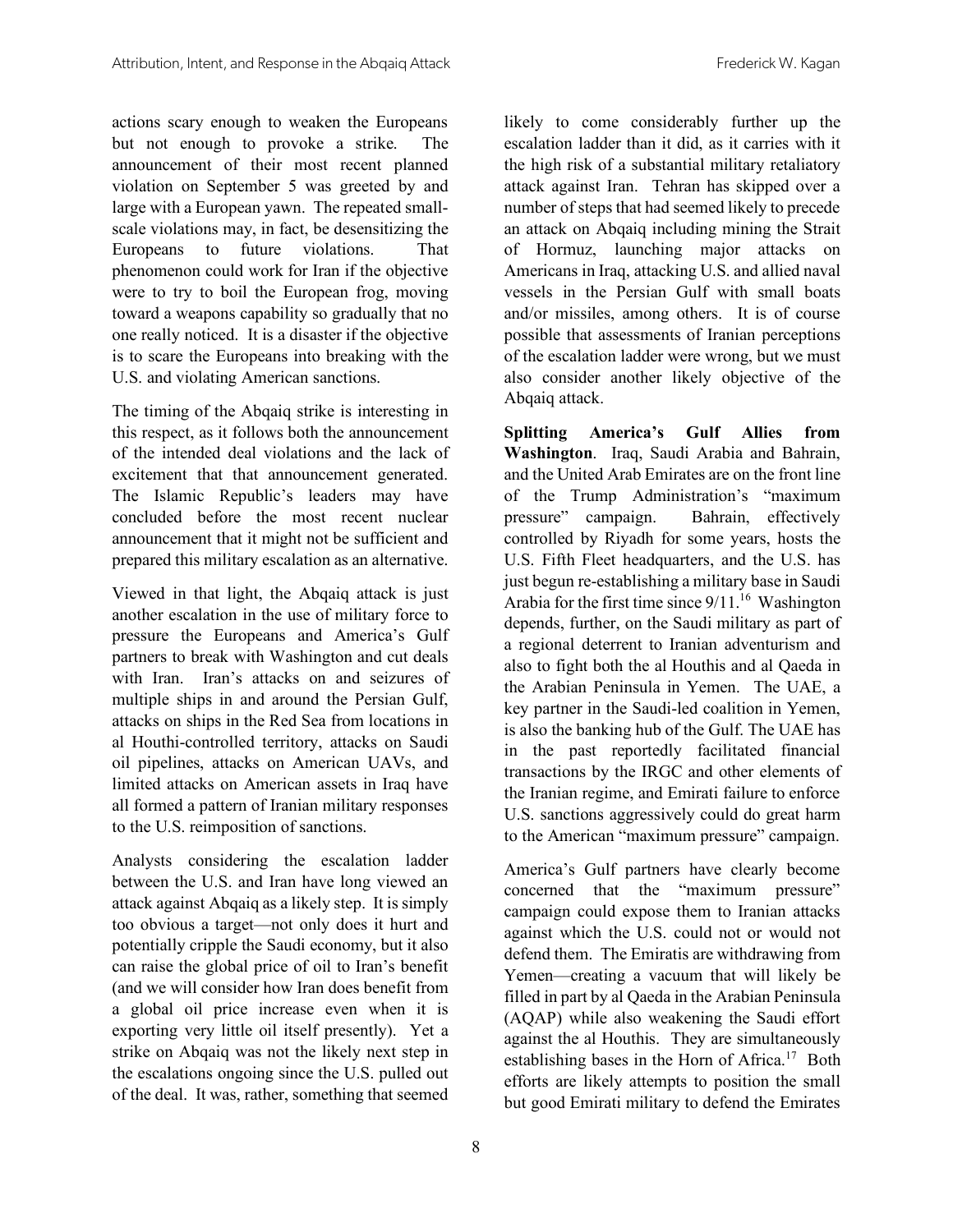against Iran—in the first case by freeing up Emirati aircraft, anti-missile, and intelligence assets from Yemen to defend against an Iranian attack on the Emirati homeland; in the second by establishing positions outside the range of most Iranian missiles from which presumably to threaten retaliatory strikes plausibly.

The Saudis, for their part, are clearly concerned about the anger growing against them in the West and the risk that they might have to face Iran's wrath alone. They have begun working harder toward finding an elusive political settlement to the war in Yemen, from which they seek to extricate themselves. They have also demonstrated remarkable restraint, even in the wake of the Abqaiq attack, in accusing Tehran directly, let alone threatening to retaliate.

Iran's desire to increase the schism between Riyadh and the West could well have prompted Tehran to bypass some of the seemingly lowerlevel escalation steps it might have taken in favor of the Abqaiq attack. Those lower-level steps would likely hit non-Gulf states directly. Mining the Strait of Hormuz certainly would affect a broad range of states and international companies, as would any large-scale campaign of attacks on naval vessels in the Persian Gulf. The Abqaiq attack was one of the first steps on the escalation ladder that hits Saudi Arabia alone, forcing on Washington a difficult policy conundrum. Had the IRGC mined the Strait or launched an expansive campaign of small-boat attacks on shipping and/or Western naval vessels, it would have been almost impossible for the U.S. to resist engaging in first defensive and then likely retaliatory military action against the Islamic Republic. Such actions would have been self-defense and would have justified at least limited retaliation to reduce Iran's ability to attack us again.

But the Abqaiq attack hit only Saudi Arabia. It forces Riyadh to ask for U.S. and possibly other regional and Western support to retaliate against Iran. In the context of the polarized information environment discussed above, and with the waters muddied by the al Houthi claim of responsibility, we are seeing just how difficult it is for the Saudis to rally support behind them and how hard it is for the Trump Administration to decide on a tough response, let alone gain support for it. The Iranians can hope either to deter the U.S. from reacting, thereby demonstrating to the Saudis that they do, indeed, stand alone, or to ensure that a strong American response that reassures Riyadh simultaneously erodes American and European tolerance for the "maximum pressure" campaign and Trump's Iran policy in general. Either scenario widens the split between the U.S. and Saudi Arabia—the first does so immediately and directly; the second does so indirectly and over the longer term by fueling anti-Saudi sentiment in the U.S. as part of attacks against Trump's Iran policy. Tehran almost certainly made these obvious calculations in choosing an escalation path.

**Responding to Israel's Regional Air Campaign.** Iran has been expanding the capabilities of the IRGC and the Quds Force in Syria for some years. It has repeatedly tried to bring missile and drone systems into Syria that could threaten Israel without relying on Lebanese Hezbollah's massive arsenal or the more limited capabilities of HAMAS. Iran would benefit greatly from having bases outside Lebanon and Gaza from which its own personnel could operate its own advanced weapons systems. The Hezbollahi arsenal is large and increasingly capable, but Hezbollah itself is vulnerable to Israeli conventional attacks. It is confined in a relatively small area in a tiny country on Israel's border. HAMAS is even more vulnerable because of Israeli control over Gaza and the group's much weaker financial position. Syria is a sizable country, by contrast, and the forces of the Iranian military coalition there are strong enough to deter an Israeli ground offensive. It is also covered by advanced Russian air defense systems that would pose a serious challenge even to the vaunted Israeli Air Force (if and when Moscow used those systems against Israeli attack). If Iran could establish Syria as a base for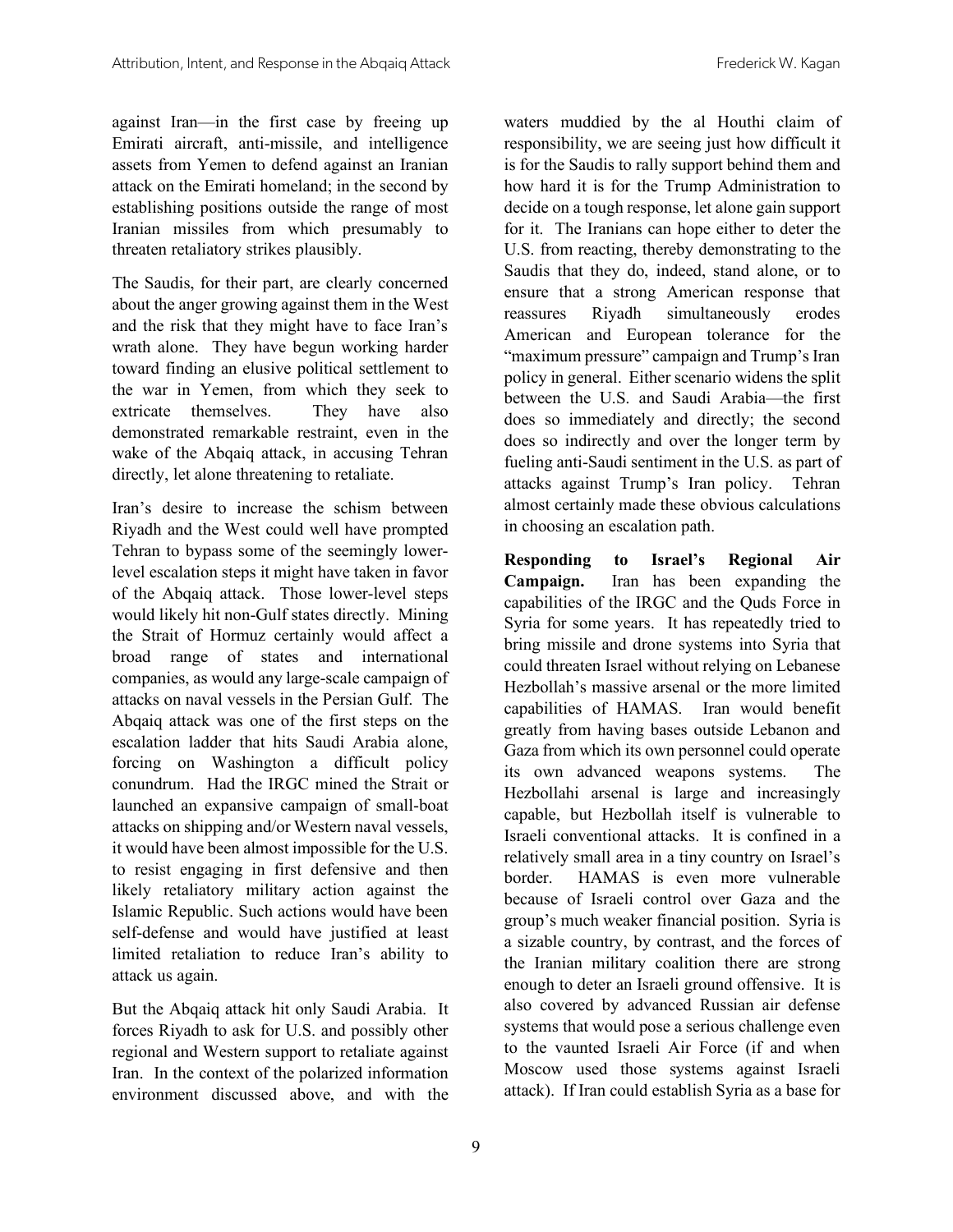the forward deployment of missile and drone systems under its direct control it could threaten Israel with meaningful military strikes that did not originate in Iran. It would thereby gain a fig leaf of implausible deniability, but more importantly be able to use some of its more capable weapons that lack the range to hit Israel from the Islamic Republic itself.

The Israelis have responded with an escalating air campaign in Syria that reportedly targets primarily Iranian efforts to transport and deploy high-end weapons. Moscow has not used its aircraft or ground-based air defense systems against these Israeli attacks and has taken control over some of the air defense systems it had given to the Assad regime after the regime mistakenly shot down a Russian plane during an Israeli airstrike.<sup>18</sup> The Iranians, for their part, have done relatively little directly to respond to the Israeli air campaign other than to continue their efforts to get systems into Syria, and what they have tried has so far not deterred Israel.<sup>19</sup>

Tehran recently began experimenting with moving advanced weapons systems that could threaten Israel into Iraq, however. 20 It was presumably testing whether the Israelis would conduct airstrikes into Iraq despite the presence of the U.S. military operating there (and, possibly, whether the U.S. itself would attack its forces). The Israelis have responded by expanding their air campaign to hit targets in  $\text{Iraq.}^{21}$ The Abgaig strike may have been intended in part to send a message to Tel Aviv about Iran's capabilities and willingness to escalate without engaging Iran directly in an open conflict with Israel at this time, especially given the difficulty it Tehran has had conducting reprisal attacks against Israel itself.<sup>22</sup>

**Clever escalation in Iraq**. Even as the al Houthis took credit for the strike and Iran denied any involvement rumors have swirled that some of the drones or missiles were launched from inside Iraq. The Iraqi government released a read-out of a call between Secretary of State Mike Pompeo and Iraq's Prime Minister Adel Abdul

Mehdi explicitly rejecting those rumors and stating that the strike was not launched from Iraq shortly after the attack.<sup>23</sup> The timing is noteworthy because the U.S. government had still not officially and publicly identified the launchpoints days later.

The reason for the care is obvious—the U.S. and the Iraqi government would be in a difficult position if it turned out that Iran or its Iraqi proxies had fired missiles or launched drones from Iraqi soil. Prime Minister Mehdi would not likely have approved or even known about such an action given the near-control Iran has over elements of the Popular Mobilization Forces and its own militias inside Iraq. The Saudis and the U.S. would face a dilemma. Retaliating against the attack's perpetrators or point of origin inside Iraq could break the Iraqi government and collapse the order on which the U.S. relies to continue operations against the Islamic State in both Iraq and Syria. Failing to act against such an abuse of Iraqi sovereignty, however, would begin to establish a precedent for future abuses, particularly after the U.S. reportedly concluded that an earlier attack against Saudi oil infrastructure claimed by the al Houthis actually originated in Iraq. $24$  Even the possibility of this scenario arising is enough to add tension to the U.S.-Iraqi relationship and set conditions for additional escalations along these lines.

An Iranian escalation through attacks launched from Iraq against non-U.S. targets outside Iraq offer an intriguing and creative solution to a dilemma Iran faces. Iran prefers a weak Iraqi state that it penetrates, influences, and may even control—but with a degree of plausible deniability. It needs Iraq to function increasingly over time as an entrepôt well-integrated into the regional and global economy through which it can evade sanctions, among other things. Iraq can only do so if the U.S. continues to turn a relatively blind eye to Iraq's financial relationships with Iran, effectively exempting Iraq from the full weight of the secondary sanctions it has imposed on Iran. If the Iraqi government collapses, orders the U.S. out, or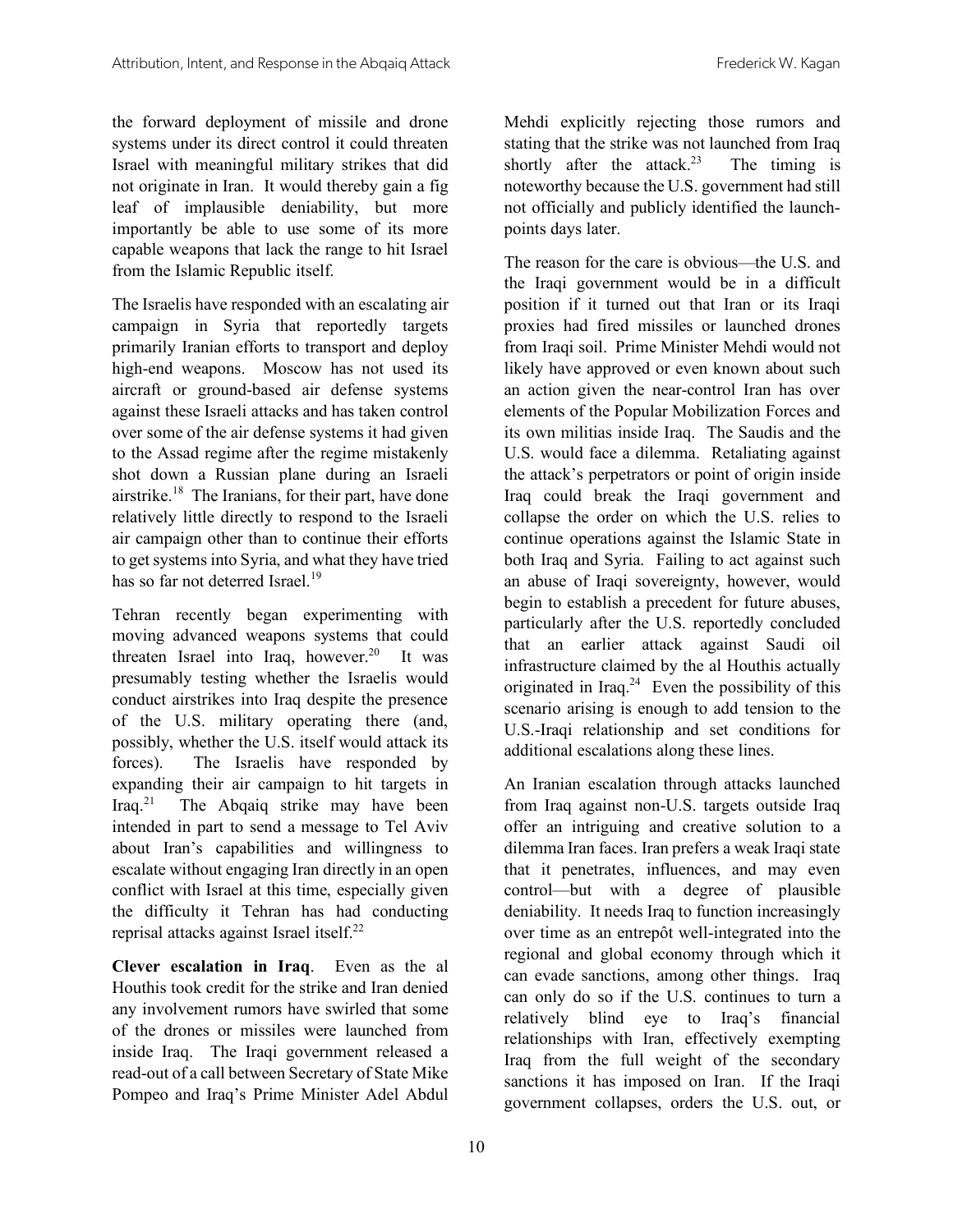Iranian-controlled militias become the only meaningful military force, the U.S. has every incentive to impose crushing sanctions on them. Iranian proxies in Baghdad would refuse to honor such sanctions, but the U.S. could then begin sanctioning them directly. Such actions would seriously complicate Iraq's ability to sell oil and function in the international economy even if they were only partially respected. Fear of such a scenario is likely one factor that has restrained Iran from launching major attacks against American personnel in Iraq hitherto, but that restraint has limited Iran's ability to make full use of the great leverage it gains from the vulnerability of Americans in Iraq. Even if none of the weapons that hit Abqaiq were launched from Iraq (which is likely) and Tehran had not given this matter any thought while planning the strike (which is almost inconceivable), the American and Iraqi reactions will have shown the possibilities presented by escalation along these lines.

**A Rising Oil Price Floats Many Boats.** The oil market has generally taken the escalations in the Middle East over the past few years calmly although insurance premiums for shipping through the Strait of Hormuz have increased. 25 It does not seem inclined to build in a high risk premium despite attacks on and seizures of oil tankers, Iranian threats to close the Strait of Hormuz, or the elimination of most Iranian oil from the market. It spiked briefly in response to the Abqaiq attack but had fallen again the next day—although not back to previous low levels. If the Iranians aimed by this attack to raise the price of oil dramatically for a prolonged period it would seem, at least for now, that they did not succeed.

One might ask why it matters to them what oil costs when their own exports are virtually nil. One reason is that an increase of \$10 per barrel would add an additional \$365 million to Tehran's coffers if it exported only 100,000 barrels per day (bpd). That amount is not significant for a large economy, but it is significant for Iran's small one facing tremendous pressure.

But Iran benefits from oil it does not own or sell. Iraq, for example, exported around 3.9 million bpd in 2018. A \$10 per barrel increase would net Iraq something like \$14 billion over the course of a year—more than 10 percent of Iraq's \$111.8 billion budget for 2019. Iraq's fiscal health matters to Iran because the Iraqi government is increasingly paying for militia forces that Iran influences or controls, and Iraq's management of its oil and natural gas resources is inefficient. The more Tehran can shift the cost of those militias to Baghdad the less it has to spend itself. The opportunities for Iran to benefit from corruption in Iraq also increase when more oil money sloshes around the country.

Russia is another major beneficiary of any oil price increase, of course, since oil exports are a sizable portion of the Russian government's income. Russia's fiscal health also matters to Iran. Russo-Iranian cooperation has long suffered from the fact that both countries have been cash-strapped. Tehran has wanted to buy high-end weapons from Russia, which Moscow might be willing to sell—but Iran needs credit and Russia needs cash on the barrelhead. As Iran takes action that puts money directly in Moscow's coffers it is possible that Putin might return the favor by offering more generous payment options.

These and other indirect benefits accrue to Iran only if the price of oil rises and remains higher, of course. The limited attack on Abqaiq does not seem to have been enough to price in a large and long-term risk premium. From which fact the Iranian regime might conclude either that it will not work or that it did not do enough damage to make it work...this time.

#### Next Escalation Steps

That sour reflection raises the question: What might be the next Iranian escalation steps if they are dissatisfied with the results of this one (leaving aside, for the moment, the question of possible U.S./Saudi responses)?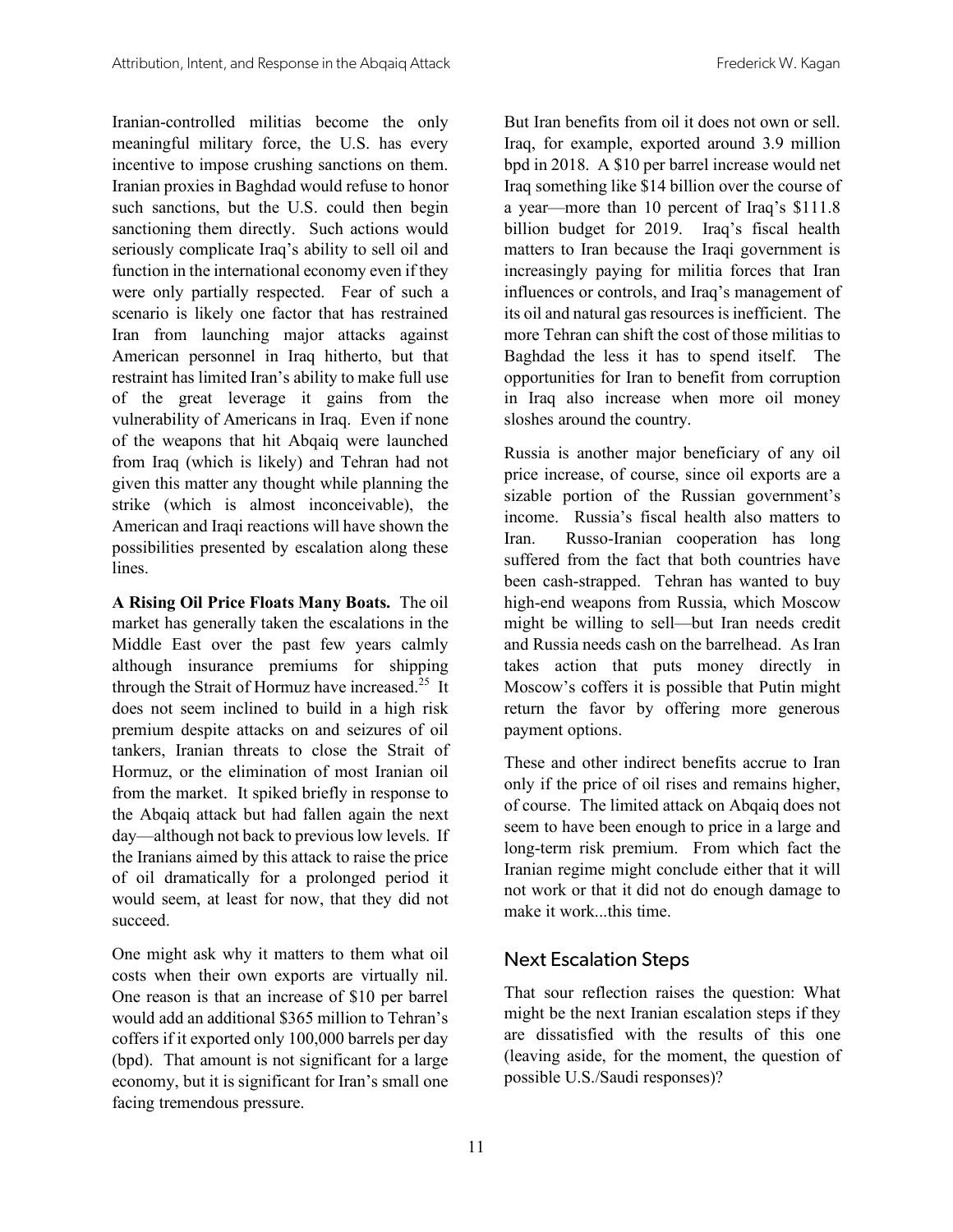**Abqaiq Redux.** The discussion above about previous assessments of where an attack on Abqaiq falls on the escalation ladder omitted a nuance unimportant in that context but important in considering possible Iranian next steps—how much damage was the attack meant to do? The major escalation step would have been to destroy the facility in such a way as to make its restoration impossible for months. Such an attack would almost certainly lead to a significant longterm increase in the price of oil. The attack Iran conducted on September 14, however, did not aim to cause such damage. It was clearly a limited strike meant to show capability and do some harm without going all the way. (We can assess intent from effect here with pretty high confidence—the Iranians surely know enough about facilities like Abqaiq to know how much damage a strike of a given scale and type would do and how hard it would be to repair that damage). Another strike on a larger scale could follow, however, intended to do much more serious and lasting harm.

But the Iranians cannot assume that they will be able to replicate the strike they just conducted at greater scale (or even at the demonstrated scale) unless they do it relatively soon or the Saudis unaccountably fail to take the obvious steps needed to defend their facilities better. No antiaircraft or anti-missile system is good enough to take down all the cruise missiles and drones Iran could conceivably throw at Abqaiq, but a combination of U.S. and Israeli systems might be able to attrite such an attack enough to stop the Iranians from inflicting really catastrophic damage on the facility. Russian air defense systems such as the S-300 and S-400 would also likely degrade such an attack—if the Russians sold them to the Saudis and allowed them to be used against Iranian targets. Iranian planners considering a second, larger strike against Abqaiq would have to choose one of three options:

- 1) Do it before the Saudis can really harden the facility's defenses;
- 2) Make it so much larger that it can overwhelm whatever defenses they add;

3) Accept that a much larger strike will not likely translate into much greater damage, but will, at least, get through even improved defenses to some extent.

Iran's ability to choose the first option depends in large part on the speed with which the Saudis can get meaningful defenses in place. The point of the strike was to generate effects having nothing to do with Abqaiq itself, so the Iranians need to allow time to see if it had the effects desired before moving again. They can try to execute the second option but may find it prohibitively expensive. Advanced drones and cruise missiles are not cheap to a country as cash-poor as Iran. Hurling them against prepared defenses that will shoot down many or most of them is not a good expenditure of resources. That argument makes option three even less appealing than option two.

A massive follow-up strike on Abqaiq is thus a possible further escalatory step, but not necessarily the most likely.

**Water.** Water is even more precious than oil to a desert country. Saudi Arabia derives a high proportion of its water from desalination plants, particularly the large plants at Jubail and Ras al Khair that serve Riyadh. Both are also on the Persian Gulf side of the country somewhat to the north of Abqaiq (and thus closer to Iran via the route the attack on Abqaiq apparently took) and right on the coast (of course). The destruction or serious degradation of these two plants would likely cause a major crisis for the Saudi kingdom that could rapidly turn into a humanitarian catastrophe. An attack on such a facility, with its horrible consequences, would in principle galvanize the Kingdom to respond with all its force—except that Riyadh would likely have its hands completely full dealing with the crisis for quite some time. It is worth noting that the al Houthis attempted to damage a desalination plant in southwestern Saudi Arabia in June although with no significant effect.<sup>26</sup>

Abqaiq is about 75 miles from Jubail and around 115 miles from Ras al Khair—far enough to make it difficult to defend all three sites reliably with a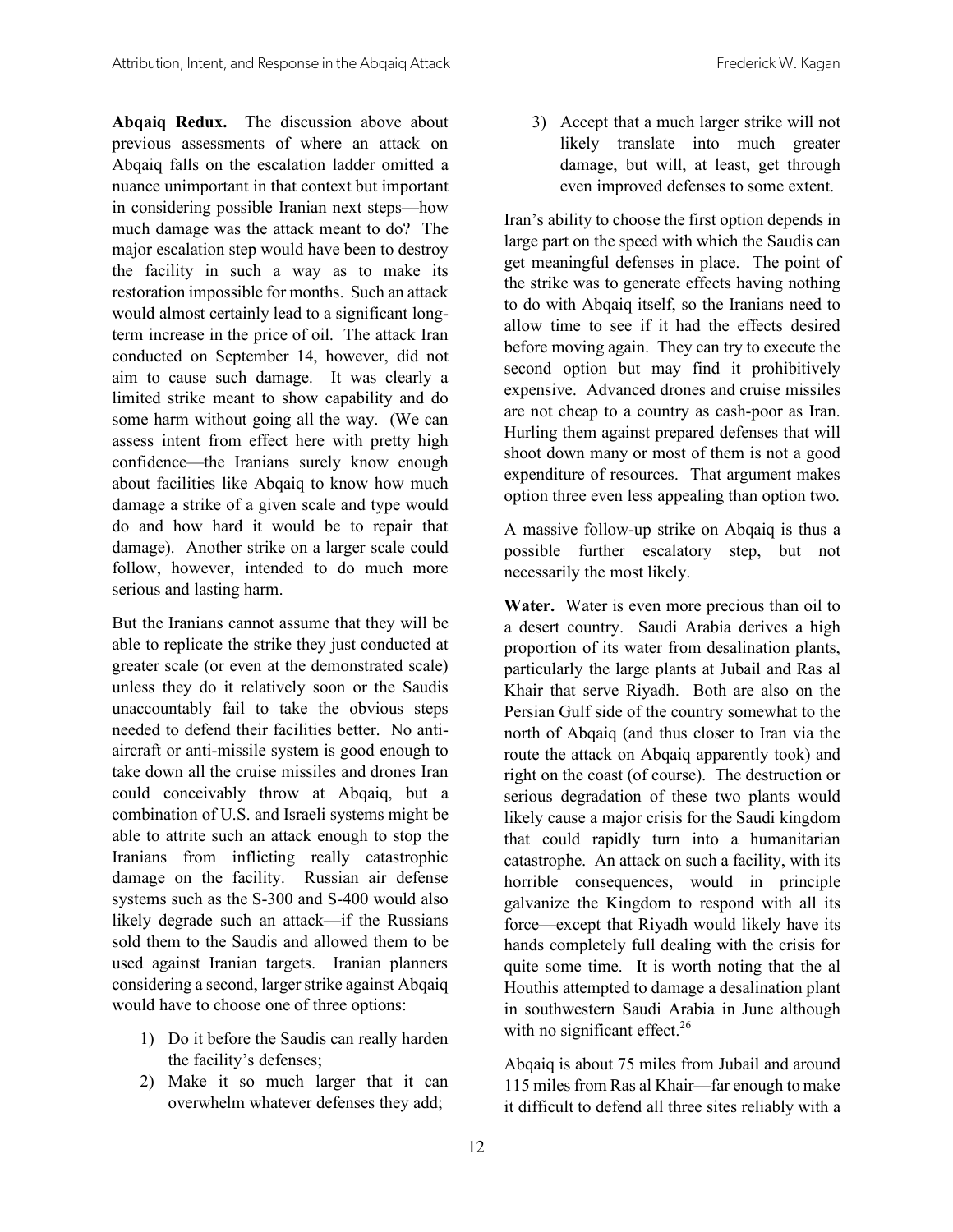single set of defensive systems, depending on the system. The Saudis could (and now likely will) build an integrated air defense and anti-missile system to cover both facilities against a major strike, but that will take time. One or the other facility will likely offer vulnerabilities for long enough to give Tehran a shot at doing much damage in upcoming escalation rounds.

**Irregular Warfare.** The Quds Force has been attempting to set conditions for Iranian irregular warfare in Bahrain, Kuwait, and Saudi Arabia for many years.<sup>27</sup> The Saudis have effectively taken control of Bahrain to prevent the Iranians from using the island kingdom's disenfranchised Shi'a majority to conduct attacks on the U.S. base there, on Saudi Arabia, and on the Sunni ruling dynasty itself. Riyadh periodically arrests suspected Iranian agents working among its own Shi'a minority population, which resides primarily in the Eastern Province where much of the kingdom's oil lies. Kuwaiti Shi'a also briefly protested in 2015 and Kuwait's proximity to Iran itself and to the Shi'a-militia-infested Basra Province of Iraq make it vulnerable to future Iranian efforts.

Iranian attempts to infiltrate these Shi'a populations do not appear to have been very successful thus far, however. Bahrain is a very hard target for Tehran because it is an island and because the Saudis have taken over its security. Saudi control over the Eastern Province also appears solid, although Riyadh's control of media coverage makes it impossible to assess the stability of that control reliably from open sources. Kuwait has seen little overt (or reported) Iranian activity so far. The government could have the situation under control or the Iranians may simply not yet have tried to use their capabilities there to any serious degree.

The Iranians are probably unable to generate a large-scale irregular warfare campaign in Saudi Arabia, Kuwait, and Bahrain now and will likely find it difficult to set conditions for one in the future unless the government of one or another of those states weakens or collapses. They probably

do not, therefore, have a meaningful escalatory option in this form at this time.

**Cyber**. The likelihood of successful large-scale cyber-attack is difficult to assess at any time, as the high-end capabilities of an attacker are not easily known before they are used while the vulnerabilities of the defender they might exploit are equally hard to gauge. Previous Iranian cyber-attacks, including on Saudi's oil company, ARAMCO, have put the kingdom on alert and caused it to take counter-measures. Iran's cyberattack capabilities are significant, however. Tehran could well try another major cyber-attack, especially considering the increasing American propensity to try to deter escalation with such operations, with unforeseeable effects.

Russia could also assist Iran in a cyber-operation against Saudi Arabia, although the likelihood of such cooperation is relatively low. Russia benefits greatly, as noted above, from a prolonged increase in oil prices. It has refused Iran the high-end weapons systems Tehran has requested thus far (apart from finally delivering the S-300 air defense system originally promised in 2007).<sup>28</sup> It has also resisted giving Tehran and its allies the full support they desire in Syria and has pointedly allowed the Israeli Air Force to operate against Iranian targets there. Putin might see providing cyber assistance to Tehran as a way simultaneously to strengthen the partnership thus strained while simultaneously filling his own depleted coffers.

Putin has been courting the Saudis and other Gulf states aggressively, however, and has made it clear that he is not satisfied with having a Persian ally at the expense of the Arab world. He has reportedly offered to sell Riyadh the S-400 system following the Abqaiq attack, in fact.<sup>29</sup> He aims to split Saudi Arabia from the U.S. almost as eagerly as does Iran, as part of his larger global effort to break up American alliances and partnerships and push the U.S. back to its own shores. He would not likely take action even in cyberspace that might plausibly link Russia to an Iranian attack on Saudi (or Emirati) IT systems.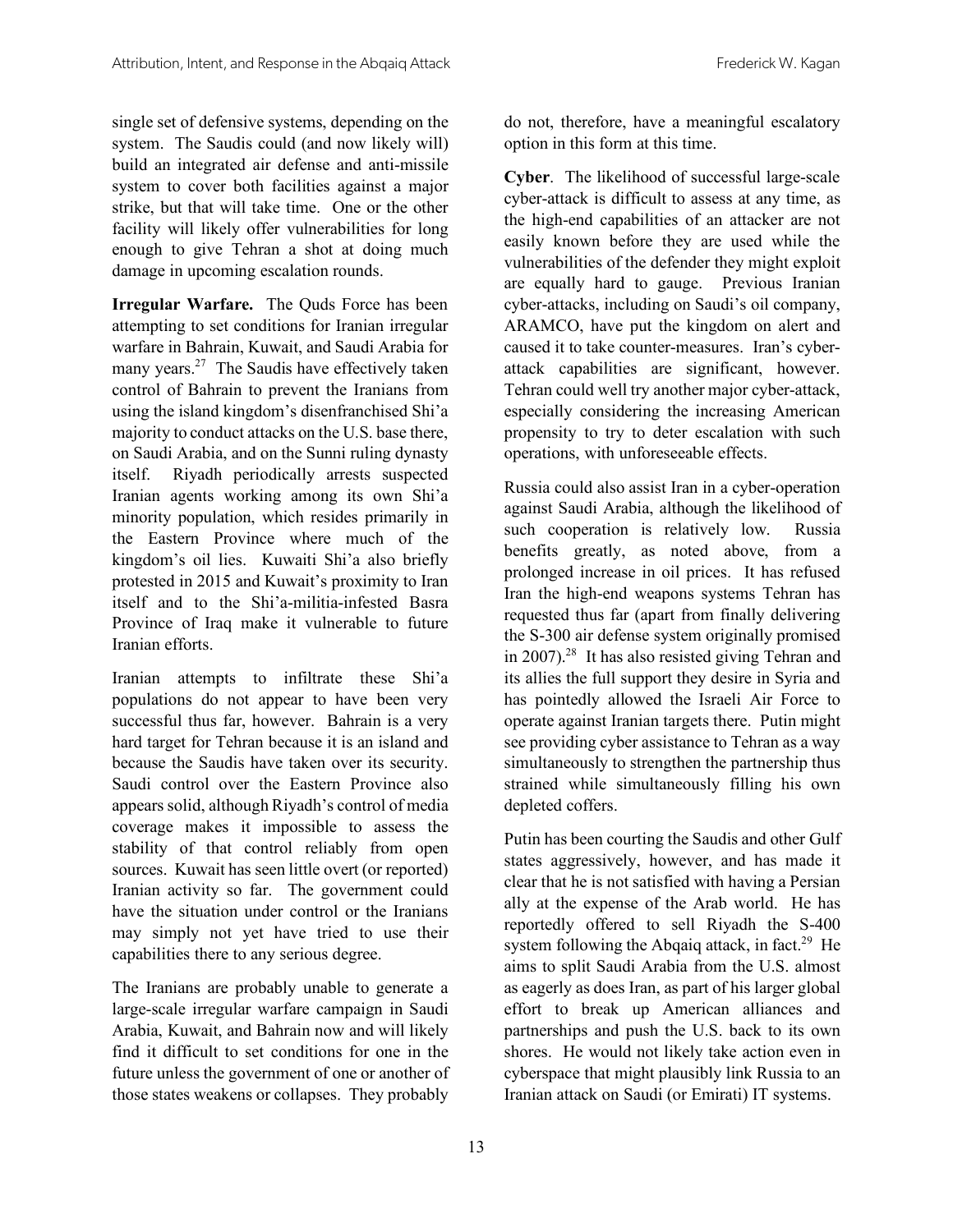Cyber-help could come in various forms, however, some of them quite deniable especially when the help is provided to a state that has already demonstrated a high degree of offensive cyber capability. It could be as simple as revealing a "zero-day" exploit (that is, a vulnerability in a computer system not yet publicly known) that Russia's hackers have found and Iran's have not. It could take the form of sharing the kind of over-arching assessment of Saudi (or Emirati) IT systems that Russia's larger and more sophisticated cyber experts can undertake possibly better than Iran's. It could even involve the sharing of Russian-produced malware or access to systems the Russians have already compromised, although the risks of having the Russian involvement revealed increase significantly in such a scenario. The bottom line is that a combined Russo-Iranian attack on Saudi is more likely to succeed than a purely Iranian attack, but the Russians will likely be wary of too deep a cyber-partnership.

**Conventional Attack.** The difficulties Iran faces attempting to scale-up and repeat the Abqaiq attack considered above fade somewhat if Iran decides to use a significant portion of its own military openly. Both Abu Dhabi and Dubai are in range of many of Iran's mobile missile systems. Defenses against a full-scale barrage of such systems are not in place now and could not likely be put in place for some time, if at all. The Iranian-occupied island of Abu Musa is about 50 miles from Dubai and 100 miles from Abu Dhabi—and the Iranians have turned Abu Musa into an island aircraft carrier/missile platform. The much larger Qeshm Island is about 100 miles from Dubai and 160 from Abu Dhabi. Some of the Saudi facilities are equally close to Iran. Jubail is about 135 miles from Iran's coast; Abqaiq about 180. Most of Iran's ballistic missiles could range these targets from Iran proper, as could its cruise missiles and some of its drones. Iran could likely overwhelm the air/missile defenses of Saudi Arabia and the UAE even after they were improved with additional US Patriot batteries and Israeli anti-missile systems.

Such an attack is the most reliable way Iran could severely damage its principal Gulf adversaries.

**Conclusion.** This consideration of possible further Iranian escalation steps is concerning because it suggests that Tehran must consider an overt missile strike against Saudi Arabia or the UAE if its efforts at current covert levels, possibly with the addition of cyber activities, do not achieve its objectives. Iran's decision to escalate to such a level depends on many factors. How much are Iran's leaders willing to risk to try to break down Saudi and Emirati support for the "maximum pressure" campaign? How urgent is achieving that objective to them? They could be content to muddle along at something like current levels of escalation if they feel that they have the time to do it. At what point do they abandon the effort to split Saudi Arabia from the U.S. and resort to overt large-scale attack to break the West's will to continue to tolerate or support the "maximum pressure" campaign? There is no way to assess with any confidence when or if the Iranians would escalate to the point of major missile attack. The worry is that they could well decide that they have no other option if they are serious about breaking the U.S.-Saudi-Emirati partnership or if they abandon that aim and choose a more straightforward approach to escaping sanctions.

These aspects of the situation thus drive Iran toward further conventional military escalation even in the absence of a US military response. They make such an escalation far likelier in the event of a purely or even primarily Saudi military response. We will consider the consequences of this reflection below when discussing possible responses to the Abqaiq strike. Before that consideration, however, we must first put the Abqaiq strike more firmly in the context of the parallel escalation approaches the U.S. and Iran have been pursuing.

#### Parallel Escalation

The U.S. and Iran are escalating along multiple parallel axes. The U.S. has taken little direct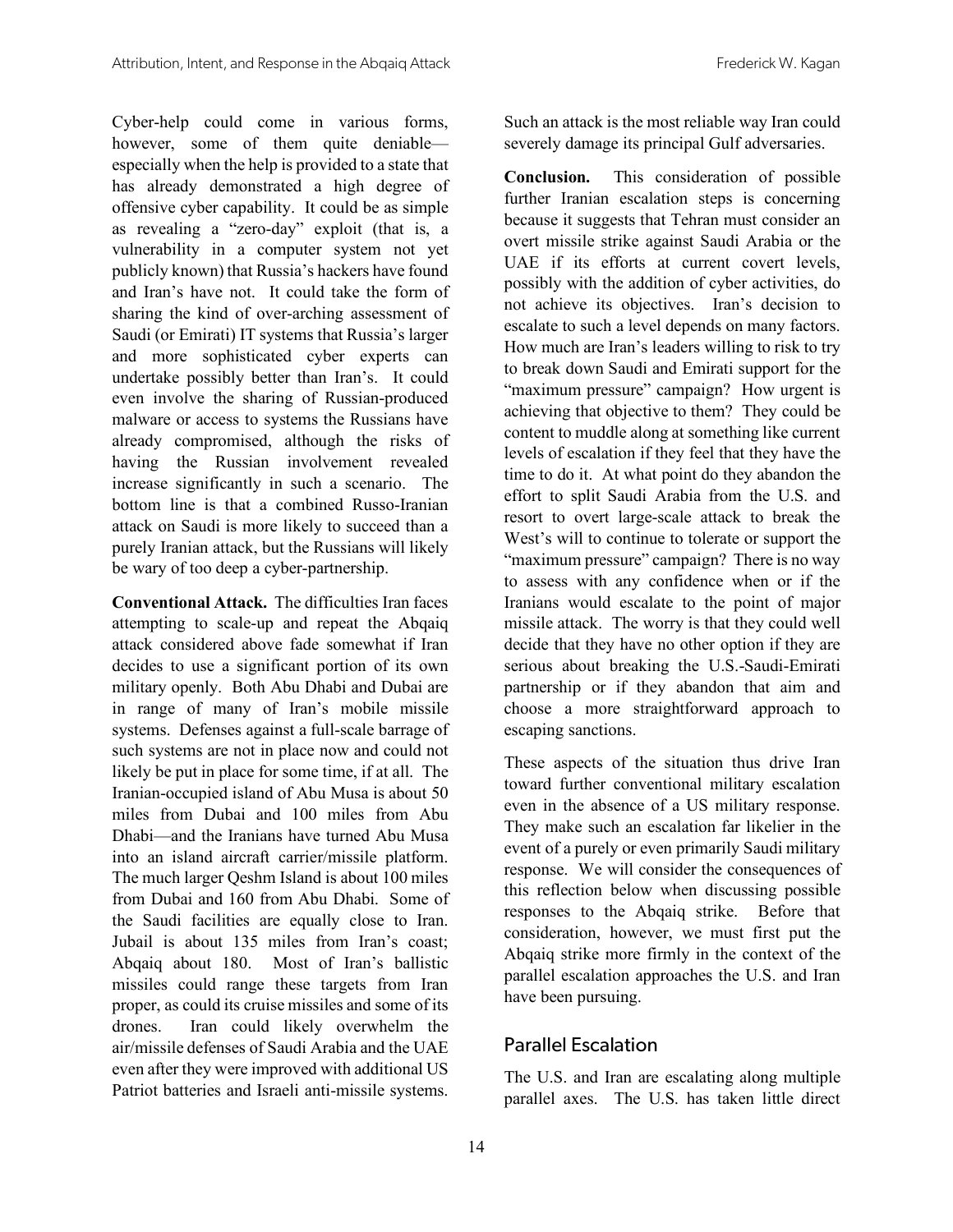military action against Iran or its proxies in the Middle East since the April 2018 missile strike in Syria in response to Assad's use of chemical weapons.<sup>30</sup> It has instead steadily increased the scope and application of sanctions as part of the "maximum pressure" campaign. It has also deployed additional military assets to the region and worked to build a maritime defense coalition that has not yet fired a shot in anger. It reportedly conducted a sophisticated cyber-attack against Iran on June 20 in response to the Global Hawk shoot down and, apparently, another on September 20 in retaliation for the Abqaiq strike. Iran, for its part, has escalated along two other axes. It has steadily increased its violations of the JCPOA and military attacks conducted by its armed forces and its proxies against America and its allies.

A fundamental assumption underlying opposition to American military responses to the Abqaiq attack is therefore invalid. Iran may indeed engage in military escalation in answer to a U.S. or coalition military retaliation—but it is also likely to escalate militarily in the absence of such military action. It is by no means clear that taking military action now increases the likelihood that Iran will launch any particular military escalation of its own. It may accelerate Tehran's timeline for any specific action, of course, but it may not even do that. Iranian military escalation thus far has proceeded in the absence of American military action against Iran, and there is every reason to believe that that trend will continue and even intensify—quite possibly to direct attack against Americans whether or not the U.S. acts now.

Iranian and proxy military escalation has taken four primary forms: oil tanker attacks and seizures, attacks on Saudi oil infrastructure, al Houthi and Iranian attacks on US drones, and rocket attacks in Iraq. The al Houthis claimed a drone attack against Saudi oil infrastructure on May 14 (that the U.S. assesses actually originated in Iraq) and conducted a multi-drone attack on Saudi oil infrastructure near the UAE border on August.<sup>31</sup> The Abqaiq attack is thus a significant

escalation of a pattern of attacks on Saudi oil infrastructure in its scale.

The IRGC has been interfering with the movement of tankers through the Persian Gulf on a frequent basis in 2019. It seems first to have focused on damaging tankers through special forces action, targeting four unsuccessfully in May and two with more success in June.<sup>32</sup> In July it turned back to seizing tankers outright, likely in response to Gibraltar's July 4 seizure of an Iranian tanker that was heading to Syria in violation of international sanctions on the Assad regime.<sup>33</sup> The IRGC Navy attempted to seize a Royal Navy-escorted tanker on July 10 and successfully captured an Emirati and then a British tanker on July 14 and July 19 respectively.34 The IRGC also deployed GPS jammers to Abu Musa, which US officials assessed was aimed at disrupting commercial ships' navigation systems, giving the IRGC a pretext to seize any that mistakenly sailed into Iran's territorial waters.<sup>35</sup> The US announced the initiation of a maritime defense operation following the July 19 seizure and set about building a multinational coalition to protect shipping from IRGC actions. $36$  Iranian attempts at high-profile seizures of large ships in the open have since fallen off. The IRGC Navy has announced several seizures of smaller boats closer to Iran's shores for smuggling—and it is possible that at least some of those seizures were, in fact, counter-smuggling operations.<sup>37</sup>

Iran and its proxies have also sought to contest America's ability to operate drones. The al Houthis shot down American drones over Yemen on June 6 and August 20.<sup>38</sup> The IRGC attempted to down a drone over the Persian Gulf on June 13 and then successfully shot down a US Global Hawk drone, also flying in international waters over the Persian Gulf despite Iran's claims to the contrary, on June 19.39

Iranian proxies have fired rockets at US military and commercial facilities including an Exxon Mobile facility in Iraq on at least two occasions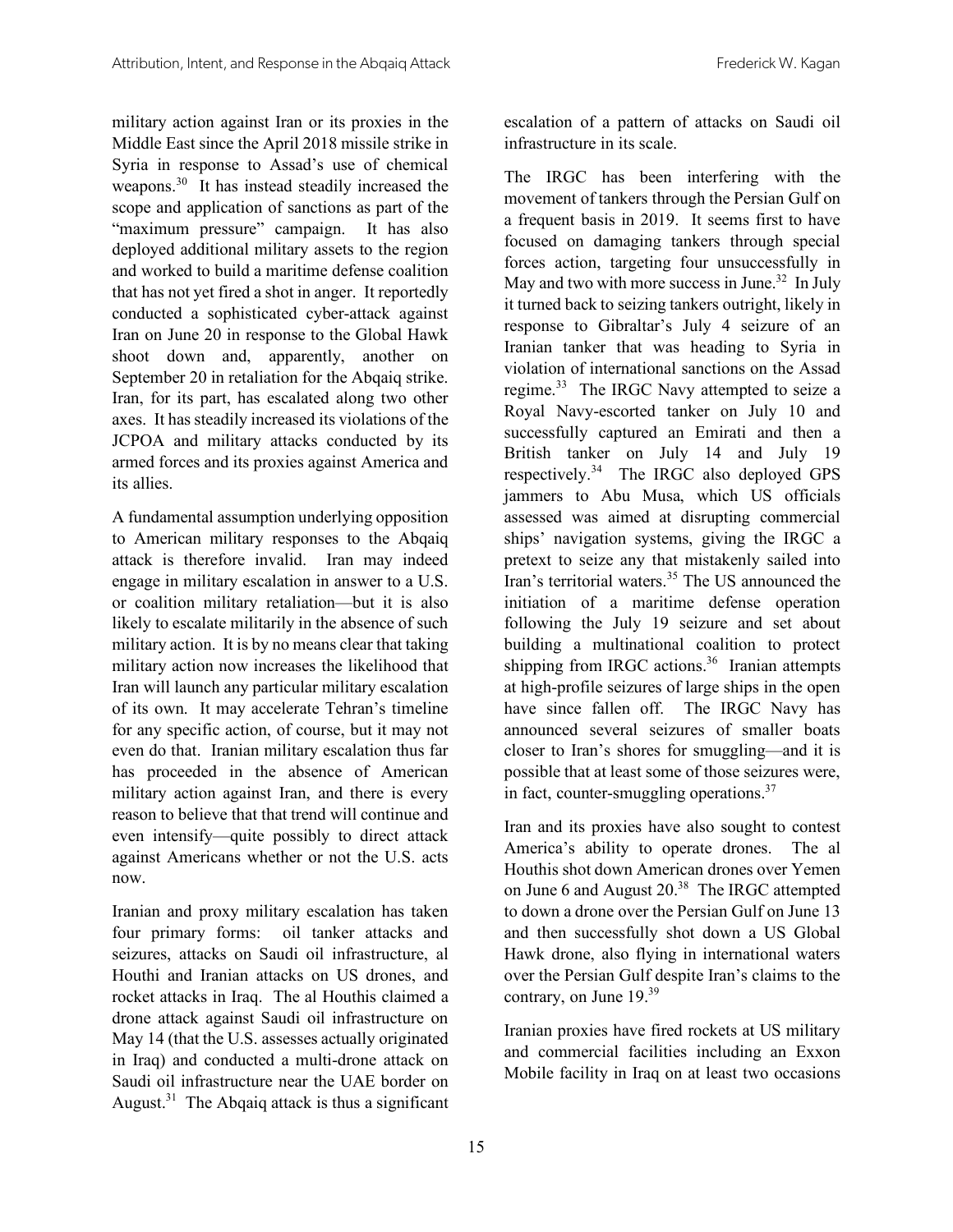in the last six months but have generally refrained from significant escalation.40

Iran formally violated JCPOA restrictions on its nuclear program for the first time on July  $1<sup>41</sup>$  It announced its intention to commit further violations a week later, four days after Gibraltar's seizure of its tanker.<sup>42</sup> Neither Iran nor its proxies conducted actual attacks between the June 19 Global Hawk shoot down and the August 17 al Houthi attack on Saudi oil infrastructure although the IRGC Navy increased its harassment of U.S. and British naval ships. 43 It seems that Iran sought in that period to ascertain whether tanker seizures and nuclear violations would generate the effects it sought vis-a-vis Europe. It is also likely that Tehran was observing Trump's response to the Global Hawk incident and sought to avoid further military escalation as it did so.

Trump's rhetoric after the Global Hawk attack was aggressive, and reports of the US military retaliatory strike aborted at the last minute proliferated. 44 Iranian leaders quickly picked up on reports that Trump had cancelled the strike because it might have killed Iranians whereas the drone was unmanned. Iranian outward-facing messaging hastened to assert that the IRGC had deliberately avoided shooting down a manned US aircraft before deciding to shoot down the UAV, attempting to portray the Islamic Republic as having sought, like the US, to manage escalation. 45 Iranian inward-facing messaging began with a focus on preparing the Iranian people and military services for a possible US attack, but rapidly shifted to claiming victory over the US when no American retaliation came.46 The meme of IRGC triumphalism based on the Global Hawk incident continued throughout the pre-Abqaiq period, and internal messaging aimed at preparing the Iranian population for a US attack fell away.

By mid-August Tehran apparently felt safe to test the kinetic waters again at least by proxy. The al Houthis' downing of a US drone over Yemen on August 20 generated no meaningful American response, nor did the al Houthi attack on Saudi

infrastructure near the UAE on August 17, despite its unprecedented nature—10 al Houthi drones flew far over the Saudi desert and hit their targets. Washington's inaction following the Global Hawk incident and then after these attacks likely persuaded Iran's leaders that a further escalation against Saudi Arabia would also meet with little or no military response, particularly if it did not kill Americans. The general yawn that greeted Iran's announcement of its intent to increase its violations of the JCPOA on September 5 could have been one of the triggers for the Abqaiq strike in this context.

**US Escalation**. While Iran escalated militarily and with JCPOA violations in this period, the US responded with sanctions and military activities short of kinetic actions (apart from shooting down a small drone that approached a U.S. warship too closely). $47$  The US announced additional sanctions against Iran and its Syrian allies no fewer than 14 times between May and the Abqaiq strike on September 14. 48 The sanctions targeted Supreme Leader Khamenei, Foreign Minister Javad Zarif, Hezbollah leaders, IRGC commanders, and even a Chinese company.

The US has also undertaken two kinds of nonkinetic military escalation. It deployed air, sea, and anti-air/missile assets to the Middle East on multiple occasions, especially in June and July. Those deployments included a carrier strike group, an amphibious transport ship, Patriot antimissile batteries, and F-22 stealth fighters to the region in that period.<sup>49</sup> It also initiated its maritime security operation after the July 19 seizure of a British ship, as noted above, and focused on getting allies to join the operation for the rest of the summer. By the time of the Abqaiq strike the UK, Australia, and Bahrain had agreed to participate in the operation.<sup>50</sup> Some reports indicate that Israel and South Korea are also participating, but the US has yet to confirm this. $51$ Saudi Arabia and the UAE agreed only after the strike.<sup>52</sup>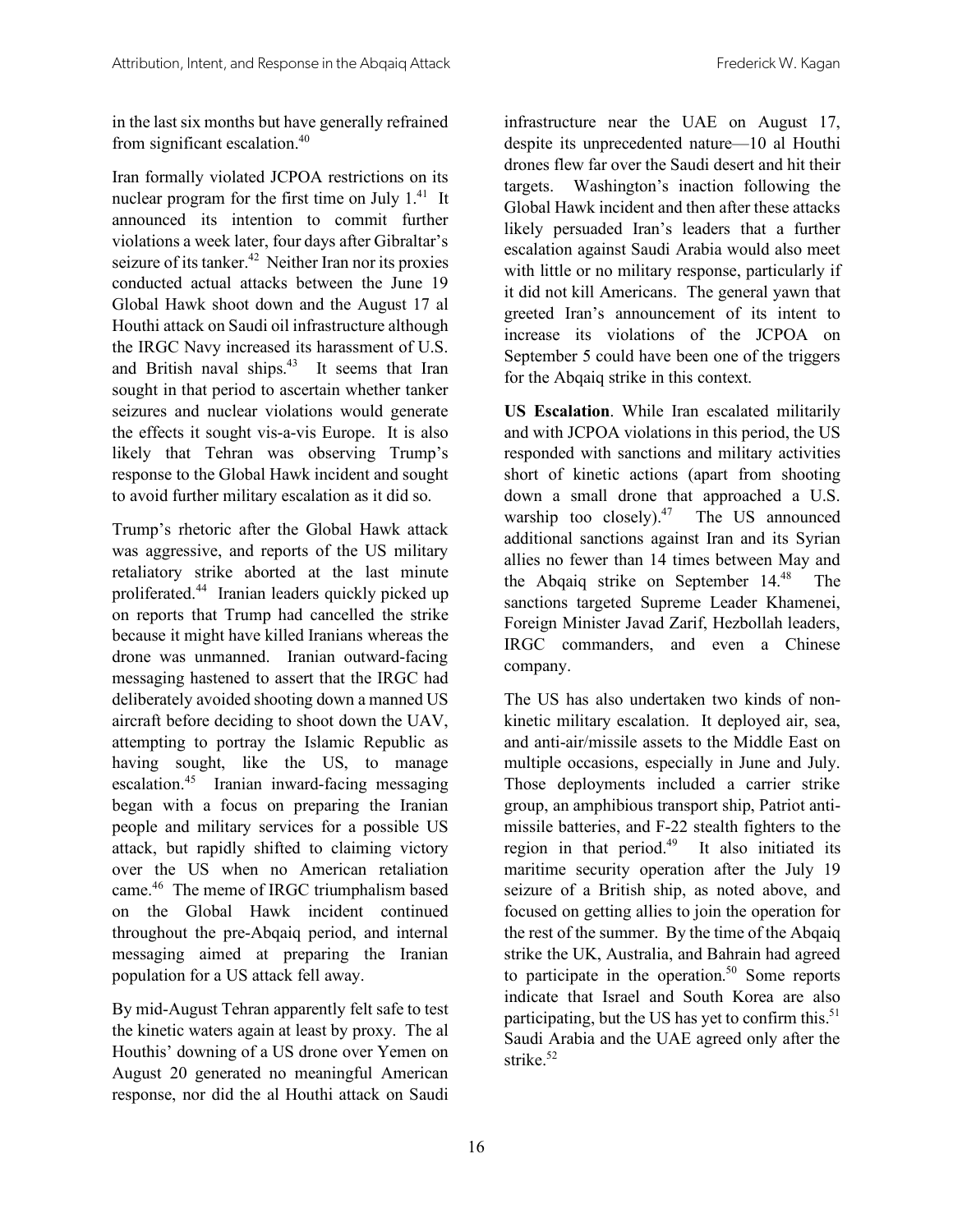The US has conducted several cyber-attacks against Iran and its partners, finally, including one against Iranian-controlled Kataib Hezbollah in Iraq on June 25 and one against Iran itself on June 20.53

Sanctions clearly did not deter Iran from the Abqaiq attack or other escalations. It is easier to argue that they actually precipitated Abqaiq (which followed a flurry of sanctions designations that began on August 28), but it is in fact likelier that specific sanctions and even sanctions flurries have had no meaningful effect on Iranian leaders' decision-making about escalation.

US non-kinetic military activities may have changed the nature of Iranian military escalation without deterring it. Iranian efforts to attack tankers through special forces operations seem to have ended in mid-June after the announcement of American naval reinforcements to the region. The IRGC then shifted to seizing tankers (although that shift may well have been a response, as noted above, to Gibraltar's seizure of the Iranian tanker rather than to any change in the US posture in the region) and harassing our ships. It seems to have abandoned that approach as the US has cobbled together a maritime coalition to protect tankers transiting the Strait of Hormuz and the Persian Gulf. It is likely that US and regional partner responses persuaded the IRGC that continued efforts first to sabotage or attack and then to seize tankers would either be too expensive or would run too great a risk of rapid military escalation.

**Conclusion**. The U.S. "maximum pressure" campaign's sanctions actions have not deterred Iran's military escalation and may, in fact, be accelerating it. US cyber-attacks thus far also appear to have had no effect on Iran's escalation calculations. Only US military operations, even non-kinetic actions, seem to have changed the way in which Iran escalates, although they have not thus far deterred Iran from escalating. Even in the case of Western military responses, however, it appears that the changes occurred

only when the US and its partners actually postured themselves in ways that forced the Iranians to consider higher losses, lower likelihood of successful outcomes, or direct confrontation with Americans and Europeans.

Non-kinetic military actions intended to deter Iran from further attacks on Saudi or other regional state critical infrastructure will likely have to meet these thresholds to be effective. The deployment of additional anti-air and anti-missile capabilities around Saudi and Emirati infrastructure would lower the likelihood of successful subsequent Iranian attacks but would not raise the risk of direct military confrontation with the US and/or the Europeans. It remains to be seen if meeting only that lower threshold will be enough to deter future such attacks.

#### Possible Responses

**Saudis in the Lead.** The emerging policy consensus that the Saudis should take the lead in any military response to the Abqaiq attack is mistaken. Such an action would actually further the Iranian objectives of driving a wedge between the U.S. and the kingdom, persuading other Gulf states that the U.S. is not a reliable partner, and giving Tehran the excuse to escalate militarily against Saudi Arabia. It will likely either drive rapid acceleration up the kinetic escalation ladder or cause the collapse of regional support for the "maximum pressure" campaign, and, thus, the collapse of that campaign itself.

Saudi Arabia, on its own, is far more vulnerable to Iran than the Islamic Republic is to the kingdom. Iranian missile and drone attacks on fewer than 10 targets (de-salination plants and oil processing facilities) could destroy the monarchy, collapse the government, and create a massive humanitarian crisis.

The American discourse today would likely greet that prospect with a shrug—the inclination to say, "That's their problem; we don't need their oil" is very strong. It is also very wrong. The U.S. does not need Saudi oil, but oil is a fungible commodity, and its price rises or falls depending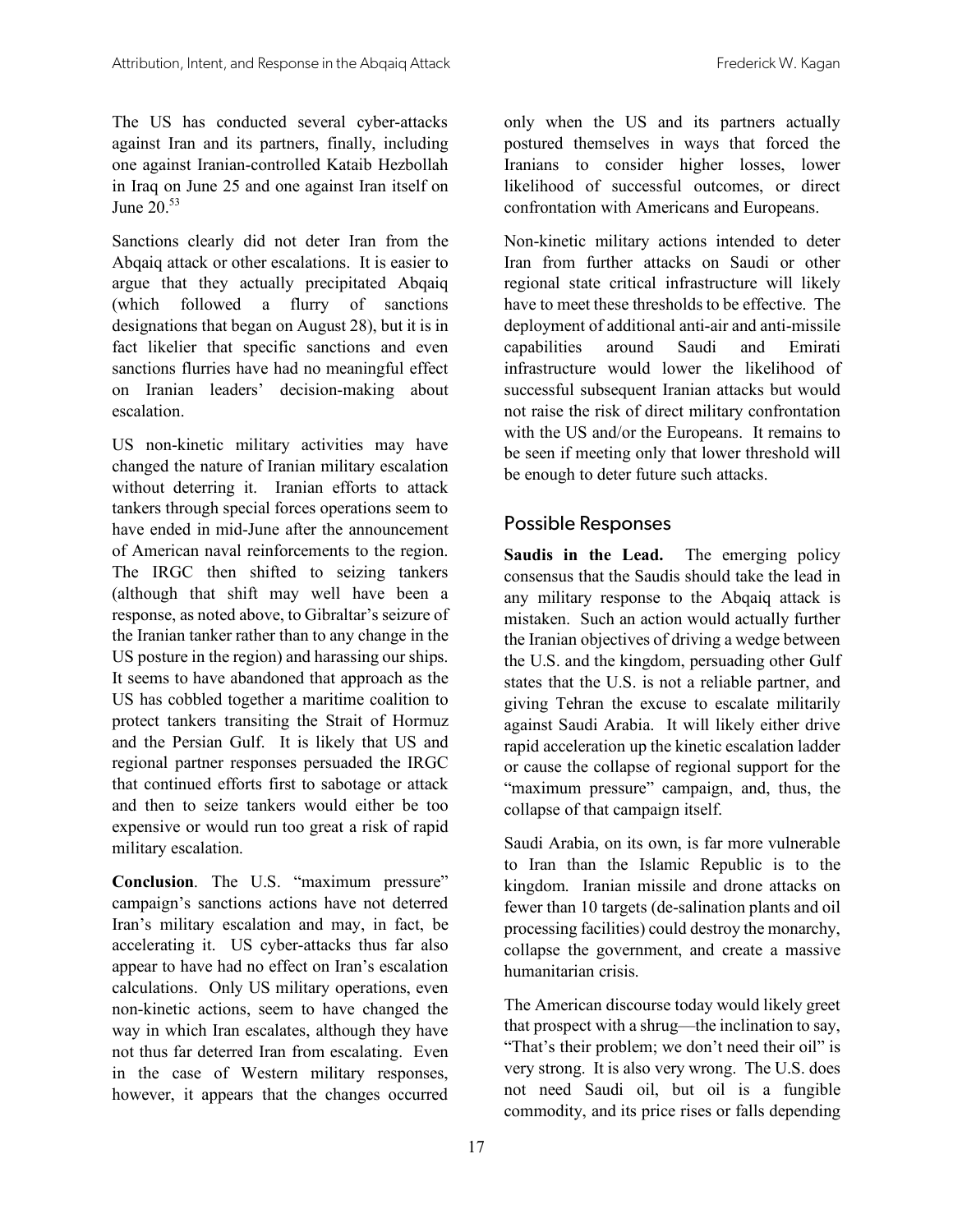on global supply and demand. Taking a considerable portion of Saudi production offline will raise the global price of oil in ways that devastate the U.S. and its major trading partners. The increased profits American oil companies make will be irrelevant in that macro-economic disaster.

American interest in Saudi Arabia since the 1990s has never been only about oil, moreover. The Salafi-jihadi movement, which includes the Islamic State and al Qaeda, would benefit tremendously from such chaos. Supporters within the kingdom, freed of pressure and able to exploit the chaos, would gain access to resources on a scale that dwarfs what they obtained in Iraq and Syria at the height of their strength there.

The collapse of the Saudi monarchy and government in this fashion would be a security and economic calamity for the U.S.

Nor can the Saudis threaten Iran with any equivalent harm. The Iranian security forces, economy, and government present no such limited target set elimination of which would lead to collapse. The security forces began decentralizing in 2007 precisely to mitigate the risk of a U.S. decapitation airstrike. Saudi attacks might be able to damage Iranian crude oil facilities seriously, but the effect would be limited given Iran's near-total inability to export oil now anyway.

Attacks on Iran's oil refineries would be more damaging to the Iranian economy and, therefore, potentially to the regime's stability. But of the top eight largest refineries in Iran only three are within plausible range of a Saudi attack. Those three (Bandar Abbas, Abadan, and Bushehr) account for almost 40% of Iran's crude distillation capacity to be sure. Taking them offline for a long time would do tremendous damage to Iran. They are widely separated from one another, however, and the prospect of three Saudi airstrikes successful enough to take them offline for a protracted period is improbable in view of the performance of the Saudi air force in Yemen. Even their destruction, moreover, would

not devastate Iran as completely as the destruction of Saudi Arabia's desalination plants and major crude processing facilities.

The difficulties the Saudis have faced in hitting targets precisely in Yemen against an enemy with little meaningful air defense capability, in fact, argue against the likelihood that the Saudi air force would accomplish much against a foe with its own air force and extensive anti-aircraft systems including the advanced Russian S-300.

To undertake such a strike or series of strikes, moreover, the Saudis would have to divert most or all of their air assets from the war in Yemen, giving the al Houthis an opportunity to make gains there or to prepare and conduct reprisal attacks against the kingdom from the south. Iran faces no such dilemma. Its forces too are engaged in a war in another theater (Syria) but it has not allocated its own air force, missile systems, or anti-aircraft capabilities to that conflict (Russia is providing those capabilities to the pro-Assad coalition).

A meaningful Saudi-led retaliatory strike is thus both implausible and unwise.

**U.S.** The U.S. has a much greater range of options to retaliate militarily against Iran. Its air and missile forces could penetrate even the S-300 air defenses the Iranians have, and Iran's other air defense systems are of little concern to American air planners. There is likely no target in Iran that the U.S. military could not successfully strike if it so chose. An American retaliatory strike on Iranian territory is likely unwise for a number of different reasons, however.

The primary objective of any U.S. strike should be to deter Iran from continuing its campaign of kinetic attacks, let alone escalating further. Deterrence succeeds when one can hold at risk something the enemy cannot afford to lose and when the threat to deprive the enemy of that essential thing is plausible. The leadership of the Islamic Republic regards only one thing as essential—its ability to remain in power. It has long been behaving as though it does not believe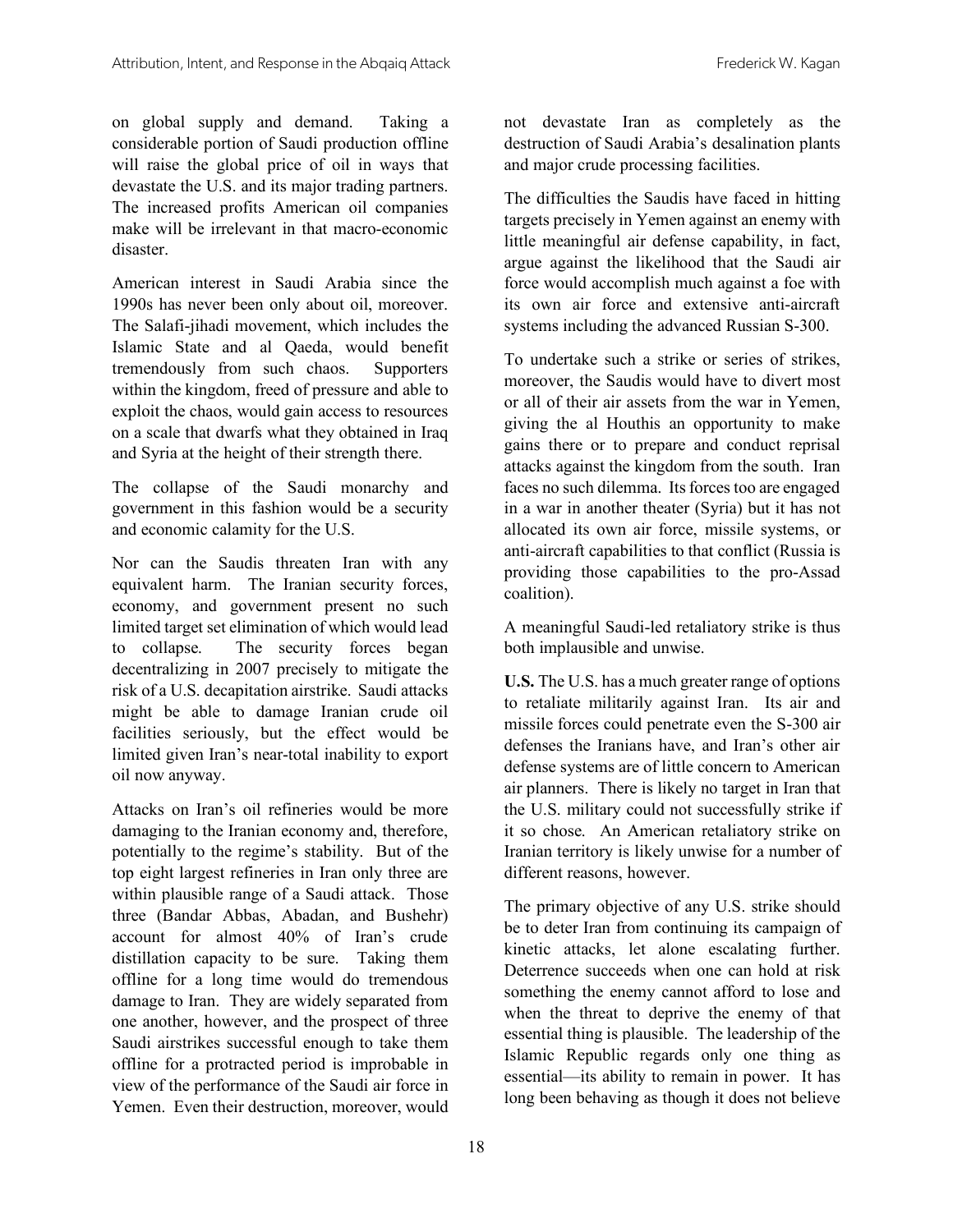that the U.S. can deprive it of this. Iran will not likely be deterred by American military action against it in the long run, therefore, unless the U.S. persuades it that America can and will pursue regime change by military means.

But the U.S. does not have a plausible way to remove the current regime by force. A ground invasion of Iran for such a purpose is beyond the capabilities of the American military at this time—and would be an unwise undertaking in any event. The long history of attempts to remove regimes by air attack alone without the threat of a ground invasion offers no examples of success. The odds of Iran becoming the first proof of the possibility of regime change from the air approach zero because the regime has worked so very hard to defend in advance against precisely such a scenario. The best the U.S. could hope for would be to wreck the Islamic Republic's ability to operate well, force it to focus on surviving and maintaining control over its population, and gradually attrite its leaders and fighting abilities. The regime would still be able to conduct attacks, both conventional and unconventional, around the region for some time even during such an air campaign. It could of course conduct terrorist operations globally as well as it has tried to do before. 54 The top of the escalation ladder looks very unpleasant for the U.S.

It looks even more unpleasant for the leaders of the Islamic Republic, of course. They would be losing the governmental structures, security forces, economy, and society that they have labored to build for so long even if they did not lose power. They would have to fear constantly that their people might ultimately tire of their rule in the face of so much pain and deprivation. Their abilities to export the revolution and support their allies and proxies—and, thereby, retain the regional influence that matters so much to them—would be seriously degraded. They would likely avoid an escalation path that they believed might lead to this situation until they felt they had no option but to embrace it.

They might also embrace it rather than surrender, however. The current generation of Iranian leaders, especially in the IRGC, all fought in the Iran-Iraq War. They experienced conflict against an enemy with far superior technology who was willing to attack their cities with rockets and chemical weapons. Faced with such terrible odds and such a ruthless enemy the IRGC resorted to religious fervor and almost metaphysical arguments to keep pushing for continuing the war despite unbearable losses and with no prospect of victory. The Supreme Leader and the IRGC commanders today are working hard to reinvigorate the revolutionary spirit in Iranian society as their primary response to the "maximum pressure" campaign.<sup>55</sup> The likelihood that they will succeed is less important than what that fact tells us about their mentality. As they approach the ends of their careers (and, in the aging Supreme Leader's case, life) they seem determined to return to the mindset that guided them through the Iran-Iraq War. That fact does not bode well for assessments that they will make rational decisions when faced with truly existential attacks.

Limited American military strikes against Iran itself are therefore unlikely to deter continued Iranian kinetic operations or escalations. The regime will not believe that the U.S. can destroy it until the U.S. is well along the path to doing so, and possibly not even then. Attacks that clearly lack such an aim may alter the shape of future Iranian kinetic operations or escalation (as the multinational maritime operation and U.S. deployments to the region may have done), but will not likely stop them.

The U.S. has other ways of threatening positions that the Iranian leadership has identified as existential issues outside Iran. The memory of the Iran-Iraq War makes Iranian suzerainty over Iraq a primary national security objective. Anything that threatened to make Iraq once again into an enemy of Iran, especially one willing to allow the U.S. to use its territory to attack the Islamic Republic, would seem a mortal threat. The Supreme Leader and the IRGC leadership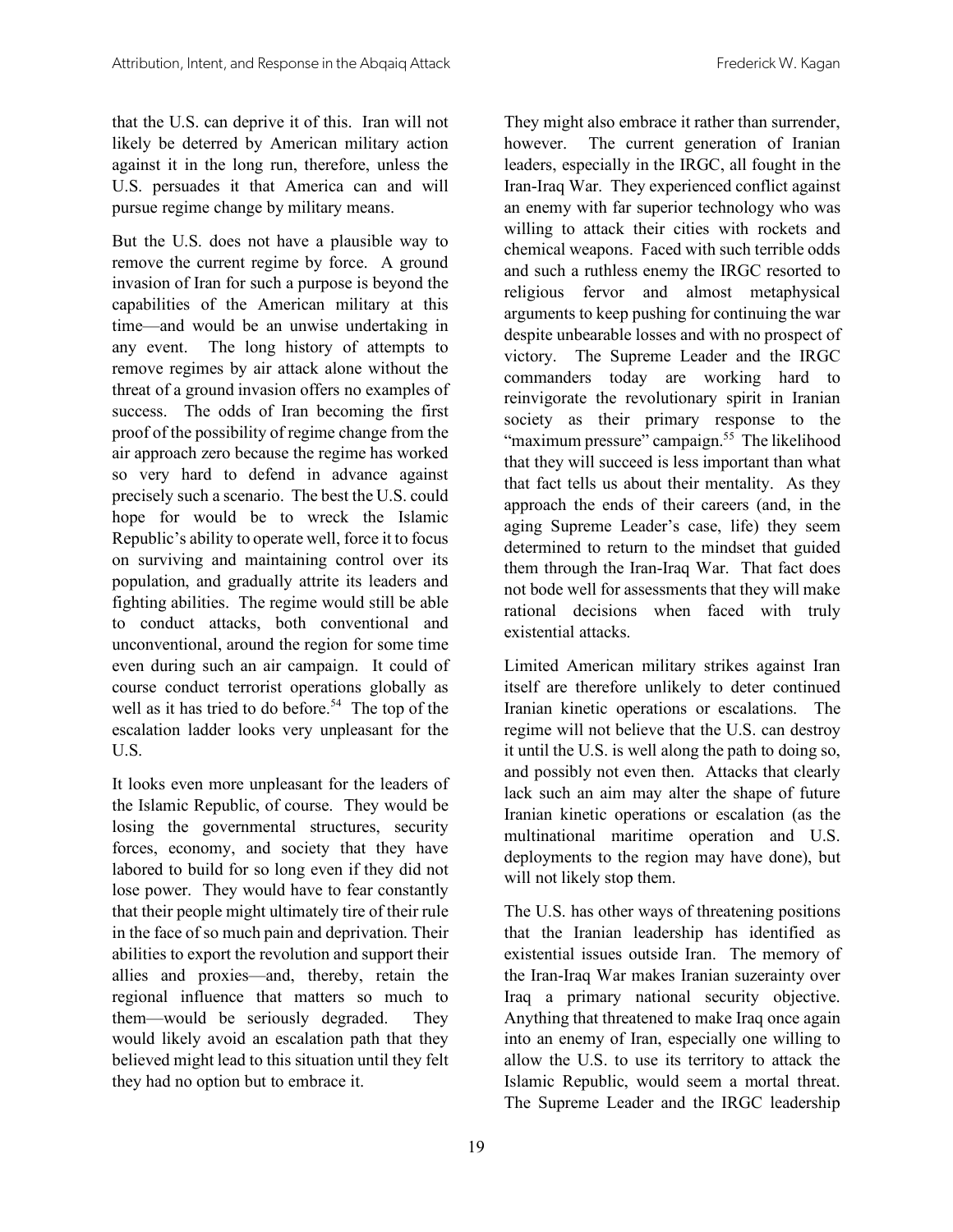have also identified Iran's positions in Syria and Lebanon as existential. The regime relies on Hezbollah's vast missile arsenal as its principal deterrent against major Israeli military action. If it lost that ally or that arsenal it would have no meaningful way to respond to Israeli military strikes against its nuclear program or any other important targets in Iran itself. Hezbollah's stability in Lebanon has long depended in part on its access to bases in Syria, since Lebanon is both too small and too vulnerable to Israeli ground attack. Reliable Iranian basing in Syria is therefore essential to Hezbollah's long-term survival, making it in turn essential to the Iranian regime.

**Iraq.** The U.S. cannot now threaten Iran's presence in or influence over Iraq except by running extreme risks to its own personnel and position. The withdrawal of all American forces and aid in 2011 and the severe limits Washington has imposed on the deployment of U.S. troops to Iraq after the rise of ISIS and its 2014 attack on Iraq have left Iraq very much at Tehran's mercy. The Iranian regime has used its position to consolidate the power of militias that report to it and even to get the Iraqi state to pay for them, as we have seen. It has also positioned them to be able to rain mortars, rockets, and IEDs on American personnel in Iraq, who are vulnerable because there are not enough American forces in the country reliably to defend them. If the U.S. began an effort to expel the Iranians from Iraq or even to damage their positions there seriously, therefore, American leaders could and should expect to pay an unacceptable price in American blood.

The U.S. could threaten to deprive Iran of many of the benefits of its influence in Iraq by destroying the Iraqi economy through the ruthless application of sanctions stemming from the "maximum pressure" campaign. Apart from driving further Iranian military escalation doing so would also lead to the expulsion and likely deaths of American personnel. It would disrupt the ongoing counter-ISIS operation just as ISIS is reconstituting in both Iraq and Syria. It would

take volumes of Iraqi oil offline, driving up the price of oil dramatically. And it would not pose an existential threat to the Islamic Republic even so, since Iraq would be driven even more into the Iranian orbit and become an even more reliable, if unstable, satellite.

The U.S. would have to change its policies and deployments in Iraq fundamentally to gain leverage for any threats against Iran in that country. It should consider doing so but cannot change the equation fast enough to matter for responses to the Abqaiq strike or further Iranian escalations in the coming months.

**Syria.** The situation in Syria is rather different. The Iranians have been working since the outbreak of rebellion against Assad first to stabilize the Assad regime and then to reestablish its control over Syria and its ability to pay for itself and its military. The pro-Assad coalition has not achieved either objective yet, despite Russia's contributions and U.S. disinterest, and is not on track to do so. Pro-American forces backed by small numbers of U.S. troops occupy Syria's oil-producing region, depriving the regime of the resources it needs to pay for itself and making it a draw on the overstrained Iranian treasury. The collapse of Assad's military down to a small effective core requires the continued deployment of tens of thousands of foreign troops—primarily Lebanese Hezbollah, Iraqi militias, and Afghan and Pakistani fighters, all trained, deployed, and paid for by Iran. Iran and Assad depend on Russia almost completely for air power and other high-end conventional military capabilities. The direct involvement of the Turkish military in the fight against Assad (as well as the Kurds) increases the challenges facing the coalition supporting him. Iran's ability to continue to sustain its contributions to the pro-Assad coalition under the "maximum pressure" campaign is unclear, rendering the prospects for that coalition's victory and consolidation of control over Syria uncertain and even doubtful.

Iran does not need the Assad regime to control all Syria, of course. Its vital national interests are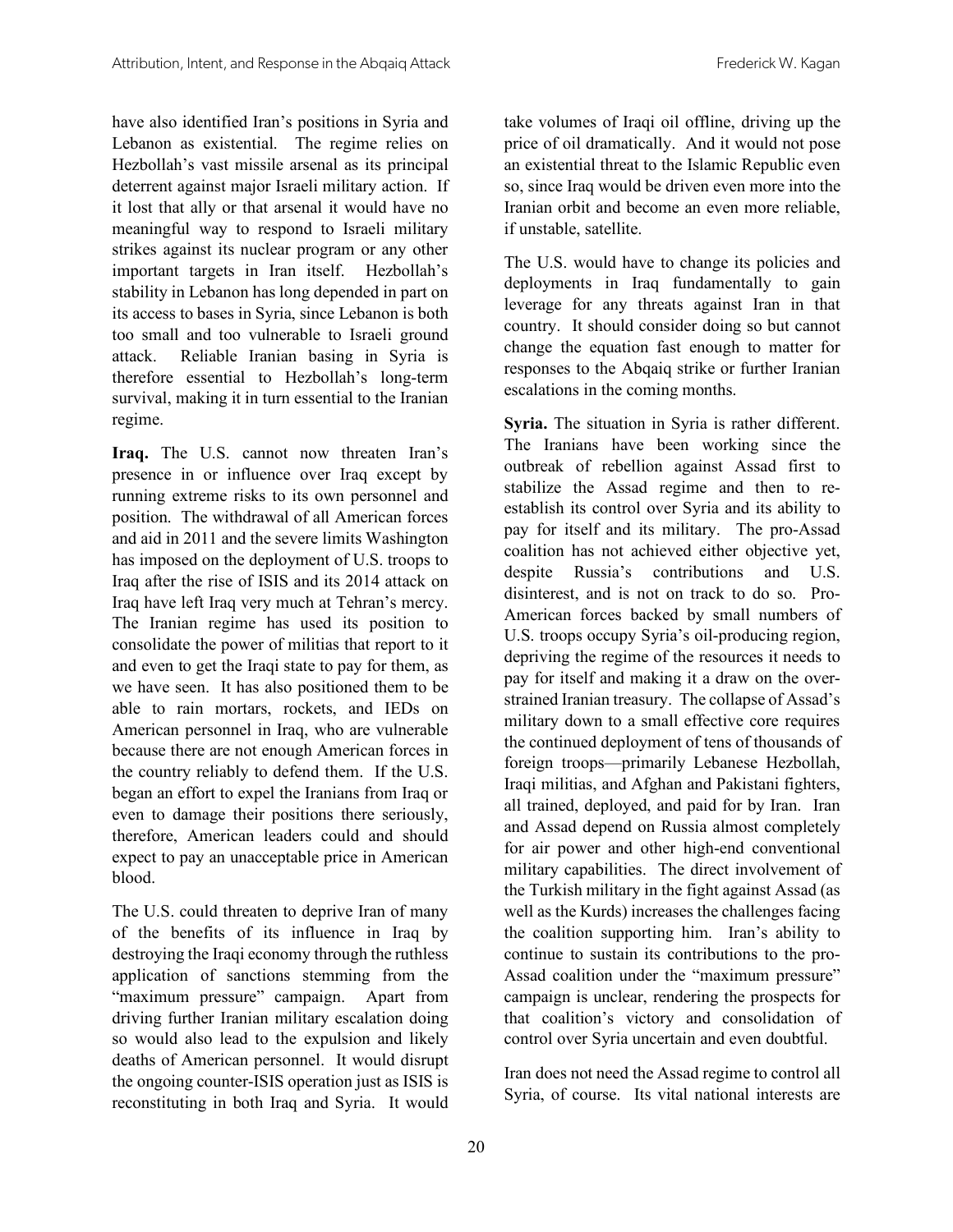largely confined to the southwest where Hezbollah's bases and support zones lie along with the best positions for emplacing Iranian missiles and drones to threaten Israel. Iran could in theory secure these requirements with a rump 'Alawite state, with or without Assad himself in power, ceding much of the rest of Syria. The trouble is that no such rump state would be stable or at peace. The Sunni majority in Syria will not likely accept the country's partition in such a way that deprives it of access to Damascus and the coast. Russian interests, moreover, demand continued regime control over the northernmost part of the coastline around the Russian airbase at Latakia—a position constantly threatened by the Turkish forces and Salafi-jihadi and other Syrian groups in and near neighboring Idlib Province.

Nor could such a rump state pay for itself or its security forces. The Assad regime depended on Syria's limited oil supply for cash, and the devastated Syrian economy cannot recover without regaining access to that or some other source of income. The rump 'Alawite state would thus remain a financial ward of the Islamic Republic at a time when Tehran must find ways to divest itself of such expenses. For all the erroneous discussions of how Putin is mired in Syria, it is actually the Islamic Republic that is trapped.

Iran's leaders suffer from the additional problem that the Syrian war is unpopular in Iran. Chants during the massive Dey Protests at the start of 2018 repeatedly called on the regime to stop spending money in Syria and start focusing on domestic priorities.<sup>56</sup> Whereas U.S. or Saudi attacks on Iran itself would likely cause at least some limited rallying around the flag (although not likely as much as the IRGC leadership probably expects), attacks on Iranians in Syria would almost certainly not evoke such sentiments among Iranians at large.

The U.S. could therefore undertake an air campaign against IRGC and Quds Force bases and personnel in Syria that threatens Tehran's ability to sustain its presence there at levels it

deems essential to its national security and survival. The overarching aim of such a campaign would be to demonstrate that the U.S. is willing and able to hold at risk something that Iran's leaders are not prepared to lose. It would go beyond the limited Israeli strikes that have focused primarily on very high-end weapons systems and Iranian agents suspected of preparing attacks against Israel. Success in that effort offers the best chance of persuading the Islamic Republic to cease its kinetic escalations around the region for a time and force it to calculate the cost-benefit of future such calculations much more conservatively in the future.

Attacks on the Iranian security infrastructure in Syria would have additional benefits for the U.S. They would re-establish pressure on the Assad regime and the 'Alawite population generally to make the concessions to the Sunni majority needed to get to a durable peace agreement. Of the many obstacles to such an agreement the unwillingness of Assad to compromise, based in part on the belief that he will triumph militarily, has been one of the most important. Such attacks would also give the U.S. the opportunity to inflict pain directly on those most responsible for Iran's regional escalation, the IRGC, in addition, without forcing the U.S. to start walking down an escalation ladder leading toward militarily-driven regime change in Iran. They could likely be calibrated more finely and offer a better chance of succeeding at a lower level of conflict than attacks on Iran itself, finally, because of Iran's exposure and vulnerability in Syria.

#### Risks of Responses

All American retaliation options carry considerable risk. We have already identified several:

Iran will retain the ability to disrupt maritime movement in the Persian Gulf and through the Strait of Hormuz for some considerable time even in the face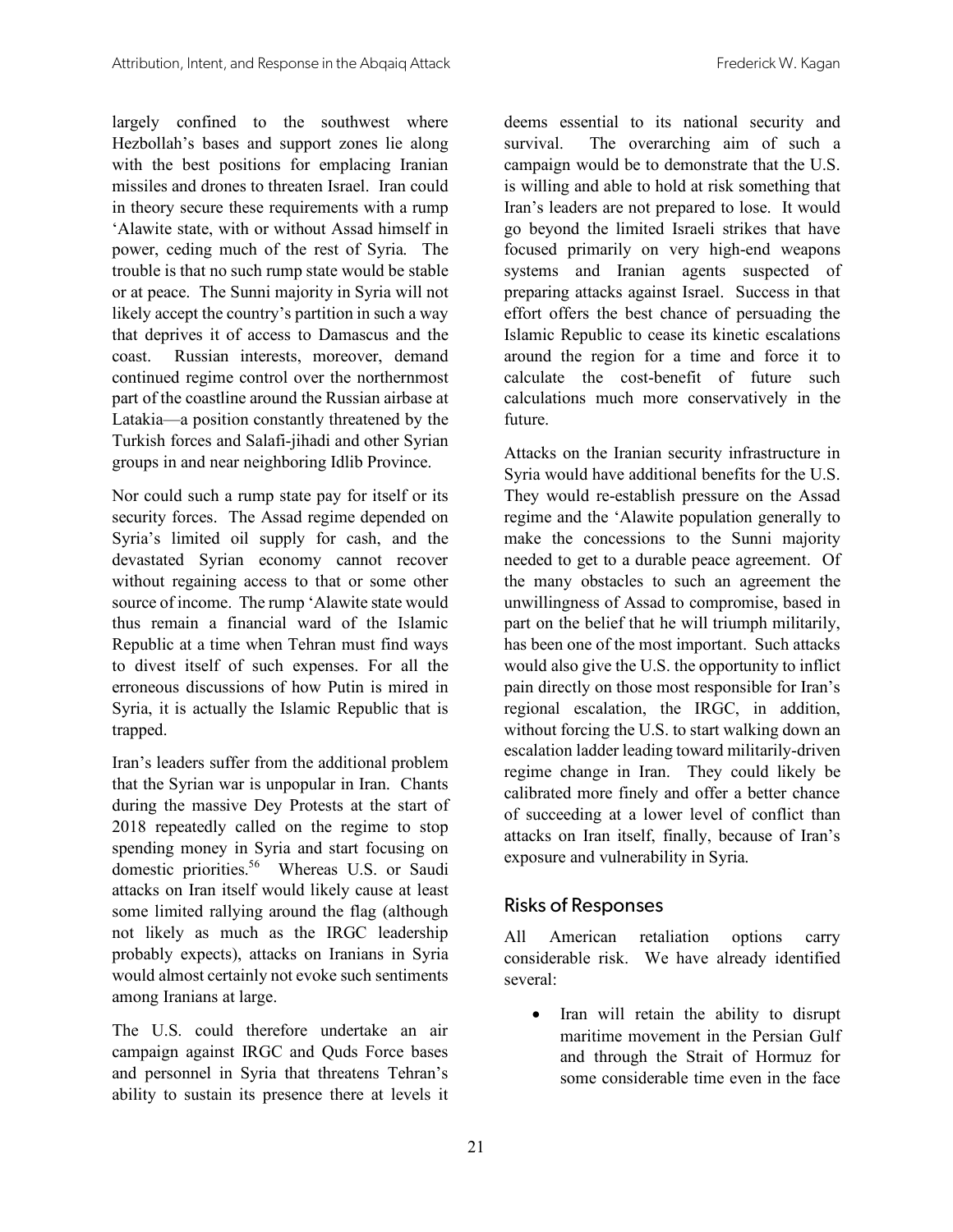of the most aggressive American air campaign.

- Iran will likely also be able to conduct missile/drone attacks against the Gulf States and U.S. bases in the region, again, even during a large-scale American air campaign and certainly in response to any more limited strikes.
- The global terrorist networks established by the Quds Force and Hezbollah could activate to attack targets in Europe, Latin America, and the United States itself.
- Iraqi militias controlled by Tehran could inflict terrible casualties on American personnel in Iraq and possibly drive the U.S. out of Iraq entirely.

In addition to the risks considered above, U.S. attacks in Syria especially but even in Iran must consider possible Russian reactions. Russianmanned air defenses cover Syria and advanced Russian aircraft operate over Syria's skies. Moscow has so far shown no interest in using those systems against Israeli attacks on Iranian positions in Syria, nor did it activate them against the U.S. missile strike in response to Assad's repeated use of chemical weapons. Putin could change this policy in the face of direct U.S. attacks on his Iranian partner, however, raising the specters both of a serious air defense challenge to American military action and an open military confrontation between the U.S. and Russia.

The Iranians could also retaliate against attacks in Syria by targeting U.S. personnel in Syria and/or by escalating in Iraq. The U.S. cannot maintain its operations in Syria without its bases in Iraq, and its personnel even in Syria are potentially vulnerable to Iranian agents.

One could evolve additional risks and possible Iranian reactions, but these are by far the most concerning and plausible. They are, indeed, very real. A U.S. strike against Iranian forces in Iran or anywhere in the region could trigger some or all of them, and there is nothing the U.S. can do in advance to prevent them. Escalation is

escalation and it can always get out of hand. We will nevertheless consider first some factors that reduce the likelihood of some of these scenarios and then consider the serious risks of inaction that are so rarely discussed.

We have already discussed possible U.S. responses to a full-throated Iranian move in Iraq. Iran's leaders might or might not believe or be deterred by the threat of the U.S. destruction of the Iraqi economy through sanctions, although they would probably take it very seriously if Washington made clear that it was seriously meant. But Iran is not the only actor that matters in Iraq—the Iraqis matter as well. If the U.S. made it clear to Iraqis that it was willing and able to take such a step if they allow the Iranians to use their territory as a free-fire zone against Americans, let alone if they slipped fully into the role of Iranian satellite, they would likely think at least twice. The one threat the current U.S. administration can make that is credible beyond doubt is the threat of imposing crippling sanctions. The extreme vulnerability of the Iraqi economy to such a threat is powerful leverage against Iranian pressures and threats.

The risk of Iranian military escalation against Saudi Arabia or other Gulf states resulting from a U.S. strike must be weighed against the assessed likelihood that Iran will escalate militarily in this way even if the U.S. takes no action. The mitigation for this risk, assuming that the retaliation does not achieve its objective of deterring precisely such attacks, is racing to deploy defensive systems throughout the Gulf.

The danger of Iranian attacks on U.S. personnel in Syria is very real. The U.S. could mitigate the risk somewhat by altering the posture and deployment of those forces for a time and/or reinforcing them—but some risk will remain. As with other risks of action, however, this risk also exists even if the U.S. does not respond to Abqaiq. The potential vulnerability of American service members and other personnel in Syria and Iran's ability to attack them with some degree of plausible deniability makes them attractive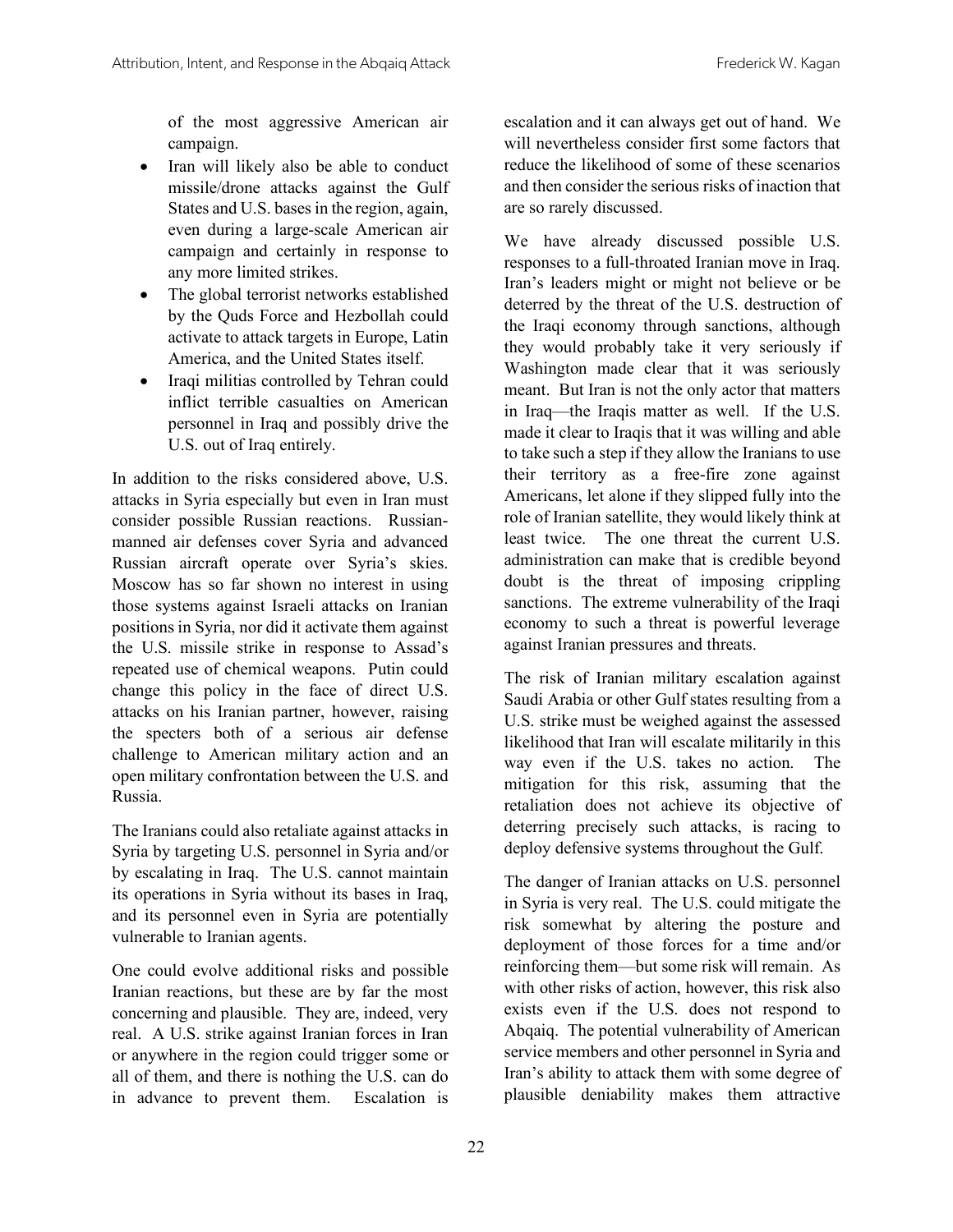targets in any event as Tehran considers further military escalation. As for the risk of Iranian retaliation in Iraq, the same deterrence factors described above relating to Iranian operations from Iraq still hold in this scenario. The Iranians would have to decide to risk severe damage to Iraq's economy and ability to support their economic needs in exchange for retaliating against U.S. strikes on their assets in Syria.

The real worry is the Russian reaction. It is generally assumed that the Russians will not respond militarily to a U.S. strike against Iran itself but that they will be prepared to engage in a major air war with the U.S. if the America began striking pro-regime targets in Syria. This assumption requires serious examination.

Fears of Russian military action against U.S. operations in Syria ignore the very real problems confronting Putin if he launches a conventional war with the United States (as he would be doing, since the U.S. would certainly not target Russian bases in Syria deliberately at the outset of an air campaign aimed at Iran). These problems are explored in detail elsewhere, but they revolve around Russia's poverty and the purposes for which Putin established himself in Syria to begin with.<sup>57</sup> His primary aim there is to secure a permanent air and naval base on the Mediterranean; every other Russian objective in Syria is secondary to that aim. He has also used Syria as a showcase to advance Russian weapons sales—a major source of income for the cashstrapped Kremlin. Both those aims would be compromised if he initiated a shooting war against the U.S.

American air power is so much greater than all the airpower Russia has, let alone the very small detachment Putin maintains in Syria, that America's ability to destroy any airframes Putin sends to Syria is unquestionable. Nor is there any real doubt that the U.S. could take down even the vaunted S-400 systems if it committed the necessary resources to the task. Both actions would be equally devastating for Putin. He cannot afford to replace hardware lost in Syria

because of Russia's economic weakness. And the market value of advanced Russian air defense systems rests in no small part on the notion of their invincibility. He would be foolish to create a situation in which the U.S. demonstrated weaknesses in those systems. The U.S. could also drive Russia out of Syria entirely. It could destroy the airfield at Latakia, sink any Russian vessels in or approaching the Russian base at Tartus, and prevent Russia from getting reinforcements to Syria by air or sea, the only practical routes Russia could use. The prices Putin could easily find himself paying for the dubious benefit of showing himself a stalwart ally of Iran are far too high. This calculation on a smaller scale is no doubt part of the reason for Putin's complete passivity in the face of Israeli air operations against Iranian targets in Syria and Iraq.

The prospect of such an escalation is alarming to American military planners despite the high likelihood of U.S. success. It would require the diversion to the Middle East of a large proportion of America's air and certain kinds of naval assets, denuding the Indo-Pacific theater at a time of great tension with both North Korea and China. It would likely also disrupt ongoing counterterrorism operations in and beyond the Middle East. And, of course, it would almost certainly cost the U.S. expensive aircraft and the even more valuable lives of pilots. These risks and costs must, again, be weighed against the risks and costs of uncontrolled Iranian escalation throughout the region that could compel the U.S. to concentrate its military for a major war on terms set by its adversary, at a time and place of Iran's choosing, and after having suffered significant initial losses.

There can be no guarantees of controlling escalation once begun. Many factors globally and locally make it highly unlikely, however, that Putin would initiate a significant conventional conflict over Syria in response to the start of a campaign of American attacks on Iranian—but not Russian—positions there.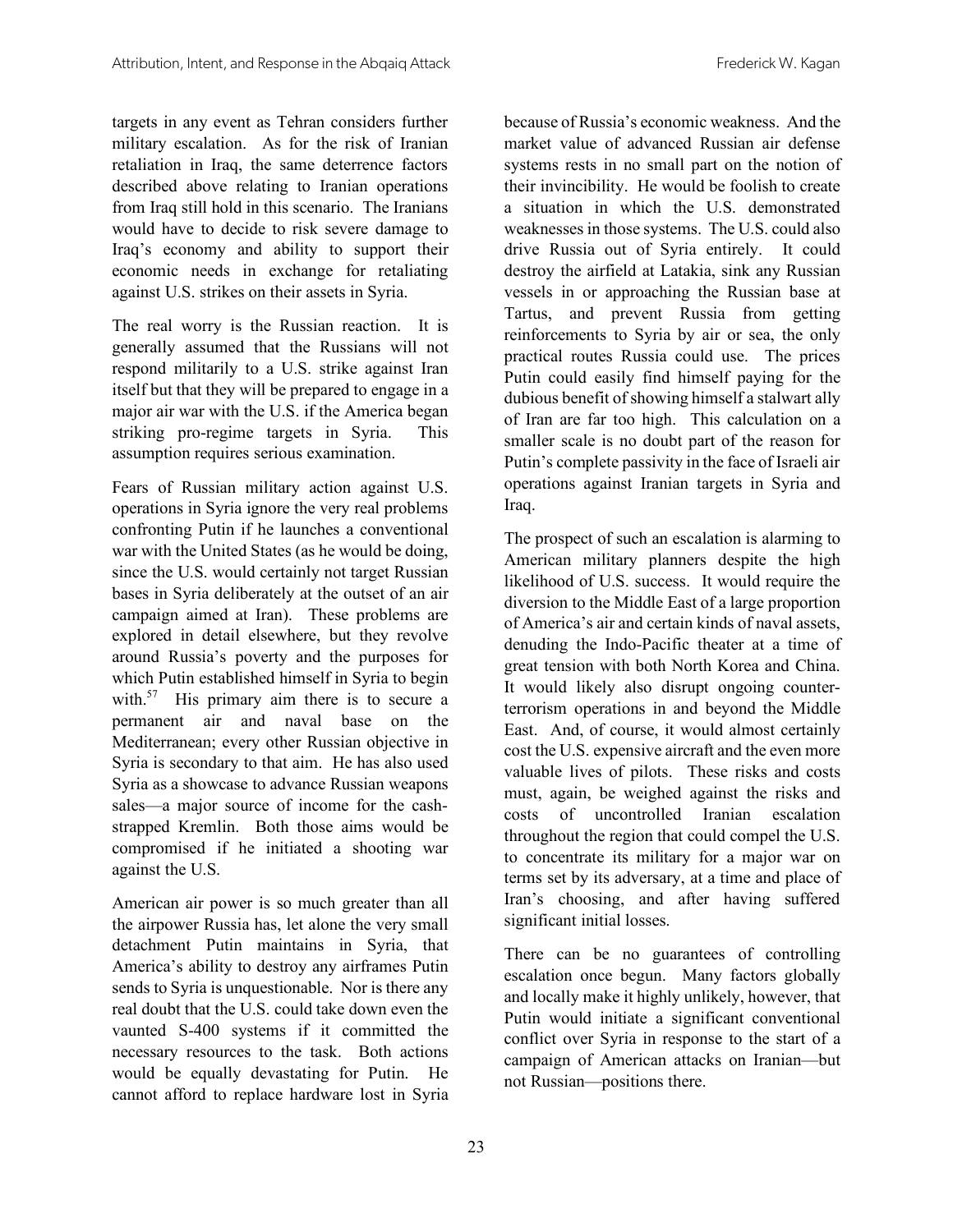#### Risks of Inaction

The certain costs and likely risks of any U.S. military action are real and concerning. America has no risk-free option and few decent options at all to respond to the Iranian military escalation campaign the culmination of which, for the moment, was the attack on Abqaiq. The policy discourse generally has ignored the important fact, however, that inaction is also very risky. On the contrary, the risks to American vital national interests of failing to respond adequately to the Abqaiq attack are enormous.

First, the pattern of parallel escalation strongly suggests that adding more sanctions will not deter further Iranian military escalation and could accelerate it.

Second, encouraging Saudi Arabia to strike while the U.S. takes limited or no action furthers the Iranian objective of splitting the U.S. from its Gulf partners and ultimately collapsing key elements of the "maximum pressure" campaign as well as America's strategic position in the Middle East.

Third, backing down from the "maximum pressure" campaign, whether or not the U.S. goes so far as to re-enter the nuclear deal (as many Trump Administration critics demand) would establish the global precedent that the U.S. will surrender to aggressive military attacks on its allies and partners by ceding whatever is demanded.

Fourth, refraining from retaliating against the Abqaiq attack will encourage Iran to believe that it can take direct military action to raise the global

price of oil at will and without fear. Americans must start to understand that America's independence of Saudi oil does not make Saudi oil production irrelevant to the American economy. The global price of oil will rise if Saudi oil is taken off the market for a protracted period of time, and such a rise will seriously harm the U.S. economy directly, by raising the price of oil the U.S. purchases even from countries other than Saudi Arabia and domestic oil producers, and indirectly by devastating the economies of our key trading partners that do rely on Saudi oil.

Fifth, inaction in the face of such an egregious act of aggression will fuel the narrative of Iranian triumphalism already powerfully strengthened by the lack of an American response to the shootdown of the Global Hawk drone. That triumphalist narrative will embolden Iranian proxies and allies and encourage the regime to stand fast with regard to its nuclear program, regional activities, and repression of its own people. It will badly undermine the psychological effects of the "maximum pressure" campaign.

These risks are extremely serious. They transcend the problem of Iran and the value of the relationship with Saudi Arabia. They affect core American national security interests and the domestic economic well-being of Americans. Those who oppose an American response to the Abqaiq attack must at least acknowledge these risks and explain why it is better and safer to run them than to run the risks associated with any of the various response options. That will be a difficult argument to make.

### About the Author

Frederick W. Kagan is a resident scholar and the director of the Critical Threats Project (CTP) at the American Enterprise Institute (AEI). In 2009, he served in Kabul, Afghanistan, as part of General Stanley McChrystal's strategic assessment team, and he returned to Afghanistan in 2010, 2011, and 2012 to conduct research for Generals David Petraeus and John Allen. In July 2011, Chairman of the Joint Chiefs of Staff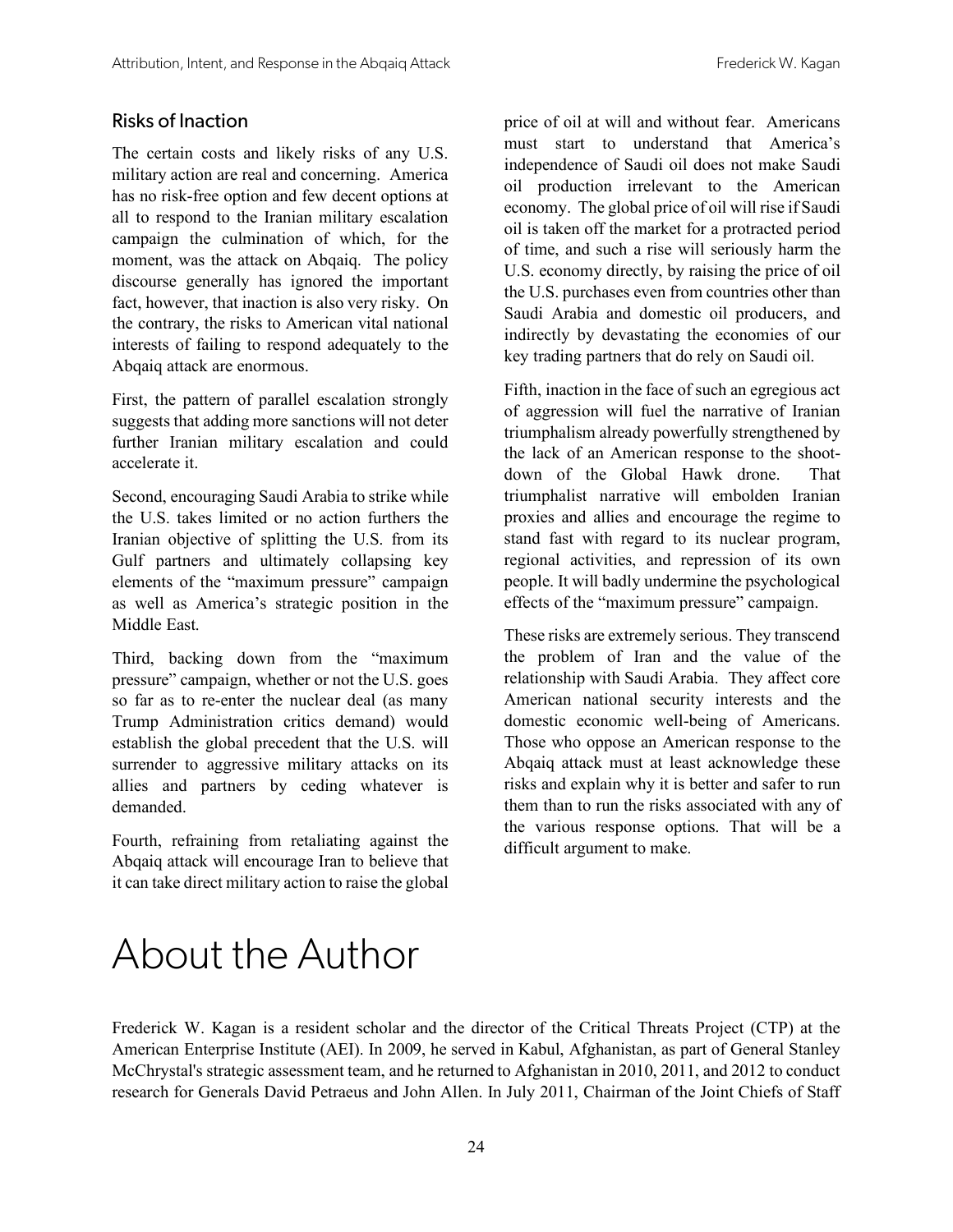Admiral Mike Mullen awarded him the Distinguished Public Service Award, the highest honor the Chairman can present to civilians who do not work for the Department of Defense, for his volunteer service in Afghanistan. He is coauthor of the report *Defining Success in Afghanistan* and author of the series of reports Choosing Victory (AEI), which recommended and monitored the US military surge in Iraq. His most recent book is *Lessons for a Long War: How America Can Win on New Battlefields*. Previously an associate professor of military history at West Point, Dr. Kagan has written for *Foreign Affairs*, the *Wall Street Journal*, the *Washington Post*, the *Los Angeles Times*, and other periodicals.

### Acknowledgments

The author is deeply grateful to Nicholas Carl and Kyra Rauschenbach of the Critical Threats Iran Team for their hard work tracking the Iranian threat and generating the assessments that helped shape this report. He is also grateful to Emily Estelle, CTP Research Manager, and James Barnett, CTP al Qaeda analyst, for their superb work on Yemen and their support to this effort. The report also benefited greatly from the assessments and insight of the Institute for the Study of War's research team, particularly the work of ISW Research Director Jennifer Cafarella, ISW Russia Team Lead Nataliya Bugayova, and ISW President Kimberly Kagan. The support of CTP Program Manager Caroline Goodson and the production team at the American Enterprise Institute was invaluable and essential as always. Any errors in this report are, of course, solely the author's responsibility.

© 2018 by the American Enterprise Institute. All rights reserved.

### About the Critical Threats Project at AEI

The Critical Threats Project at the American Enterprise Institute seeks to inform and educate policymakers, the intelligence and military communities, and all interested citizens who need to understand the nuance and scale of threats to America's security. The project conducts intelligence analysis on unclassified information to pro-duce continuous assessments of threats to the US and our allies. It develops these assessments into concrete plans for action using best practices drawn from the US military, intelligence community, and diplomatic corps. It provides the executive branch, Congress, the media, and the general public its assessments and recommendations on a nonpartisan basis. Like AEI, Critical Threats accepts no money from the American government or any foreign government.

Critical Threats is directed by AEI Resident Scholar Frederick W. Kagan. Its two analytical teams focus on the threats posed by Iran and the global al Qaeda network, especially in Yemen, the Horn of Africa, Libya, and West Africa.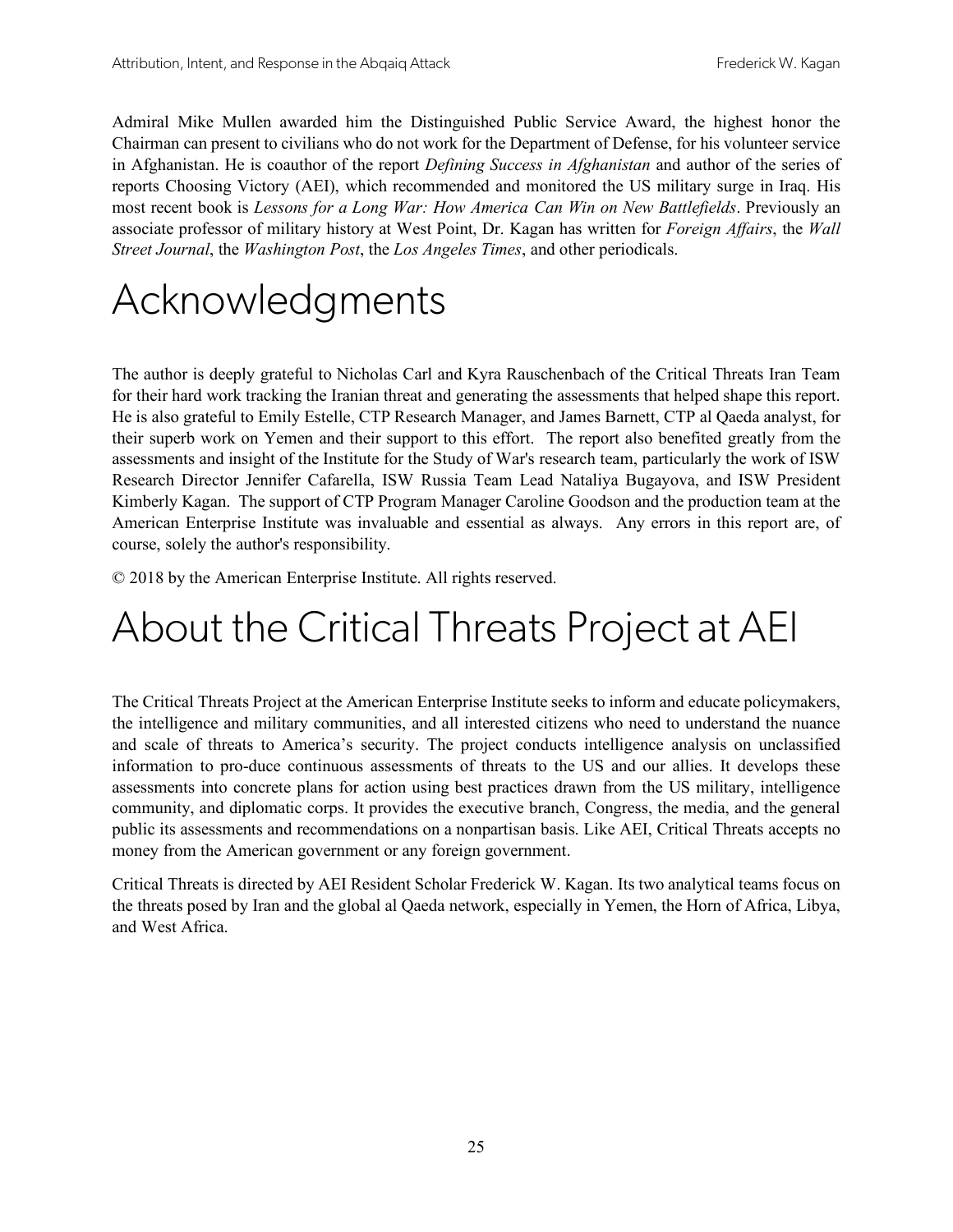neo4i

**NTREPID®** 

**BLACK**SKY

SAY.I.RI

## About Our Technology Partners

*The conclusions and assessments in this report do not reflect the positions of our technology partners.*

Neo4j is a highly scalable native graph database that helps organizations build intelligent applications that meet today's evolving connected data challenges, including fraud detection, tax evasion, situational awareness, real-time recommendations, master data management, network security, and IT operations. Global organizations such as MITRE, Walmart, the World Economic Forum, UBS, Cisco, HP, Adidas, and Lufthansa rely on Neo4j to harness the connections in their data.

Ntrepid enables organizations to safely conduct their online activities. Ntrepid's Passages technology leverages the company's platform and 15-year history, protecting the national security community from the world's most sophisticated opponents. From corporate identity management to secure browsing, Ntrepid products facilitate online research and data collection and eliminate the threats that come with having a workforce connected to the internet.

**LINKURIOUS ص** Linkurious' graph visualization software helps organizations detect and investigate insights hidden in graph data. It is used by government agencies and ISUALIZE GRAPH DATA EASILY global companies in anti–money laundering, cybersecurity, or medical research. Linkurious makes today's complex connected data easy to understand for analysts.

> BlackSky is a global monitoring and intelligence company delivering timely, relevant, and actionable information through satellite imagery, machine learning, predictive algorithms and natural language processing. Our global intelligence platform triangulates relevant global events in time and space, analyzes data based on your preferences, alerts you of critical events related to your area of interest, and enables you to directly task and access high-revisit imagery sensors.

> Sayari is a search company, not a traditional data vendor. It builds search products that allow users to find corporate, financial, and public records in hardtarget countries. Sayari products cover emerging, frontier, and offshore markets and include corporate registries, official gazettes, litigation, vital records, customs data, and real property. They collect, structure, normalize, enrich, and index this data, often making it searchable for the first time.

Microsoft Microsoft helps empower defense and intelligence agencies with its deep commitments to national security, trust, innovation, and compliance. With world-class security and a wide array of cloud services designed for mission success, the Microsoft Cloud offers a cloud platform designed for flexibility and scale to strengthen partnerships and alliances, create smart work environments and installations, optimize operations to better meet mission needs, and help foster a safer, more secure world.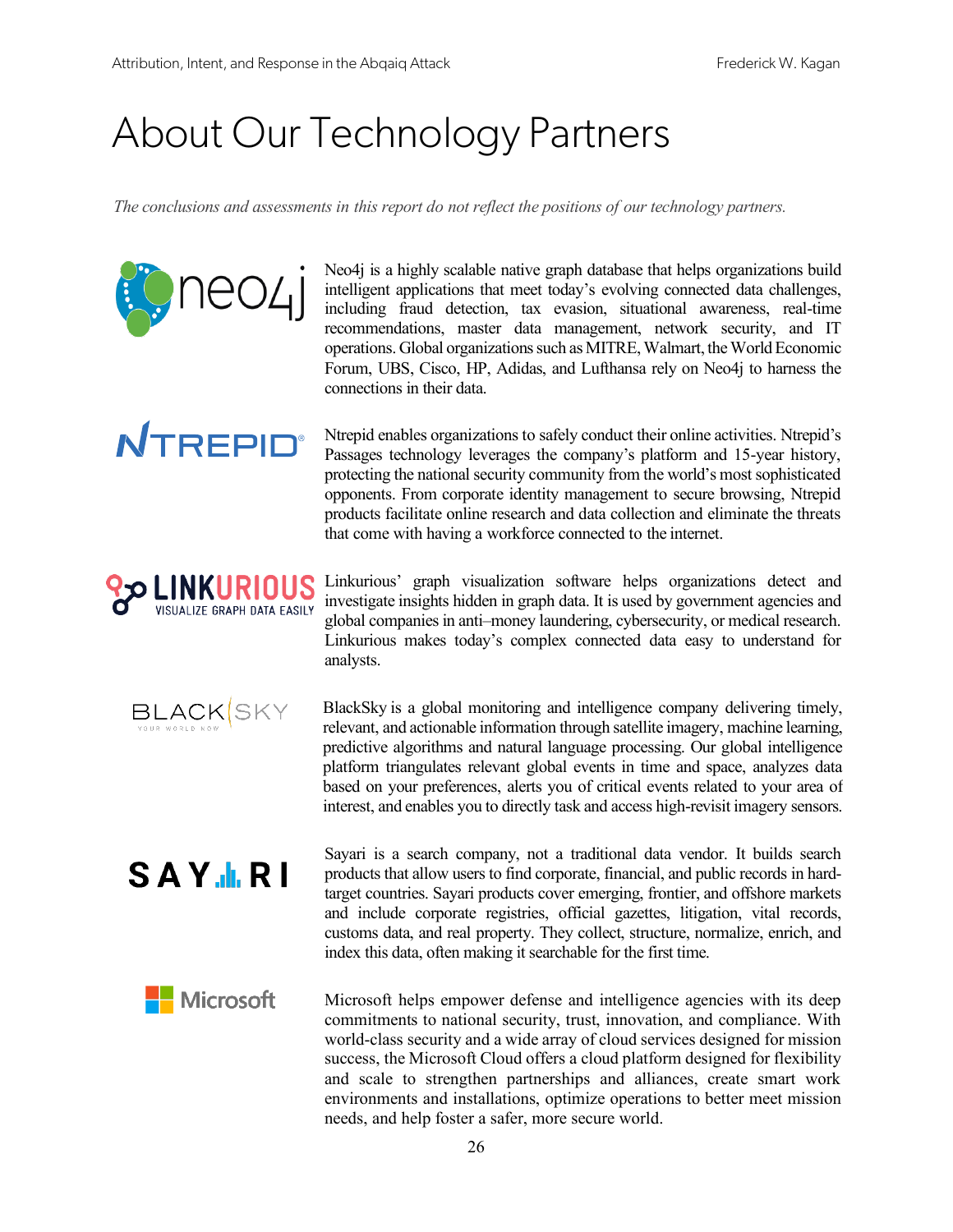### **Notes**

l

<sup>2</sup> Al Masirah, "Ta'etil intaj al nafit fii al saudiyya ba'd 'amiliya tawazin al radea al thaniya" [Oil production in Saudi Arabia has been disrupted after the second deterrent equilibrium], Al Masirah, September 14, 2019, https://www.almasirah.net/details.php?es\_id=44840&cat\_id=3 and Kareem Fahim et al., "Iran Denies Role in Attacks on Saudi Oil Facilities; Trump Says US is 'Locked and Loaded,'"*Washington Post*, September 15, 2019, https://www.washingtonpost.com/world/iran-dismisses-allegations-it-carried-out-crippling-attack-on-saudi-oilfacilities/2019/09/15/021b6822-d731-11e9-8924-1db7dac797fb\_story.html.

<sup>3</sup> David Martin, "Saudi Oil Attack was Approved by Iran's Supreme Leader, US Official Says," CBS News, September 18, 2019, https://www.cbsnews.com/news/saudi-oil-attack-approved-by-irans-supreme-leader-us-official-says-2019-  $\frac{09-18}{4}$ . BBC,

<sup>4</sup> BBC, "Saudi Arabia oil facilities ablaze after drone strikes," BBC, September 14, 2019, https://www.bbc.com/news/world-middle-east-49699429; Riam Dalati (@Dalatrm), "A source familiar with #Aramco situation told us earlier today that it was a "swarm attack", a mix of > 20 drones and missiles, at least half of which were "suicide" drones.  $\#USA \& \#KSA$ , he said, are 'certain' that attack was launched from  $\# Iraq$  but 'smoking gun still missing'," Twitter, September 15, 2019, 5:10 p.m., https://twitter.com/Dalatrm/status/1173343311853215745 and Saudi Aramco, "Incidents at Abqaiq and Khurais," Saudi Aramco, September 14, 2019, https://www.saudiaramco.com/en/news-media/news/2019/incidents-at-abqaiq-and-khurais.

<sup>5</sup> Al Masirah, "Ta'etil intaj al nafit fii al saudiyya ba'd 'amiliya tawazin al radea al thaniya" [Oil production in Saudi Arabia has been disrupted after the second deterrent equilibrium], Al Masirah, September 14, 2019 and Abbas Al Lawati, "Saudi Oil Facilities Remain Targets After Drone Strikes, Yemen's Houthis Say," Bloomberg, September 16, 2019, https://www.bloomberg.com/news/articles/2019-09-16/-yemen-s-houthis-say-saudi-oil-facilities-continue-tobe-targets.

<sup>6</sup> Natasha Turak, "Drone and missile debris proves Iranian role in Aramco attack, Saudi defense ministry claims," CNBC, September 18, 2019, https://www.cnbc.com/2019/09/18/saudi-arabia-drone-and-missile-debris-provesiranian-role-in-attack.html.

<sup>7</sup> Secretary Pompeo (@SecPompeo), "Tehran is behind nearly 100 attacks on Saudi Arabia while Rouhani and Zarif pretend to engage in diplomacy. Amid all the calls for de-escalation, Iran has now launched an unprecedented attack on the world's energy supply. There is no evidence the attacks came from Yemen.," Twitter, September 14, 2019, 3:59 p.m., https://twitter.com/SecPompeo/status/1172963090746548225 and PMO.iq, "Ra'is majlis al wizara'a al sayid 'adil 'abd al mahdi yatalaqaa atisalaan hatafiaan min wazir al kharigiyya al amriki mayk bumbeu" [Prime Minister Adel Abdul Mehdi receives a phone call from US Secretary of State Mike Pompeo], PMO.iq, September 16, 2019, http://pmo.iq/press2019/16-9-201903.htm.

<sup>8</sup> David Martin, Saudi oil attack was approved by Iran's supreme leader, U.S. official says," CBS News, September 18, 2019, https://www.cbsnews.com/news/saudi-oil-attack-approved-by-irans-supreme-leader-us-official-says-2019- 09-18/.

<sup>9</sup> Prime Minister's Office, "Joint statement by the heads of state and government of France, Germany and the United Kingdom," Gov.uk, September 23, 2019, https://www.gov.uk/government/news/joint-statement-by-the-heads-ofstate-and-government-of-france-germany-and-the-united-kingdom.

<sup>10</sup> Natasha Turak, "Drone and Missile Debris Proves Iranian Role in Aramco Attack, Saudi Defense Ministry Claims," CNBC, September 18, 2019, https://www.cnbc.com/2019/09/18/saudi-arabia-drone-and-missile-debris-provesiranian-role-in-attack.html.

<sup>11</sup> Leader.ir, "Baa Ghodrat dar Moghaabel Touteyeh Saudi-ha va Emaaraati-ha baraaye Tajazeyeh Yemen Baayesteed" [Stand firm against the Saudi and Emirati conspiracy to break apart Yemen], Leader.ir, August 13, 2019, https://www.leader.ir/fa/content/23358/%D8%AF%DB%8C%D8%AF%D8%A7%D8%B1-

%D8%B3%D8%AE%D9%86%DA%AF%D9%88%DB%8C-%D8%AC%D9%86%D8%A8%D8%B4- %D8%A7%D9%86%D8%B5%D8%A7%D8%B1%D8%A7%D9%84%D9%84%D9%87-

<sup>1</sup> Nicholas Carl and James Barnett, "Iran Hit the West Where it Hurts: At the Pump," AEI's Critical Threats Project, September 17, 2019, https://www.criticalthreats.org/analysis/iran-hit-the-west-where-it-hurts-at-the-pump.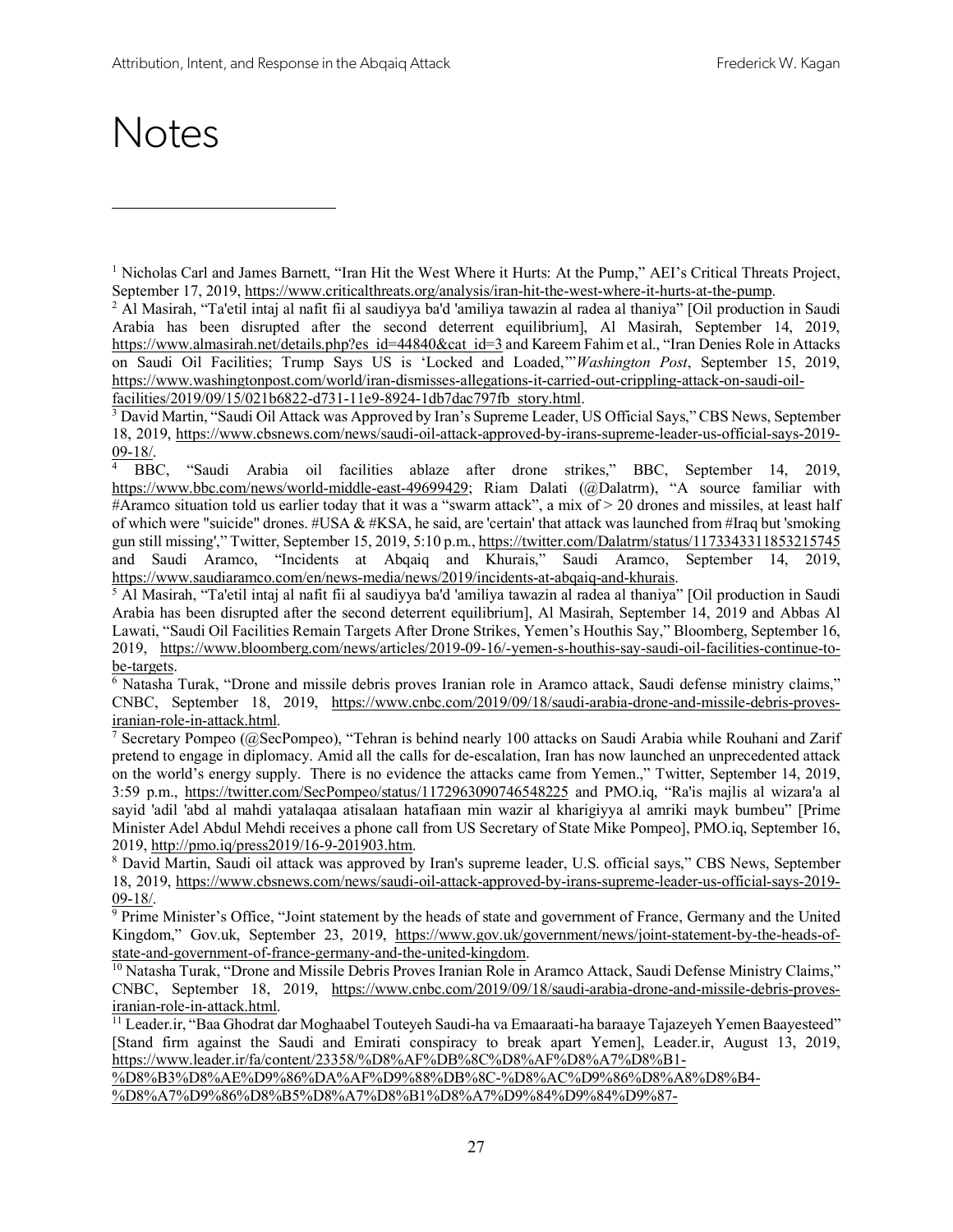### %DB%8C%D9%85%D9%86-%D9%88-%D9%87%DB%8C%D8%A6%D8%AA-

%D9%87%D9%85%D8%B1%D8%A7%D9%87.

 $\overline{a}$ 

<sup>12</sup> Deborah Amos, "How Instex, Europe's Trade Channel with Iran, Will Work," NPR's *All Things Considered*, July 5, 2019, https://www.npr.org/2019/07/05/739052023/how-instex-europes-trade-channel-with-iran-will-work.

<sup>13</sup> European Commission, "Updated Blocking Statute in support of Iran nuclear deal enters into force," Europa.eu, August 6, 2018, https://europa.eu/rapid/press-release IP-18-4805 en.htm.

<sup>14</sup> International Atomic Energy Agency, Director General, "Verification and Monitoring in the Islamic Republic of Iran in Light of United Nations Security Council resolution 2231 (2015)," July 1, 2019, https://www.iaea.org/sites/default/files/19/07/govinf2019-8.pdf; International Atomic Energy Agency, Director General, "Verification and Monitoring in the Islamic Republic of Iran in Light of United Nations Security Council Resolution 2231 (2015)," July 8, 2019, https://www.iaea.org/sites/default/files/19/07/govinf2019-9.pdf and International Atomic Energy Agency, Director General, "Verification and monitoring in the Islamic Republic of Iran in Light of United Nations Security Council Resolution 2231 (2015)," September 8, 2019, https://www.iaea.org/sites/default/files/19/09/govinf2019-10.pdf.

<sup>15</sup> John Irish and Parisa Hafezi, "France Pushes \$15 Billion Credit Line Plan for Iran, If US Allows It." Reuters, September 3, 2019, https://www.reuters.com/article/us-iran-usa-france/france-pushes-15-billion-credit-line-plan-foriran-if-us-allows-it-idUSKCN1VO1AF.

<sup>16</sup> Courtney Kube, "US Military Has Begun Reestablishing Air Base Inside Saudi Arabia," NBC News, July 19, 2019, https://www.nbcnews.com/news/mideast/u-s-military-has-begun-reestablishing-air-base-inside-saudi-n1031916.

<sup>17</sup> Declan Walsh and David D. Kirkpatrick, "U.A.E. Pulls Most Forces From Yemen in Blow to Saudi War Effort," *New York Times*, July 11, 2019, https://www.nytimes.com/2019/07/11/world/middleeast/yemen-emirates-saudiwar.html and Jacqulyn Meyer Kantack, "The New Scramble for Africa", AEI's Critical Threats Project, February 26, 2018, https://www.criticalthreats.org/analysis/the-new-scramble-for-africa.

<sup>18</sup> Agence France-Presse. "Netanyahu Hails Israel Strikes Against Syria to Foil Iran 'Killer Drone Attack,'" *Guardian*, August 24, 2019, https://www.theguardian.com/world/2019/aug/25/netanyahu-hails-israel-strikes-against-syria-tofoil-iran-killer-drone-attack.

<sup>19</sup> Isabel Kershner, "Iran Fires Rockets Into Golan Heights From Syria, Israelis Say," *New York Times*, May 9, 2018, https://www.nytimes.com/2018/05/09/world/middleeast/israel-iran-attack.html.

<sup>20</sup> John Irish and Ahmed Rasheed, "Exclusive: Iran Moves Missiles to Iraq in Warning to Enemies," Reuters, August 31, 2018, https://www.reuters.com/article/us-iran-iraq-missiles-exclusive-idUSKCN1LG0WB.

<sup>21</sup> Nicholas Carl and Kyra Rauschenbach, "The Iran File: Tel Aviv's Evolving Multi-front War," AEI's Critical Threats Project, August 15, 2019, https://www.criticalthreats.org/briefs/iran-file/iran-file-tehran-and-tel-avivsevolving-multifront-war.

 $22$  Times of Israel Staff and Agencies, "Israeli jets strike in Syria to thwart attack by Iranian 'killer drones'," Times of Israel, August 25, 2019, https://www.timesofisrael.com/idf-strikes-in-syria-to-thwart-drone-attack-on-israel-byiranian-forces/.

<sup>23</sup> PMO.iq, "Ra'is majlis al wizara'a al sayid 'adil 'abd al mahdi yatalaqaa atisalaan hatafiaan min wazir al kharigiyya al amriki mayk bumbeu" [Prime Minister Adel Abdul Mehdi receives a phone call from US Secretary of State Mike Pompeo], PMO.iq, September 16, 2019.

<sup>24</sup> Isabel Coles and Dion Nissenbaum, "U.S.: Saudi Pipeline Attacks Originated From Iraq," *Wall Street Journal*, June 28, 2019, https://www.wsj.com/articles/u-s-saudi-pipeline-attacks-originated-from-iraq-11561741133.

<sup>25</sup> Sam Meredith, "Insurance rates have 'increased 10-fold' after attacks in the Strait of Hormuz, shipping CEO says," CNBC, July 9, 2019, https://www.cnbc.com/2019/07/09/oil-insurance-rates-have-soared-since-tanker-attacks-neariran.html.

<sup>26</sup> Gordon Lubold, "Saudi Plant Struck by Missile, Apparently From Yemen," *Wall Street Journal*, June 20, 2019, https://www.wsj.com/articles/saudi-plant-struck-by-missile-apparently-from-yemen-11560998852.

<sup>27</sup> Michael Knights and Matthew Levitt, "The Evolution of Shi'a Insurgency in Bahrain", CTC Sentinel, January 2018, https://www.washingtoninstitute.org/uploads/Documents/opeds/KnightsLevitt20180124-CTCSentinel.pdf

<sup>28</sup> Andrew Roth, "Iran Announces Delivery of Russian S-300 Missile Defense System," *Washington Post*, May 10, 2016, https://www.washingtonpost.com/world/iran-announces-delivery-of-russian-s-300-missile-defensesystem/2016/05/10/944afa2e-16ae-11e6-971a-dadf9ab18869\_story.html.

<sup>29</sup> Henry Meyer, "Putin Offers to Sell Saudis S-400 Missiles to Bolster Defenses," Bloomberg, 16 September 2019, https://www.bloomberg.com/news/articles/2019-09-16/putin-says-ready-to-help-saudi-arabia-defend-itself-with-s-400

 $\frac{280}{30}$  Zachary Cohen and Kevin Liptak, "US, UK and France launch Syria strikes targeting Assad's chemical weapons," CNN, April 14, 2018. https://www.cnn.com/2018/04/13/politics/trump-us-syria/index.html.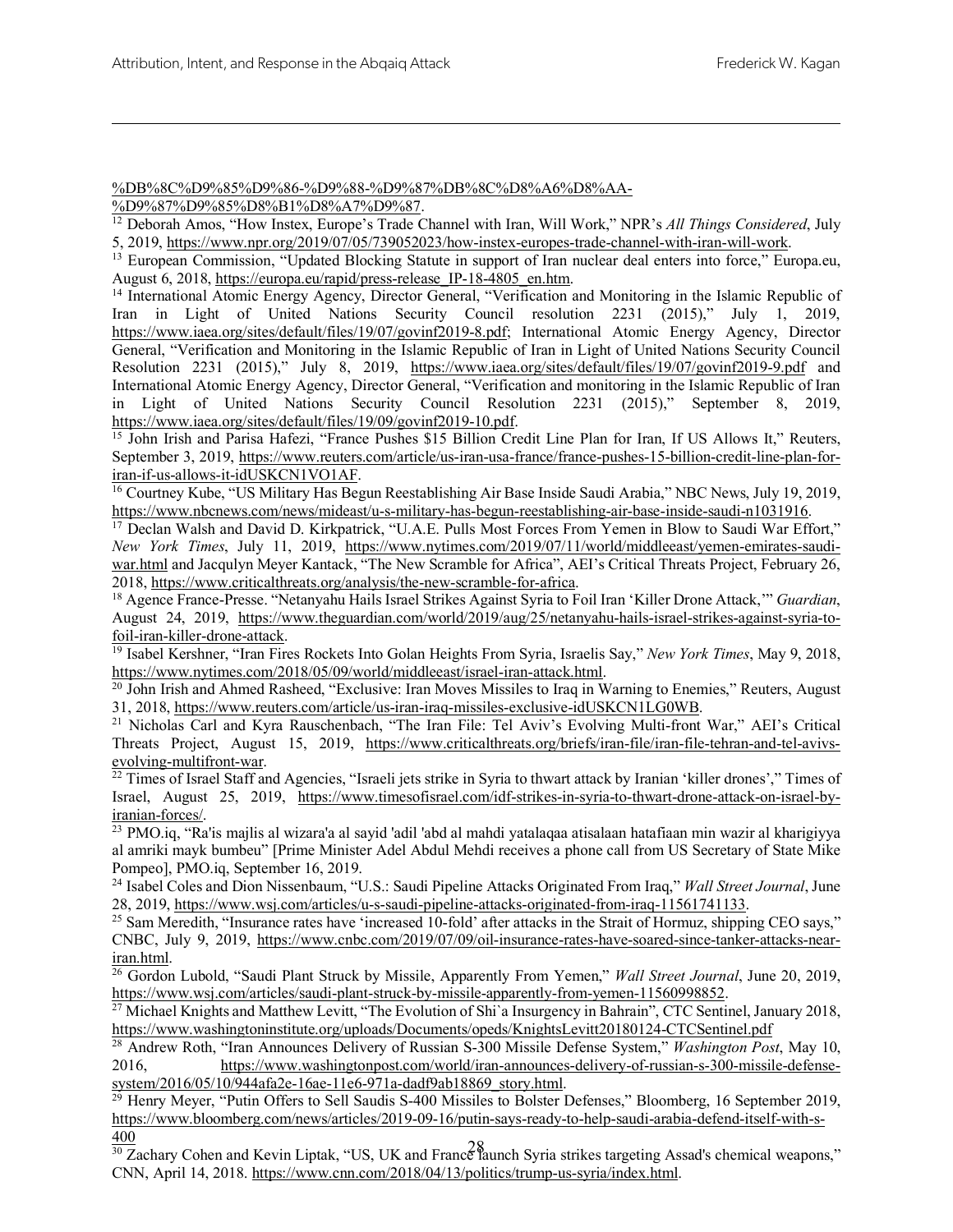<sup>31</sup> Isabel Coles and Dion Nissenbaum, "U.S.: Saudi Pipeline Attacks Originated From Iraq" and Maher Chmaytelli and Rania El Gamal, "Houthi Drone Attack on Saudi Oilfield Causes Gas Fire, Output Unaffected," August 17, 2019, https://www.reuters.com/article/us-yemen-saudi-oil-attack/houthi-drone-attack-on-saudi-oilfield-causes-gas-fireoutput-unaffected-idUSKCN1V705R.

<sup>32</sup> Patrick Wintour, "Saudi Oil Tankers Show 'Significant Damage' After Attack – Riyadh," *Guardian*, May 13, 2019, https://www.theguardian.com/world/2019/may/12/uae-four-merchant-ships-reported-sabotaged and Erin Cunningham, "Mines Used in Tanker Attack Look Like Those Shown by Iranian Military, Explosives Expert Says," *Washington Post*, June 19, 2019, https://www.washingtonpost.com/world/mines-used-in-tanker-attack-look-likethose-shown-by-iranian-military-explosives-expert-says/2019/06/19/3cc4cd4c-9294-11e9-956a-88c291ab5c38\_story.html.

<sup>33</sup> Palko Karasz and Raphael Minder, "Gibraltar Seizes Syria-Bound Tanker Thought to Be Carrying Iranian Oil," *New York Times*, July 4, 2019, https://www.nytimes.com/2019/07/04/world/middleeast/oil-tanker-gibraltar-syriairan.html.

<sup>34</sup> David Choi, "Iranian Gunboats Trying to Seize a British Oil Tanker Were Scared Away by the Royal Navy," Business Insider, July 10, 2019, https://www.businessinsider.com/iran-gunboats-try-seize-oil-tanker-persian-gulf-ukfrigate-2019-7; Nada Altaher and Schams Elwazer, "Iran Seizes Foreign Oil Tanker with 12 Crew, State Media Says," CNN, July 18, 2019, https://edition.cnn.com/2019/07/18/middleeast/iran-tanker-intl/index.html and Barbara Starr, Ryan Browne, and Kara Fox, "Iran Announces Capture of British-Flagged Oil Tanker; US Officials Say Two Ships Seized," CNN, July 19, 2019, https://www.cnn.com/2019/07/19/middleeast/british-tanker-seized-iran-intl/index.html. <sup>35</sup> Ryan Browne and Barbara Starr, "US government warns of Iranian threats to commercial shipping, including GPS interference," CNN, August 7, 2019, https://edition.cnn.com/2019/08/07/politics/us-warns-of-iranian-threats-toshipping/.

<sup>36</sup> US Central Command, "US Central Command Statement on Operation Sentinel," CENTCOM.mil, July 19, 2019, https://www.centcom.mil/MEDIA/STATEMENTS/Statements-View/Article/1911282/us-central-commandstatement-on-operation-sentinel/.

<sup>37</sup> ISNA, "Toughif-e Haft Farvand Kashti Sayyaadi Traal baa 24 Khedmeh-ye Khaaraji dar Mantagheh-ye Jaask" [Seizure of 7 Fishing Boats with 24 Foreign Crewmembers in the Jask Region], ISNA, September 4, 2019, https://www.isna.ir/news/98061307112/%D8%AA%D9%88%D9%82%DB%8C%D9%81-%DB%B7-

%D9%81%D8%B1%D9%88%D9%86%D8%AF-%DA%A9%D8%B4%D8%AA%DB%8C-

%D8%B5%DB%8C%D8%A7%D8%AF%DB%8C-%D8%AA%D8%B1%D8%A7%D9%84-%D8%A8%D8%A7- %DB%B2%DB%B4-%D8%AE%D8%AF%D9%85%D9%87-%D8%AE%D8%A7%D8%B1%D8%AC%DB%8C- %D8%AF%D8%B1-%D9%85%D9%86%D8%B7%D9%82%D9%87-%D8%AC%D8%A7%D8%B3%DA%A9;

Mehr News Agency, "Kashti Toughif Shodeh dar Haal Enteghaal-e Soukht-e Ghaachaagh be Keshvar-haa-ye Arabi Bud" [Seized Vessel was Transporting Smuggled Fuel to Arab Countries], Mehr News Agency, August 4, 2019, https://www.mehrnews.com/news/4684562/%DA%A9%D8%B4%D8%AA%DB%8C-

%D8%AA%D9%88%D9%82%DB%8C%D9%81-%D8%B4%D8%AF%D9%87-%D8%AF%D8%B1-

%D8%AD%D8%A7%D9%84-%D8%A7%D9%86%D8%AA%D9%82%D8%A7%D9%84-

%D8%B3%D9%88%D8%AE%D8%AA-%D9%82%D8%A7%DA%86%D8%A7%D9%82-%D8%A8%D9%87-

%DA%A9%D8%B4%D9%88%D8%B1%D9%87%D8%A7%DB%8C-%D8%B9%D8%B1%D8%A8%DB%8C- %D8%A8%D9%88%D8%AF and BBC, "Sepah Yek Shenaavar-e Khaaraji 'Haamel-e Soukht-e Ghaachaagh raa Toughif Kard" [IRGC Detains Foreign Vessel, Smuggling Fuel], BBC, September 16, 2019, https://www.bbc.com/persian/iran-49714928.

<sup>38</sup> US Central Command, "Statement from US Central Command on Attacks Against US Observation Aircraft," CENTCOM.mil, June 16, 2019, https://www.centcom.mil/MEDIA/STATEMENTS/Statements-View/Article/1877252/statement-from-us-central-command-on-attacks-against-us-observation-aircraft/ and Idrees Ali, "US Drone Shot Down Over Yemen: Officials," Reuters, August 21, 2019, https://www.reuters.com/article/usyemen-security-usa-drone/u-s-military-drone-shot-down-over-yemen-officials-idUSKCN1VB180.

<sup>39</sup> Barbara Starr and Zachary Cohen, "Iranians fired missile at US drone prior to tanker attack, US official says," CNN, June 15, 2019, https://www.cnn.com/2019/06/14/politics/us-drone-tracked-iranian-boats/index.html and U.S. Air Forces Central Command, "U.S. Air Forces Central Command Statement on the Shoot Down of a U.S. RQ-4," CENTCOM.mil, June 20, 2019, https://www.centcom.mil/MEDIA/STATEMENTS/Statements-View/Article/1882519/us-air-forces-central-command-statement-on-the-shoot-down-of-a-us-rq-4/.

himary, Reuters, June 17, 2019, <u>Interstance and Reuters</u>, *and Reuters*, *"Rocket Hits ExxonMobil*, Other Oil Firms in base-near-baghdad-military-source-idUSKCN1TI2L2 and Reuters, "Rocket Hits ExxonMobil, Other Oil Firms <sup>40</sup> Ahmed Rasheed, Raya Jalabi, and John Davidson, "Rockets hit Iraqi base hosting U.S. forces near Baghdad: military," Reuters, June 17, 2019, https://www.reuters.com/article/us-iraq-security/mortars-land-on-iraqi-military-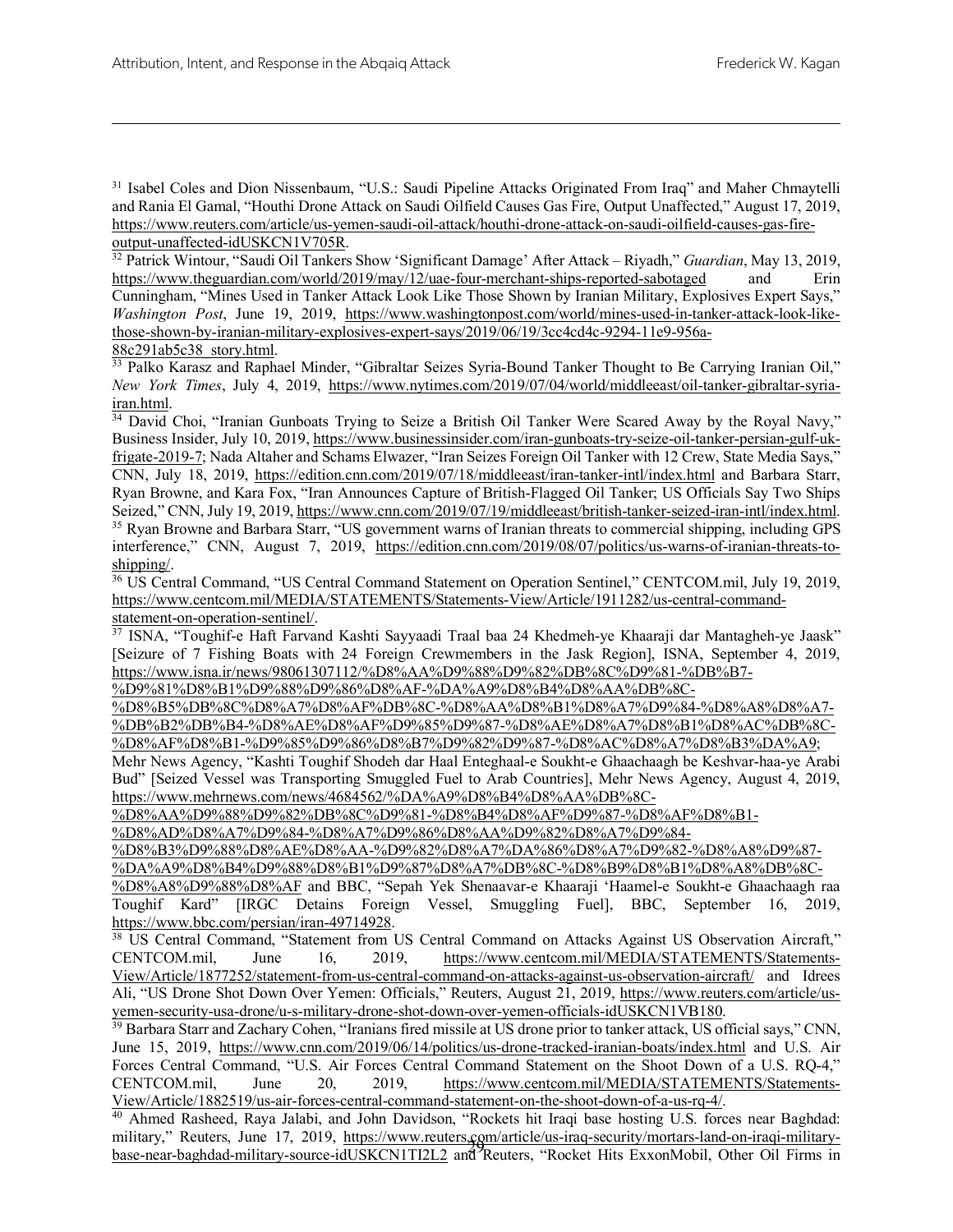Iraq," NBC News, June 19, 2019, https://www.nbcnews.com/news/world/rocket-hits-exxonmobil-other-oil-firmsiraq-n1019181.

<sup>41</sup> International Atomic Energy Agency, Director General, "Verification and Monitoring in the Islamic Republic of Iran in Light of United Nations Security Council resolution 2231 (2015)," July 1, 2019.

<sup>42</sup> Parisa Hafezi and Tuqa Khalid, "Iran Ratchets Up Tensions with Higher Enrichment, Draws Warnings," July 7, 2019, https://www.reuters.com/article/us-mideast-iran-usa/iran-says-it-will-enrich-uranium-at-any-levelchallenging-u-s-idUSKCN1U205V.

<sup>43</sup> Rory Jones, "U.S. Navy Flotilla Encounters Iran in Strait of Hormuz," *Wall Street Journal*, July 19, 2019, https://www.wsj.com/articles/u-s-navy-flotilla-encounters-iran-in-strait-of-hormuz-11563491109 and Lucy Fisher, "Iran confronts HMS Montrose 115 times," *The Times*, September 2, 2019, https://www.thetimes.co.uk/article/iranconfronts-hms-montrose-115-times-sswtwjn2h.

<sup>44</sup> Michael Shear et al., "Stirkes on Iran Approved by Trump, Then Abruptly Pulled Back," *New York Times*, June 20, 2019, https://www.nytimes.com/2019/06/20/world/middleeast/iran-us-drone.html.

<sup>45</sup> ISNA, "Sardar Hajji Zadeh: Be jaa-ye Pahpaad Meetavaanesteem Havaapeemaa-ye Amreekaei baa 35 Sarnesheen raa Saaghet Koneem" [General Hajji Zadeh: Instead of the Drone, We Could Shoot Down American Plane with 35 Passengers], ISNA, June 21, 2019,

https://www.isna.ir/news/98033115009/%D8%B3%D8%B1%D8%AF%D8%A7%D8%B1-

%D8%AD%D8%A7%D8%AC%DB%8C-%D8%B2%D8%A7%D8%AF%D9%87-%D8%A8%D9%87-

%D8%AC%D8%A7%DB%8C-%D9%BE%D9%87%D9%BE%D8%A7%D8%AF-%D9%85%DB%8C-

%D8%AA%D9%88%D8%A7%D9%86%D8%B3%D8%AA%DB%8C%D9%85- %D9%87%D9%88%D8%A7%D9%BE%DB%8C%D9%85%D8%A7%DB%8C-

%D8%A2%D9%85%D8%B1%DB%8C%DA%A9%D8%A7%DB%8C%DB%8C-%D8%A8%D8%A7.

<sup>46</sup> IRIB News, "Aks Alamal-ha-ye Ghaateh dar Moghaabel Tarroz Har Beegaaneh" [Decisive Reactions against Any Alien Reaction], IRIB News, June 20, 2019,

http://www.iribnews.ir/fa/news/2455997/%D8%B9%DA%A9%D8%B3-

%D8%A7%D9%84%D8%B9%D9%85%D9%84-%D9%87%D8%A7%DB%8C-

%D9%82%D8%A7%D8%B7%D8%B9-%D8%AF%D8%B1-%D9%85%D9%82%D8%A7%D8%A8%D9%84- %D8%AA%D8%B9%D8%B1%D8%B6-%D9%87%D8%B1-

%D8%A8%DB%8C%DA%AF%D8%A7%D9%86%D9%87 and ISNA, "Tahreem-e Farmaandehaan-e Sepaah Naashi aaz Vaamaandegi-ye Amrikaa baraabar Eghtedaar-e Iraan-e Eslaami Aast" [Sanctions on IRGC Commanders is Due to America's Failure against Islamic Iran's Power], ISNA, June 26, 2019, https://www.isna.ir/news/98040503070/%D8%AA%D8%AD%D8%B1%DB%8C%D9%85-

%D9%81%D8%B1%D9%85%D8%A7%D9%86%D8%AF%D9%87%D8%A7%D9%86-

%D8%B3%D9%BE%D8%A7%D9%87-%D9%86%D8%A7%D8%B4%DB%8C-%D8%A7%D8%B2-

%D9%88%D8%A7%D9%85%D8%A7%D9%86%D8%AF%DA%AF%DB%8C-

%D8%A7%D9%85%D8%B1%DB%8C%DA%A9%D8%A7-%D8%A8%D8%B1%D8%A7%D8%A8%D8%B1-

%D8%A7%D9%82%D8%AA%D8%AF%D8%A7%D8%B1-%D8%A7%DB%8C%D8%B1%D8%A7%D9%86.

<sup>47</sup> Thomas Gibbons-Neff, David Sanger, and Richard Pérez-Peña, "Trump Says U.S. Shot Down Iranian Drone as Both Nations Dig In," *New York Times*, July 18, 2019, https://www.nytimes.com/2019/07/18/us/politics/iraniandrone-shot-down.html.

11 Eastly Department, Han-Ielated Designations, Non-politiciation Designations, Treasury.gov, 3dry 18, 2019, https://www.treasury.gov/resource-center/sanctions/OFAC-Enforcement/Pages/20190718 33.aspx; US Treasury <sup>48</sup> US Treasury Department, "Issuance of Executive Order of May 8, 2019, "Imposing Sanctions with Respect to the Iron, Steel, Aluminum, and Copper Sectors of Iran"," Treasury.gov, May 8, 2019, https://www.treasury.gov/resourcecenter/sanctions/OFAC-Enforcement/Pages/20190508.aspx; US Treasury Department, "Iran-related Designations and Designations Updates; Non-proliferation Designations and Designations Updates," Treasury.gov, June 7, 2019, https://www.treasury.gov/resource-center/sanctions/OFAC-Enforcement/Pages/20190607.aspx; US Treasury Department, "Syria Designations," Treasury.gov, June 11, 2019, https://www.treasury.gov/resourcecenter/sanctions/OFAC-Enforcement/Pages/20190611.aspx; US Treasury Department, "Iran-related Designations; Counter Terrorism Designations," Treasury.gov, June 12, 2019, https://www.treasury.gov/resourcecenter/sanctions/OFAC-Enforcement/Pages/20190612.aspx; US Treasury Department, "Issuance of Executive Order of June 24, 2019, "Imposing Sanctions with Respect to Iran;" Iran-related Designations; Counter Terrorism Designations," Treasury.gov, June 24, 2019, https://www.treasury.gov/resource-center/sanctions/OFAC-Enforcement/Pages/20190624.aspx; US Treasury Department, "Counter Terrorism Designations," Treasury.gov, July 9, 2019, https://www.treasury.gov/resource-center/sanctions/OFAC-Enforcement/Pages/20190709.aspx; US Treasury Department, "Iran-related Designations; Non-proliferation Designations," Treasury.gov, July 18, 2019, Department, "Iran-related Designations," Treasury.gov, July 22, 2019, https://www.treasury.gov/resource-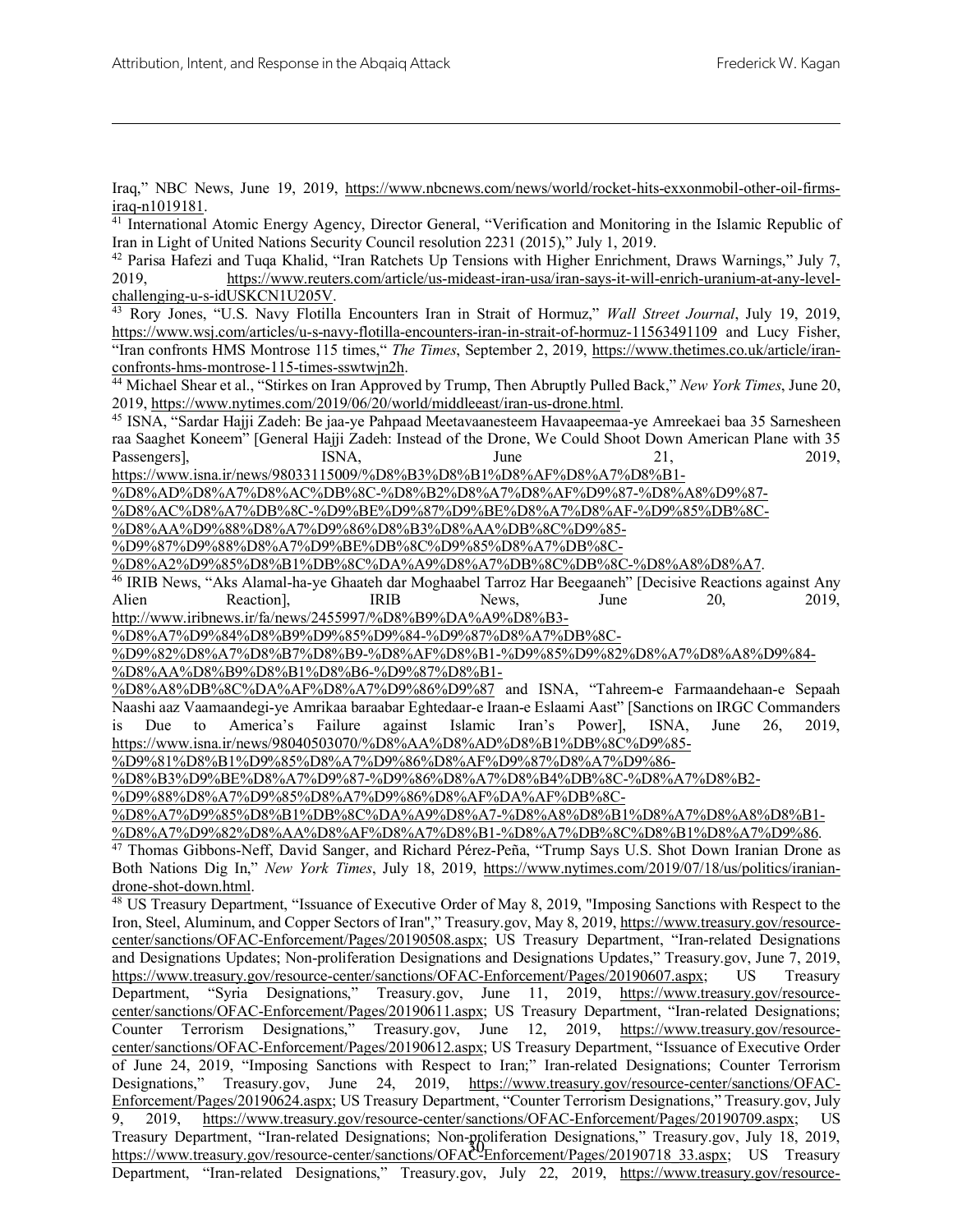center/sanctions/OFAC-Enforcement/Pages/20190722.aspx; US Treasury Department, "Iran-related Designation," Treasury.gov, July 31, 2019, https://www.treasury.gov/resource-center/sanctions/OFAC-Enforcement/Pages/20190731.aspx; US Treasury Department, "Iran-related Designations; Non-proliferation Designations," Treasury.gov, August 28, 2019, https://www.treasury.gov/resource-center/sanctions/OFAC-Enforcement/Pages/20190828.aspx; US Treasury Department, "Counter Terrorism Designations," Treasury.gov, August 30, 2019, https://www.treasury.gov/resource-center/sanctions/OFAC-Enforcement/Pages/20190830\_33.aspx; US Treasury Department, "Iran-related Designations; Non-proliferation Designations; Kingpin Act Designations Update," Treasury.gov, September 3, 2019, https://www.treasury.gov/resource-center/sanctions/OFAC-Enforcement/Pages/20190903\_33.aspx; US Treasury Department, "Counter Terrorism Designations; Iran-related Designations," Treasury.gov, September 4, 2019, https://www.treasury.gov/resource-center/sanctions/OFAC-Enforcement/Pages/20190904.aspx and US Treasury Department, "Executive Order Amending Counter Terrorism Sanctions Authorities; Counter Terrorism Designations and Designations Updates; Iran-related Designation; Syria Designations Updates," Treasury.gov, September 10, 2019, https://www.treasury.gov/resourcecenter/sanctions/OFAC-Enforcement/Pages/20190910.aspx.

<sup>49</sup> Alex Johnson and Abigail Williams, "US Deploying Carrier Strike Group to Send 'Message' to Iran," NBC News, May 5, 2019, https://www.nbcnews.com/news/world/u-s-sending-carrier-strike-group-send-message-iran-n1002196; Radio Free Europe/Radio Liberty, "US Bolstering Force in Persian Gulf, Sends Patriot Missiles to Region with Eye on Iran," Radio Free Europe/Radio Liberty, May 11, 2019, https://www.rferl.org/a/us-bolsters-persian-gulf-forcesends-patriot-missiles-to-counter-iran/29934441.html and Brad Lendon, "US Sends F-22 Fighters to Middle East amid Tensions with Iran," CNN, June 29, 2019, https://www.cnn.com/2019/06/28/politics/us-f-22-fighters-to-qatarintl-hnk/index.html.

<sup>50</sup> US Central Command, "Statement from General Kenneth F. McKenzie, Jr., Commander, U.S. Central Command, Welcoming the Kingdom of Saudi Arabia into the International Maritime Security Construct," CENTCOM.mil, September 18, 2019, https://www.centcom.mil/MEDIA/STATEMENTS/Statements-View/Article/1964526/statement-from-general-kenneth-f-mckenzie-jr-commander-us-central-command-welco/.

<sup>51</sup> Radio Farda, "Israel Joins U.S.-Led Coalition To Secure Navigation In Persian Gulf," Radio Farda, August 7, 2019, https://en.radiofarda.com/a/israel-joins-u-s--led-coalition-to-secure-navigation-in-persian-gulf-/30097422.html and Hyonhee Shin, "South Korea to send naval unit to Strait of Hormuz: newspaper," Reuters, July 28, 2019, https://www.reuters.com/article/us-mideast-iran-southkorea/south-korea-to-send-naval-unit-to-strait-of-hormuznewspaper-idUSKCN1UO07K.

<sup>52</sup> US Central Command, "Statement from General Kenneth F. McKenzie, Jr., Commander, U.S. Central Command, Welcoming the United Arab Emirates into the International Maritime Security Construct," CENTCOM.mil, September 19, 2019, https://www.centcom.mil/MEDIA/STATEMENTS/Statements-

View/Article/1965695/statement-from-general-kenneth-f-mckenzie-jr-commander-us-central-command-welco/. <sup>53</sup> Barbara Starr, "US Carried Out Cyberattack on Iranian Backed Militia," CNN, June 25, 2019, https://www.cnn.com/2019/06/25/politics/us-iranian-proxy-cyber-attack/index.html and Julian E. Barnes, "US Cyberattack Hurt Iran's Ability to Target Oil Tankers, Officials Say," *New York Times*, August 28, 2019, https://www.nytimes.com/2019/08/28/us/politics/us-iran-cyber-attack.html.

<sup>54</sup> Charlie Savage and Scott Shane, "Iranians Accused of a Plot to Kill Saudis' U.S. Envoy," *New York Times,* October 11, 2011, https://www.nytimes.com/2011/10/12/us/us-accuses-iranians-of-plotting-to-kill-saudi-envoy.html.

<sup>55</sup> ILNA, "Fareyb Davat be Mozaakereh-ye Doshman raa Nameekhoureem / Azaadsaazi-ye Naftkesh 'Adriyan Dariyah' Beeyanegar Eghtedaar-e Keshvar dar Arseh-ye Beyn ol-Melali Aast" [We are not Deceived by the Enemy's Invitation to Negotiate / Liberation of Adrian Darya Tanker Demonstrates Country's Power in the International Arena], ILNA, August 19, 2019, https://www.ilna.ir/%D8%A8%D8%AE%D8%B4-%D8%B3%DB%8C%D8%A7%D8%B3%DB%8C-3/800010-%D9%81%D8%B1%DB%8C%D8%A8- %D8%AF%D8%B9%D9%88%D8%AA-%D8%A8%D9%87-

%D9%85%D8%B0%D8%A7%DA%A9%D8%B1%D9%87-%D8%AF%D8%B4%D9%85%D9%86-

%D8%B1%D8%A7-%D9%86%D9%85%DB%8C-%D8%AE%D9%88%D8%B1%DB%8C%D9%85-

%D8%A2%D8%B2%D8%A7%D8%AF%D8%B3%D8%A7%D8%B2%DB%8C-

31 %D8%A7%D9%84%D9%85%D9%84%D9%84%DB%8C-%D8%A7%D8%B3%D8%AA.%D9%86%D9%81%D8%AA%DA%A9%D8%B4-%D8%A2%D8%AF%D8%B1%DB%8C%D8%A7%D9%86- %D8%AF%D8%B1%DB%8C%D8%A7-%D8%A8%DB%8C%D8%A7%D9%86%DA%AF%D8%B1- %D8%A7%D9%82%D8%AA%D8%AF%D8%A7%D8%B1-%DA%A9%D8%B4%D9%88%D8%B1- %D8%AF%D8%B1-%D8%B9%D8%B1%D8%B5%D9%87-%D8%A8%DB%8C%D9%86-